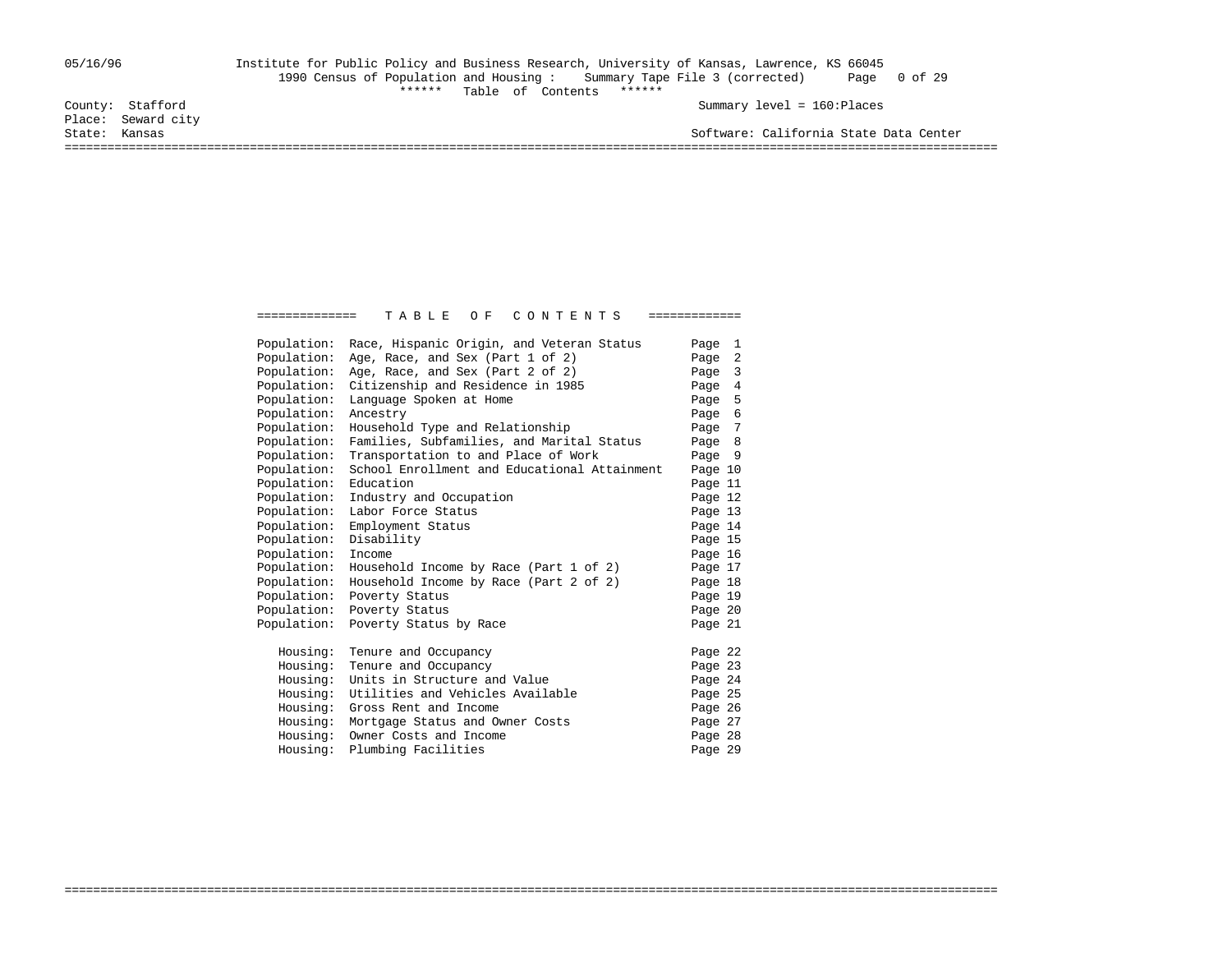### 05/16/96 Institute for Public Policy and Business Research, University of Kansas, Lawrence, KS 66045 1990 Census of Population and Housing : Summary Tape File 3 (corrected) Page 1 of 29 Population: Race, Hispanic Origin, and Veteran Status County: Stafford Summary level = 160:Places

 Place: Seward city State: Kansas Software: California State Data Center =================================================================================================================================== P1/2/3/6. Persons  $\vert$  |  $\vert$  |  $\vert$  |  $\vert$  |  $\vert$  |  $\vert$  |  $\vert$  |  $\vert$  |  $\vert$  |  $\vert$  |  $\vert$  |  $\vert$  |  $\vert$  |  $\vert$  |  $\vert$  |  $\vert$  |  $\vert$  |  $\vert$  |  $\vert$  |  $\vert$  |  $\vert$  |  $\vert$  |  $\vert$  |  $\vert$  |  $\vert$  |  $\vert$  |  $\vert$  |  $\vert$  |  $\vert$  | (Universe: Persons) | P10/11. Persons of Hispanic Origin | (Universe: Persons) | (Universe: Persons of Hispanic Origin) | Total 63 | | Not of Hispanic Origin: Unweighted sample count 28 | Hispanic Origin 0 | White 63<br>100-Percent count of persons 21 | 20 | Hispanic Origin | Rlack 0 | Rlack 0 | Charlot 0 | Charlot 0 | Charlot 0 100-Percent count of persons  $\begin{array}{ccc} 71 & | \end{array}$  | Black 0 Percent of persons in sample 39.4% | Mexican 1 | 1990 | American Indian, | Puerto Rican 0 | Eskimo, or Aleut 0 Urban 0 | Cuban 0 | Asian or Pacific Percent of total 0.0% | Other Hispanic: | Islander 0 Inside urbanized area 0 | Dominican 0 | Other race 0 Outside urbanized area  $\qquad \qquad 0$  | Guatemalan 0 | Hispanic Origin: Rural 63 | Honduran 0 | White 0 Percent of total  $100.0$ % | Nicaraguan  $0$  | Black 0 0 |  $0$  Rural farm 6 | Panamanian 0 | American Indian, Rural nonfarm 57 | Salvadoran 0 | Eskimo, or Aleut 0 ------------------------------------------| Other Central American 0 | Asian or Pacific P8/9. Race | South American: | Islander 0 (Universe: Persons) | Colombian 0 | Other race 0 | Ecuadorian 0 |------------------------------------------- White 63 | Peruvian 0 | P65. Period of Military Service Black 0 | Other South American 0 | (Universe: Civilian veterans American Indian,  $\vert$  Other Hispanic 0 | 16 years and over) Eskimo or Aleut 0<br>American Indian American Indian 0 |-------------------------------------------| Total 13  $\texttt{Estimo}$  0 |  $\texttt{Skimo}$ Aleut 1975 or later only:<br>Asian or Pacific Islander 1980 or 10 (Universe: Persons 16 years and over) Sept 1980 or later only: 0 | (Universe: Persons 16 years and over) Chinese 0 | | W/less than 2 years service 0 Filipino 1980 of the Community of the Male Female Network Wale Female Network of May 1975 - Aug 1980 only the C<br>1990 only 0 degree the Community of the Community of the Community of the Community of the Community of the Co Japanese 1980 only 16 - 64 years: 1980 only 1975 - Aug 1980 only 1980 only 1980 only 1980 only 1980 only 1980 only 1980 only 1980 only 1980 only 1980 only 1980 only 1980 only 1980 only 1980 only 1980 only 1980 only 1980 on Asian Indian 0 | | Both, May 1975 - Aug 1980 Korean 0 | In Armed Forces 0 0 | and Sept 1980 or later 0 Civilian: Cambodian 0 | Veteran 11 0 | Vietnam era: Hmong 0 | Nonveteran 3 20 | No Korean nor WW II 6 Laotian 0 | | Korean conflict, no WW II 0 65 + years:  $\qquad \qquad$  Korean conflict and WW II 0 Other Asian 0 Polynesian: | In Armed Forces 0 0 | Feb 1955 to July 1964 only 0 Hawaiian 0 | Civilian: | Samoan 0 | Veteran 2 0 | Korean conflict: Tongan 0 | Nonveteran 0 3 | No Vietnam nor WW II 3 Other Polynesian 0 | | With WW II, no Vietnam 0 Micronesian: Guamanian 0 | | WW II, no Korean/Vietnam 4 Other Micronesian 0 | In Armed Forces 0 0 | Melanesian 0 | Civilian: | WW I 0 Other Pacific Islander 0 | Veteran 13 0 | Other service 0 Nonveteran 3 23 Other race  $\begin{array}{ccc} & 0 & | & \end{array}$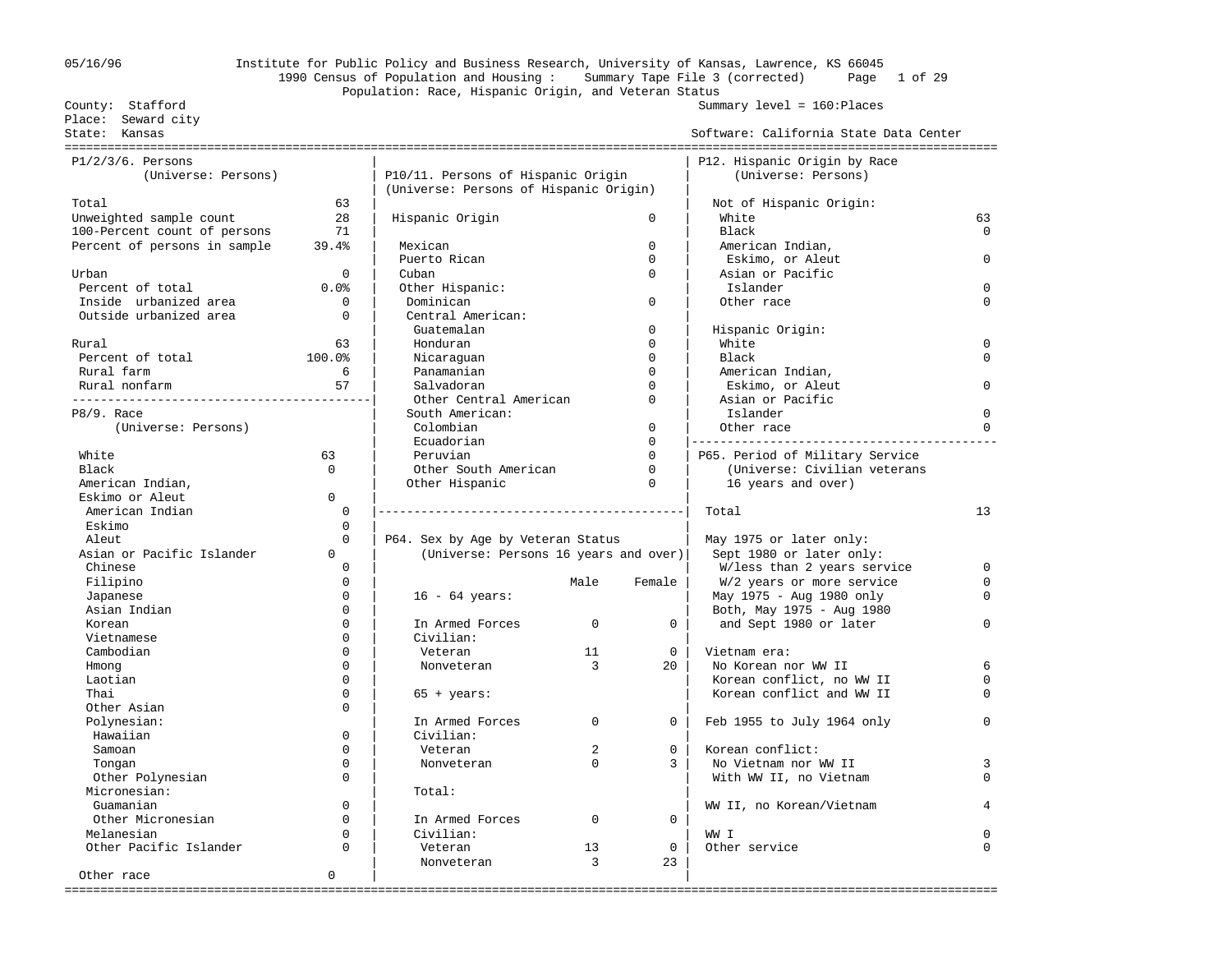## 05/16/96 Institute for Public Policy and Business Research, University of Kansas, Lawrence, KS 66045 1990 Census of Population and Housing : Summary Tape File 3 (corrected) Page 2 of 29

Summary level = 160:Places

Population: Age, Race, and Sex (Part 1)<br>County: Stafford Place: Seward city<br>State: Kansas Software: California State Data Center =================================================================================================================================== P13/14/15. Race by Sex by Age (Continued onto Page 3)

|            |                |                                   |                |                             |                  |                |              |                            |             | American Indian           |             |             |  |  |
|------------|----------------|-----------------------------------|----------------|-----------------------------|------------------|----------------|--------------|----------------------------|-------------|---------------------------|-------------|-------------|--|--|
|            |                | --------- Total Persons --------- |                | ----------- White --------- |                  |                |              | ----------- Black -------- |             | ---- Eskimo or Aleut ---- |             |             |  |  |
|            | Total          | Male                              | Female         | Total                       | Male             | Female         | Total        | Male                       | Female      | Total                     | Male        | Female      |  |  |
| Under 1    | $\mathbf 0$    | $\mathbf 0$                       | $\mathsf{O}$   | $\mathbf 0$                 | $\mathbf 0$      | 0              | $\mathsf 0$  | $\mathsf{O}$               | 0           | $\mathbf 0$               | $\mathbf 0$ | $\mathbf 0$ |  |  |
| $1 - 2$    | 5              | $\mathbf 0$                       | 5              | 5                           | $\mathbf 0$      | 5              | $\mathsf 0$  | 0                          | 0           | $\mathbf 0$               | $\mathbf 0$ | $\mathbf 0$ |  |  |
| $3 - 4$    | 0              | 0                                 | 0              | 0                           | 0                | 0              | 0            | 0                          | 0           | 0                         | 0           | $\mathbf 0$ |  |  |
| 5          | 0              | 0                                 | 0              | 0                           | 0                | 0              | 0            | 0                          | 0           | 0                         | 0           | 0           |  |  |
| 6          | 0              | 0                                 | 0              | 0                           | 0                | $\mathsf 0$    | 0            | 0                          | 0           | $\mathsf 0$               | 0           | 0           |  |  |
| $7 - 9$    | $\overline{4}$ | $\overline{a}$                    | 2              | 4                           | 2                | $\overline{2}$ | $\mathbf 0$  | $\mathbf 0$                | $\mathbf 0$ | $\mathbf{0}$              | $\mathbf 0$ | $\mathbf 0$ |  |  |
| $10 - 11$  | 8              | $\mathbf 0$                       | 8              | 8                           | 0                | 8              | $\mathbf 0$  | 0                          | $\mathbf 0$ | $\mathbf{0}$              | $\mathbf 0$ | $\mathbf 0$ |  |  |
| $12 - 13$  | 5              | 5                                 | $\mathbf{0}$   | 5                           | 5                | $\mathbf 0$    | $\mathbf 0$  | $\mathbf 0$                | $\mathbf 0$ | $\mathbf{0}$              | $\mathbf 0$ | $\mathbf 0$ |  |  |
| 14         | $\mathbf 0$    | $\mathbf 0$                       | $\mathbf 0$    | $\mathbf 0$                 | $\mathbf 0$      | $\mathbf 0$    | $\mathbf 0$  | $\mathbf 0$                | $\mathbf 0$ | $\mathbf 0$               | $\mathbf 0$ | $\mathbf 0$ |  |  |
| 15         | 2              | 2                                 | $\mathbf 0$    | 2                           | 2                | $\mathbf 0$    | 0            | $\mathbf 0$                | $\mathbf 0$ | $\mathbf 0$               | $\mathbf 0$ | $\mathbf 0$ |  |  |
| 16         | $\mathbf 0$    | 0                                 | $\mathbf 0$    | $\mathbf 0$                 | 0                | $\mathbf 0$    | $\mathbf 0$  | 0                          | 0           | $\mathbf 0$               | $\mathbf 0$ | $\mathbf 0$ |  |  |
| 17         | 2              | $\mathbf 0$                       | 2              | 2                           | $\mathbf 0$      | 2              | 0            | $\mathbf 0$                | 0           | $\mathbf 0$               | 0           | $\mathbf 0$ |  |  |
| 18         | $\mathbf 0$    | 0                                 | $\mathbf 0$    | 0                           | 0                | $\mathbf 0$    | 0            | 0                          | 0           | $\mathbf 0$               | 0           | $\mathbf 0$ |  |  |
| 19         | $\mathbf 0$    | 0                                 | $\mathbf 0$    | 0                           | 0                | $\mathbf 0$    | 0            | 0                          | 0           | $\mathbf 0$               | 0           | $\mathbf 0$ |  |  |
| 20         | $\mathsf 0$    | 0                                 | $\mathbf 0$    | 0                           | 0                | 0              | 0            | 0                          | 0           | $\mathbf 0$               | 0           | 0           |  |  |
| 21         | $\mathbf 0$    | $\Omega$                          | $\mathbf{0}$   | $\Omega$                    | 0                | $\mathbf{0}$   | $\mathbf 0$  | $\mathbf 0$                | $\mathbf 0$ | $\mathbf{0}$              | $\mathbf 0$ | $\mathbf 0$ |  |  |
| $22 - 24$  | $\mathbf 0$    | $\Omega$                          | $\mathbf{0}$   | $\Omega$                    | 0                | $\mathbf{0}$   | $\mathbf 0$  | $\mathbf 0$                | $\mathbf 0$ | $\mathbf 0$               | $\mathbf 0$ | $\mathbf 0$ |  |  |
| $25 - 29$  | 3              | $\Omega$                          | 3              | 3                           | 0                | $\overline{3}$ | $\mathbf 0$  | $\mathbf 0$                | $\mathbf 0$ | $\mathbf{0}$              | $\mathbf 0$ | $\mathbf 0$ |  |  |
| $30 - 34$  | 5              | 3                                 | $\sqrt{2}$     | 5                           | 3                | 2              | $\mathbf 0$  | 0                          | $\mathbf 0$ | $\mathbf 0$               | $\mathbf 0$ | $\mathbf 0$ |  |  |
| $35 - 39$  | 2              | 2                                 | $\mathbf 0$    | 2                           | 2                | $\mathsf 0$    | $\mathbf 0$  | $\mathbf 0$                | $\mathbf 0$ | $\mathbf 0$               | $\mathbf 0$ | $\mathbf 0$ |  |  |
| $40 - 44$  | 7              | 4                                 | 3              | 7                           | 4                | $\mathbf{3}$   | $\mathbf 0$  | 0                          | $\mathsf 0$ | $\mathbf 0$               | $\mathbf 0$ | $\mathbf 0$ |  |  |
| $45 - 49$  | $\overline{c}$ | $\mathbf 0$                       | $\overline{a}$ | 2                           | 0                | 2              | 0            | $\mathbf 0$                | 0           | $\mathbf 0$               | 0           | $\mathbf 0$ |  |  |
| $50 - 54$  | $\mathbf 0$    | 0                                 | $\mathbf 0$    | 0                           | 0                | $\mathbf 0$    | 0            | 0                          | 0           | $\mathbf 0$               | 0           | $\mathbf 0$ |  |  |
| $55 - 59$  | 5              | $\mathbf 0$                       | 5              | 5                           | 0                | 5              | 0            | $\mathbf 0$                | 0           | $\mathbf 0$               | 0           | $\mathbf 0$ |  |  |
| $60 - 61$  | 6              | 3                                 | 3              | 6                           | 3                | 3              | 0            | 0                          | 0           | $\mathbf 0$               | 0           | $\mathbf 0$ |  |  |
| $62 - 64$  | $\overline{c}$ | $\overline{c}$                    | $\mathbf{0}$   | 2                           | 2                | $\mathbf 0$    | $\mathbf 0$  | $\mathbf 0$                | $\mathbf 0$ | $\mathbf{0}$              | $\mathbf 0$ | $\mathbf 0$ |  |  |
| $65 - 69$  | 3              | 2                                 | $\mathbf{1}$   | 3                           | 2                | $\mathbf{1}$   | $\mathbf 0$  | $\mathbf 0$                | $\mathbf 0$ | $\mathbf{0}$              | $\mathbf 0$ | $\mathbf 0$ |  |  |
| $70 - 74$  | $\mathbf{1}$   | $\mathbf 0$                       | $\mathbf{1}$   | $\mathbf{1}$                | 0                | $\mathbf{1}$   | $\mathbf 0$  | $\mathbf 0$                | $\mathbf 0$ | $\mathbf 0$               | $\mathbf 0$ | $\mathsf 0$ |  |  |
| $75 - 79$  | $\mathbf{1}$   | $\Omega$                          | $\mathbf{1}$   | $\mathbf{1}$                |                  | $\mathbf{1}$   | 0            | 0                          | $\mathbf 0$ | $\mathsf 0$               | $\mathbf 0$ | $\mathbf 0$ |  |  |
|            | $\mathbf 0$    | $\mathbf 0$                       | $\mathbf 0$    | 0                           | 0                | $\mathsf 0$    | 0            | 0                          | $\mathsf 0$ | $\mathsf 0$               | $\mathbf 0$ | $\mathbf 0$ |  |  |
| $80 - 84$  | $\mathbf 0$    | $\mathbf 0$                       | $\mathbf{0}$   | $\Omega$                    | 0<br>$\mathbf 0$ | $\mathbf 0$    | $\mathbf 0$  | $\mathbf 0$                | $\mathbf 0$ | $\mathbf 0$               | $\mathbf 0$ | $\mathbf 0$ |  |  |
| $85+$      |                |                                   |                |                             |                  |                |              |                            |             |                           |             |             |  |  |
| $0 - 4$    | 5              | 0                                 | 5              | 5                           | 0                | 5              | 0            | 0                          | 0           | 0                         | 0           | 0           |  |  |
| $5 - 17$   | 21             | 9                                 | 12             | 21                          | 9                | 12             | $\mathbf 0$  | 0                          | $\mathsf 0$ | $\mathbf 0$               | $\mathbf 0$ | $\mathbf 0$ |  |  |
| $18 - 24$  | $\mathbf 0$    | $\mathbf 0$                       | $\mathbf 0$    | $\overline{0}$              | 0                | $\mathbf 0$    | $\mathbf 0$  | $\mathbf 0$                | $\mathbf 0$ | $\mathbf 0$               | $\mathbf 0$ | $\mathbf 0$ |  |  |
| $25 - 44$  | 17             | 9                                 | 8              | 17                          | 9                | 8              | $\mathbf 0$  | $\mathbf 0$                | $\mathbf 0$ | $\mathbf 0$               | $\mathbf 0$ | $\mathsf 0$ |  |  |
| $45 - 64$  | 15             | 5                                 | 10             | 15                          | 5                | 10             | 0            | 0                          | $\mathbf 0$ | $\mathbf 0$               | $\mathbf 0$ | 0           |  |  |
| $65+$      | 5              | $\overline{a}$                    | 3              | 5                           | 2                | 3              | 0            | 0                          | 0           | $\mathbf 0$               | $\mathbf 0$ | $\mathbf 0$ |  |  |
| Total      | 63             | 25                                | 38             | 63                          | 25               | 38             | 0            | 0                          | 0           | $\mathsf 0$               | $\mathbf 0$ | $\mathbf 0$ |  |  |
| Median age | 32.5           | 36.3                              | 28.3           | 32.5                        | 36.3             | 28.3           | $\mathbf{r}$ |                            | $\bullet$   |                           |             | $\bullet$   |  |  |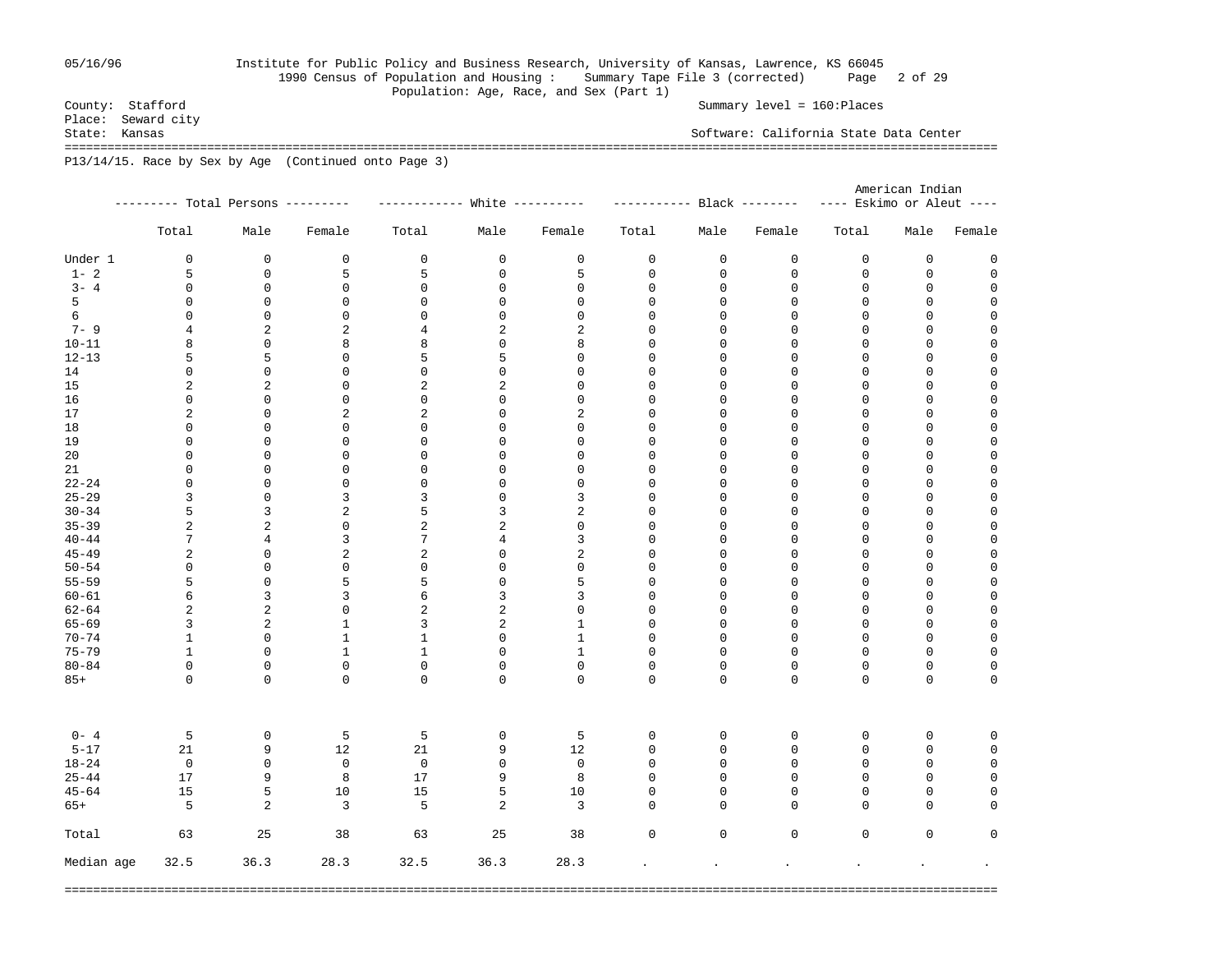## 05/16/96 Institute for Public Policy and Business Research, University of Kansas, Lawrence, KS 66045 1990 Census of Population and Housing : Summary Tape File 3 (corrected) Page 3 of 29 Population: Age, Race, and Sex (Part 2)<br>County: Stafford

Summary level = 160:Places

Place: Seward city<br>State: Kansas Software: California State Data Center =================================================================================================================================== P13/14/15. Race by Sex by Age ( Continued from Page 2 )

|           | Asian & Pacific<br>Other |             |               | $\star$<br>Hispanic |             |                |                               |                               |             |             |
|-----------|--------------------------|-------------|---------------|---------------------|-------------|----------------|-------------------------------|-------------------------------|-------------|-------------|
|           | ------                   | Islander    | $\frac{1}{2}$ | -----------         |             | Race --------- | $\star$                       | ----------- Origin ---------- |             |             |
|           | Total                    | Male        | Female        | Total               | Male        | Female         | $\star$<br>$\star$<br>$\star$ | Total                         | Male        | Female      |
| Under 1   | 0                        | $\mathsf 0$ | 0             | $\mathsf 0$         | $\mathsf 0$ | $\mathsf 0$    | $\star$                       | $\mathsf 0$                   | $\mathsf 0$ | 0           |
| $1 - 2$   | 0                        | 0           | 0             | 0                   | $\mathsf 0$ | 0              | $\star$                       | $\mathbf 0$                   | 0           | 0           |
| $3 - 4$   | 0                        | 0           | 0             | $\mathsf 0$         | $\mathsf 0$ | $\mathsf 0$    | $\star$                       | $\mathbf 0$                   | 0           | 0           |
| 5         | 0                        | 0           | 0             | $\mathbf 0$         | $\mathbf 0$ | $\mathsf 0$    | $\star$                       | $\mathbf 0$                   | $\mathbf 0$ | 0           |
| 6         | 0                        | 0           | 0             | 0                   | $\mathsf 0$ | $\mathsf 0$    | $\star$                       | $\mathbf 0$                   | 0           | 0           |
| $7 - 9$   | 0                        | 0           | 0             | $\mathbf 0$         | $\mathbf 0$ | $\mathsf 0$    | $\star$                       | 0                             | $\mathbf 0$ | 0           |
| $10 - 11$ | 0                        | 0           | 0             | 0                   | $\mathsf 0$ | $\mathsf 0$    | $\star$                       | $\mathbf 0$                   | 0           | 0           |
| $12 - 13$ | 0                        | 0           | 0             | 0                   | $\mathsf 0$ | $\mathsf 0$    | $\star$                       | 0                             | 0           | 0           |
| 14        | 0                        | 0           | 0             | 0                   | $\mathsf 0$ | $\mathsf 0$    | $\star$                       | $\mathbf 0$                   | 0           | 0           |
| 15        | 0                        | 0           | 0             | 0                   | $\mathsf 0$ | $\mathsf 0$    | $\star$                       | 0                             | 0           | 0           |
| 16        | 0                        | 0           | 0             | 0                   | $\mathsf 0$ | $\mathsf 0$    | $\star$                       | $\mathbf 0$                   | 0           | 0           |
| 17        | 0                        | $\mathbf 0$ | $\mathbf 0$   | $\mathbf 0$         | $\mathbf 0$ | $\mathbf 0$    | $\star$                       | $\mathbf 0$                   | $\mathbf 0$ | 0           |
| 18        | 0                        | 0           | 0             | $\mathbf 0$         | $\mathbf 0$ | $\mathbf 0$    | $\star$                       | $\mathbf 0$                   | $\mathbf 0$ | $\mathbf 0$ |
| 19        | $\mathbf 0$              | 0           | $\mathbf 0$   | $\mathbf 0$         | $\mathbf 0$ | $\mathbf 0$    | $\star$                       | $\mathbf 0$                   | $\mathbf 0$ | 0           |
| 20        | 0                        | 0           | 0             | $\mathbf 0$         | $\mathbf 0$ | $\mathbf 0$    | $\star$                       | $\mathbf 0$                   | $\mathbf 0$ | 0           |
| 21        | 0                        | 0           | 0             | $\mathbf 0$         | $\mathbf 0$ | $\mathbf 0$    | $\star$                       | $\mathbf 0$                   | $\mathbf 0$ | 0           |
| $22 - 24$ | 0                        | 0           | $\mathbf 0$   | $\mathbf 0$         | $\mathbf 0$ | $\mathbf 0$    | $\star$                       | $\mathbf 0$                   | $\mathbf 0$ | 0           |
| $25 - 29$ | $\mathbf 0$              | 0           | $\mathbf 0$   | $\mathbf 0$         | $\mathbf 0$ | $\mathbf 0$    | $\star$                       | $\mathbf 0$                   | $\mathbf 0$ | 0           |
| $30 - 34$ | $\mathbf 0$              | 0           | 0             | $\mathbf 0$         | $\mathbf 0$ | $\mathbf 0$    | $\star$                       | $\mathbf 0$                   | 0           | 0           |
| $35 - 39$ | $\mathbf 0$              | 0           | 0             | $\mathbf 0$         | $\mathbf 0$ | $\mathbf 0$    | $\star$                       | $\mathbf 0$                   | $\mathbf 0$ | 0           |
| $40 - 44$ | 0                        | 0           | 0             | $\mathbf 0$         | $\mathsf 0$ | $\mathsf 0$    | $\star$                       | $\mathbf 0$                   | $\mathbf 0$ | 0           |
| $45 - 49$ | 0                        | $\mathsf 0$ | 0             | $\mathbf 0$         | $\mathbf 0$ | $\mathsf 0$    | $\star$                       | $\mathbf 0$                   | $\mathbf 0$ | 0           |
| $50 - 54$ | 0                        | 0           | 0             | $\mathbf 0$         | $\mathsf 0$ | $\mathsf 0$    | $\star$                       | $\mathbf 0$                   | 0           | 0           |
| $55 - 59$ | 0                        | 0           | 0             | $\mathbf 0$         | $\mathsf 0$ | $\mathsf 0$    | $\star$                       | $\mathbf 0$                   | 0           | 0           |
| $60 - 61$ | 0                        | 0           | 0             | $\mathbf 0$         | $\mathbf 0$ | $\mathsf 0$    | $^\star$                      | $\mathbf 0$                   | 0           | 0           |
| $62 - 64$ | 0                        | 0           | 0             | $\mathbf 0$         | $\mathsf 0$ | $\mathsf 0$    | $\star$                       | $\mathbf 0$                   | $\mathbf 0$ | 0           |
| $65 - 69$ | 0                        | 0           | 0             | $\mathbf 0$         | $\mathsf 0$ | $\mathsf 0$    | $\star$                       | $\mathbf 0$                   | 0           | 0           |
| $70 - 74$ | 0                        | 0           | 0             | 0                   | $\mathsf 0$ | $\mathsf 0$    | $\star$                       | $\mathbf 0$                   | 0           | 0           |
| $75 - 79$ | $\mathbf 0$              | $\mathbf 0$ | $\mathbf 0$   | $\mathbf 0$         | $\mathbf 0$ | $\mathbf 0$    | $^\star$                      | $\mathbf 0$                   | $\mathbf 0$ | 0           |
| $80 - 84$ | 0                        | 0           | $\mathbf 0$   | $\mathbf 0$         | $\mathbf 0$ | $\mathbf 0$    | $\star$                       | $\mathsf 0$                   | $\mathbf 0$ | 0           |
| $85+$     | $\Omega$                 | 0           | $\mathbf 0$   | $\mathbf 0$         | $\Omega$    | $\mathbf 0$    | $\star$                       | $\mathbf 0$                   | $\mathbf 0$ | 0           |
|           |                          |             |               |                     |             |                | $\star$                       |                               |             |             |
|           |                          |             |               |                     |             |                | $\star$                       |                               |             |             |
|           |                          |             |               |                     |             |                | $\star$                       |                               |             |             |
| $0 - 4$   | 0                        | $\mathbf 0$ | 0             | $\mathbf 0$         | $\mathsf 0$ | $\mathsf 0$    | $\star$                       | $\mathbf 0$                   | $\mathbf 0$ | $\mathsf 0$ |
| $5 - 17$  | $\mathbf 0$              | 0           | 0             | $\mathbf 0$         | $\mathsf 0$ | $\mathsf 0$    | $\star$                       | $\mathsf 0$                   | $\mathbf 0$ | 0           |
| $18 - 24$ | $\mathsf 0$              | $\mathsf 0$ | $\mathbf 0$   | $\mathbf 0$         | $\mathbf 0$ | $\mathbf 0$    | $\star$                       | $\mathbf 0$                   | $\mathbf 0$ |             |
| $25 - 44$ | $\mathbf 0$              | 0           | 0             | $\mathbf 0$         | $\mathbf 0$ | $\mathbf 0$    | $\star$                       | $\mathbf 0$                   | $\mathbf 0$ | 0<br>0      |
|           |                          |             |               |                     |             |                | $\star$                       |                               |             |             |
| $45 - 64$ | 0                        | 0           | 0             | $\mathsf 0$         | $\mathsf 0$ | $\mathsf 0$    | $\star$                       | $\mathbf 0$                   | 0           | 0           |
| $65+$     | $\mathbf 0$              | 0           | $\mathbf 0$   | $\mathsf 0$         | $\mathbf 0$ | $\mathbf 0$    | $\star$                       | $\mathbf 0$                   | $\mathbf 0$ | 0           |
| Total     | 0                        | $\mathsf 0$ | $\mathbf 0$   | $\mathsf 0$         | $\mathsf 0$ | $\mathbf 0$    | $\star$                       | $\mathsf 0$                   | $\mathsf 0$ | 0           |
|           |                          |             |               |                     |             |                | $\star$                       |                               |             |             |
| Median    | $\ddot{\phantom{0}}$     |             | $\bullet$     |                     |             |                | $\star$                       |                               |             | $\bullet$   |
|           |                          |             |               |                     |             |                | $\star$                       |                               |             |             |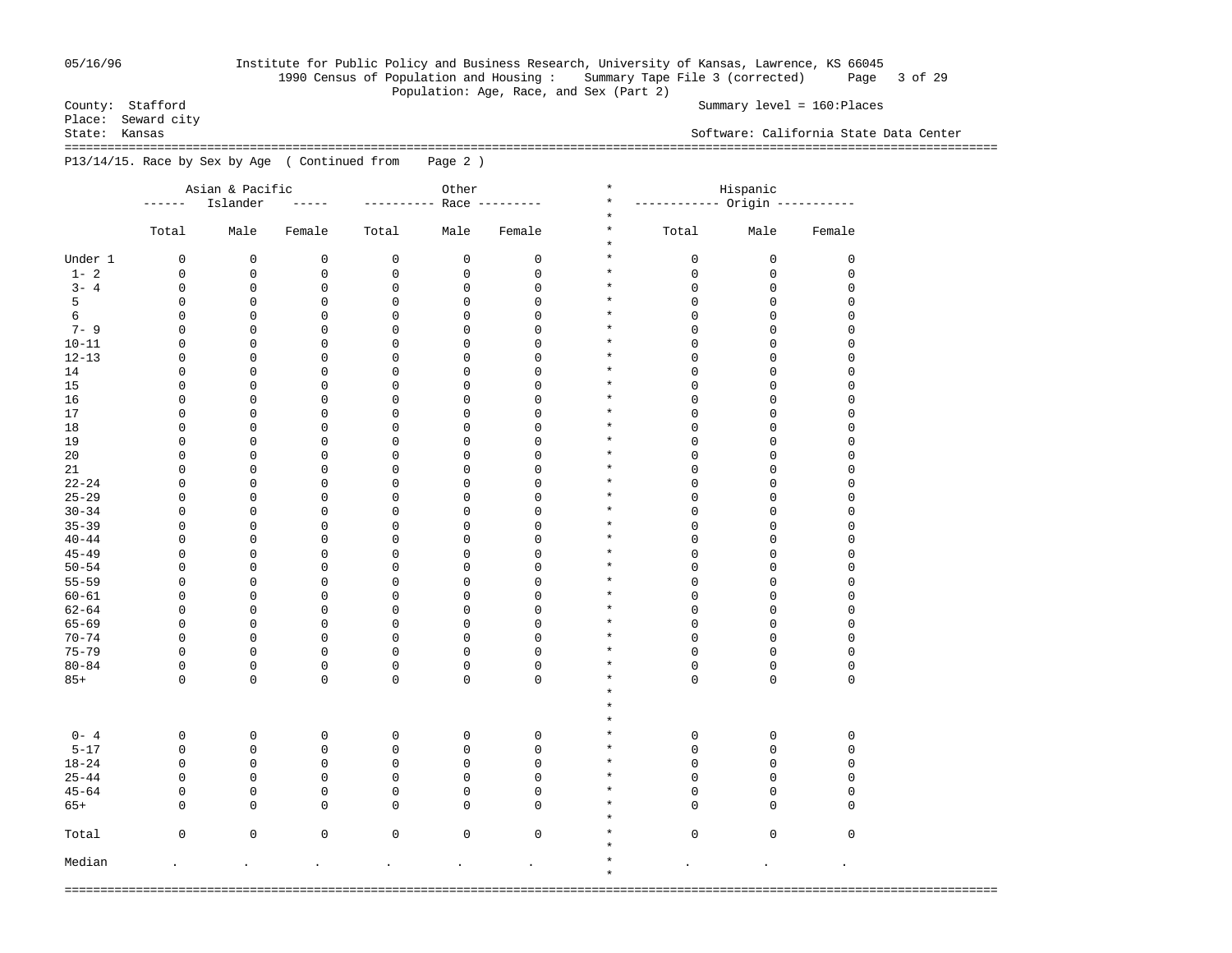| 05/16/96 |  |  |
|----------|--|--|
|----------|--|--|

## 05/16/96 Institute for Public Policy and Business Research, University of Kansas, Lawrence, KS 66045 1990 Census of Population and Housing : Summary Tape File 3 (corrected) Page 4 of 29

 | |

# Population: Citizenship and Residence in 1985

Summary level = 160:Places

| Place: Seward city<br>State: Kansas            |                    |                |          | Software: California State Data Center                                               |               |  |  |  |
|------------------------------------------------|--------------------|----------------|----------|--------------------------------------------------------------------------------------|---------------|--|--|--|
| P37. Age by Citizenship<br>(Universe: Persons) |                    |                |          | P43. Residence in 1985--State & County Level<br>(Universe: Persons 5 years and over) |               |  |  |  |
|                                                | $------$ Age $---$ |                |          |                                                                                      |               |  |  |  |
|                                                | $0 - 17$           | $18+$          | Total    | Same house in 1985                                                                   | 49            |  |  |  |
|                                                |                    |                |          | Different house in U.S. in 1985:                                                     |               |  |  |  |
| Native                                         | 26                 | 37             | 63       | Same county                                                                          | 4             |  |  |  |
| Foreign born:                                  |                    |                |          | Different county:                                                                    |               |  |  |  |
| Naturalized citizen                            | $\overline{0}$     | $\bigcirc$     | $\Omega$ | Same State                                                                           | 5             |  |  |  |
| Not a citizen                                  | $\Omega$           | $\Omega$       | $\Omega$ | Different State:                                                                     |               |  |  |  |
|                                                |                    |                |          | Northeast                                                                            | $\Omega$      |  |  |  |
|                                                |                    |                |          | Midwest                                                                              | $\Omega$      |  |  |  |
|                                                |                    |                |          | South                                                                                | 0             |  |  |  |
| P36. Year of Entry                             |                    |                |          | West                                                                                 | $\Omega$      |  |  |  |
| (Universe: Foreign-born persons)               |                    |                |          | Abroad in 1985:                                                                      |               |  |  |  |
|                                                |                    |                |          | Puerto Rico                                                                          | $\mathbf 0$   |  |  |  |
|                                                |                    | Total          |          | U.S. outlying area                                                                   | $\Omega$      |  |  |  |
|                                                |                    |                |          | Foreign country                                                                      | $\Omega$      |  |  |  |
| 1987 to 1990                                   |                    | $\mathbf 0$    |          |                                                                                      |               |  |  |  |
| 1985 or 1986                                   |                    | $\Omega$       |          |                                                                                      |               |  |  |  |
| 1982 to 1984                                   |                    | $\Omega$       |          |                                                                                      |               |  |  |  |
| 1980 or 1981                                   |                    | 0              |          | P44. Residence in 1985--MSA/PMSA Level                                               |               |  |  |  |
| 1975 to 1979                                   |                    | $\Omega$       |          | (Universe: Persons 5 years and over)                                                 |               |  |  |  |
| 1970 to 1974                                   |                    | $\Omega$       |          |                                                                                      |               |  |  |  |
| 1965 to 1969                                   |                    | 0              |          |                                                                                      |               |  |  |  |
| 1960 to 1964                                   |                    | $\Omega$       |          | Living in an MSA/PMSA in 1990:                                                       |               |  |  |  |
| 1950 to 1959                                   |                    | $\Omega$       |          | Same house in 1985                                                                   | $\Omega$      |  |  |  |
| Before 1950                                    |                    | $\Omega$       |          | Different house in U.S. in 1985:                                                     |               |  |  |  |
|                                                |                    |                |          | This MSA/PMSA in 1985:                                                               |               |  |  |  |
|                                                |                    |                |          | Central city                                                                         | $\Omega$      |  |  |  |
|                                                |                    |                |          | Remainder of this MSA/PMSA                                                           | $\Omega$      |  |  |  |
|                                                |                    |                |          | Different MSA/PMSA in 1985:                                                          |               |  |  |  |
| P42. Place of Birth                            |                    |                |          | Central city                                                                         | $\Omega$      |  |  |  |
| (Universe: Persons)                            |                    |                |          | Remainder of different MSA/PMSA                                                      | $\Omega$      |  |  |  |
| Native:                                        |                    |                |          | Not in an MSA/PMSA in 1985                                                           | 0<br>$\Omega$ |  |  |  |
|                                                |                    |                |          | Abroad in 1985                                                                       |               |  |  |  |
| Born in state of residence                     |                    | 53             |          |                                                                                      |               |  |  |  |
| Born in other state in U.S.:                   |                    | $\Omega$       |          | Not living in an MSA/PMSA in 1990:<br>Same house in 1985                             | 49            |  |  |  |
| Northeast                                      |                    | 3              |          |                                                                                      |               |  |  |  |
| Midwest<br>South                               |                    | 5              |          | Different house in U.S. in 1985:                                                     |               |  |  |  |
| West.                                          |                    | $\mathfrak{D}$ |          | In an MSA/PMSA in 1985:                                                              | $\Omega$      |  |  |  |
| Born outside the U.S.:                         |                    |                |          | Central city<br>Remainder of MSA/PMSA                                                | 0             |  |  |  |
| Puerto Rico                                    |                    | $\Omega$       |          | Not in an MSA/PMSA in 1985                                                           | 9             |  |  |  |
|                                                |                    | 0              |          | Abroad in 1985                                                                       | 0             |  |  |  |
| U.S. outlying area<br>Born abroad of American  |                    |                |          |                                                                                      |               |  |  |  |
| parent(s)                                      |                    | 0<br>0         |          |                                                                                      |               |  |  |  |
| Foreign born                                   |                    |                |          |                                                                                      |               |  |  |  |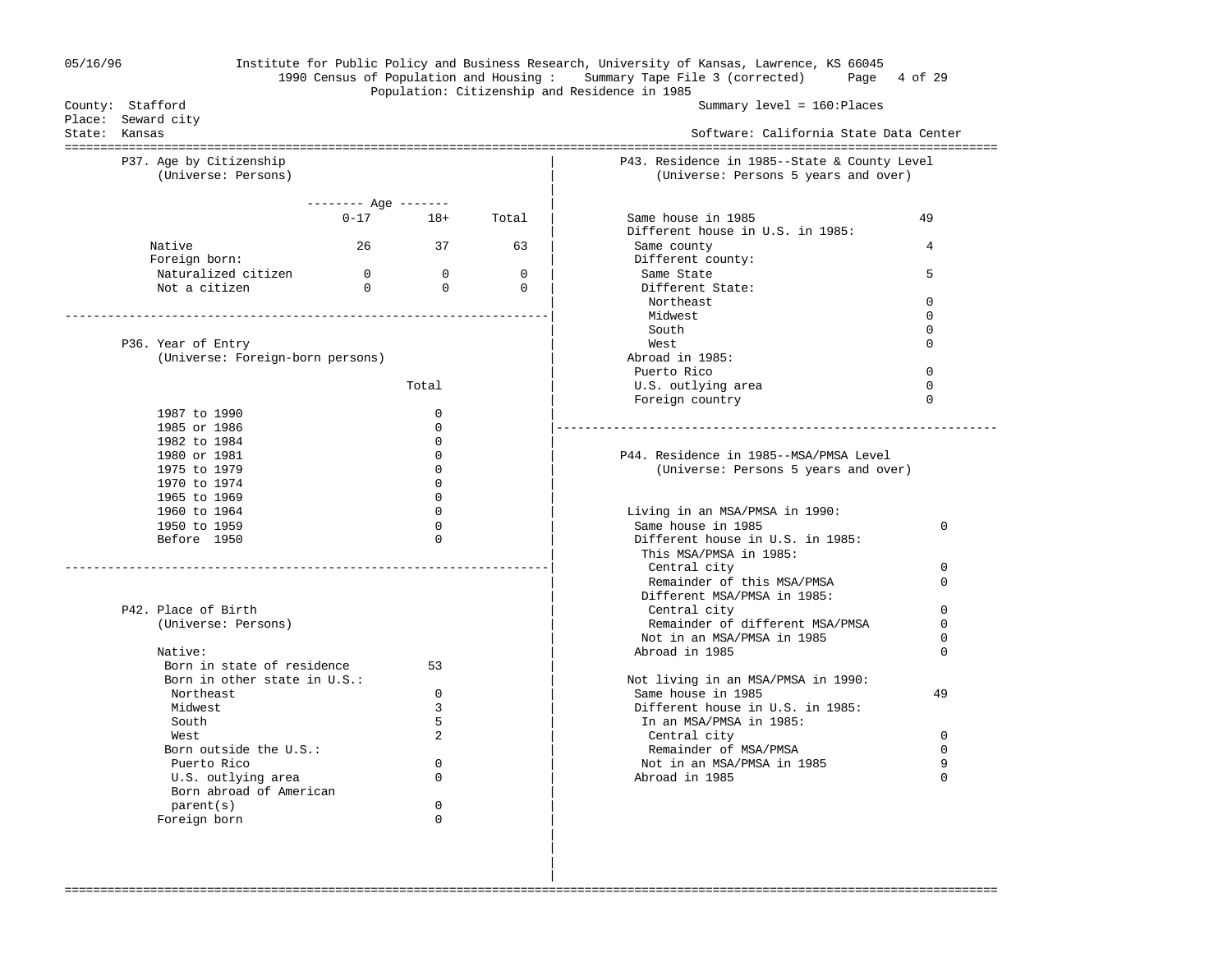| 05/16/96                                                                                                 | Institute for Public Policy and Business Research, University of Kansas, Lawrence, KS 66045<br>1990 Census of Population and Housing: Summary Tape File 3 (corrected) Page 5 of 29<br>Population: Language Spoken at Home |                         |                                     |                         |                            |                                                                               |                              |  |  |  |  |
|----------------------------------------------------------------------------------------------------------|---------------------------------------------------------------------------------------------------------------------------------------------------------------------------------------------------------------------------|-------------------------|-------------------------------------|-------------------------|----------------------------|-------------------------------------------------------------------------------|------------------------------|--|--|--|--|
| County: Stafford<br>Place: Seward city                                                                   |                                                                                                                                                                                                                           |                         |                                     |                         |                            | Summary $level = 160:ə$ Places                                                |                              |  |  |  |  |
| State: Kansas                                                                                            |                                                                                                                                                                                                                           |                         |                                     |                         |                            | Software: California State Data Center                                        |                              |  |  |  |  |
| P28. Age by Language Spoken at Home and Ability to Speak English<br>(Universe: Persons 5 years and over) |                                                                                                                                                                                                                           |                         |                                     |                         |                            | P29. Household Language and Linguistic<br>Isolation<br>(Universe: Households) |                              |  |  |  |  |
|                                                                                                          |                                                                                                                                                                                                                           |                         | ---------- Age ----------           |                         |                            |                                                                               |                              |  |  |  |  |
|                                                                                                          |                                                                                                                                                                                                                           |                         | $5 - 17$ 18 - 64 65 +               |                         | Total                      | English<br>Spanish:                                                           | 22                           |  |  |  |  |
| Speak only English                                                                                       |                                                                                                                                                                                                                           |                         |                                     | 32 5                    | 58                         | Linguistically isolated<br>Not linguistically isolated                        | $\mathbf{0}$<br>$\mathbf{0}$ |  |  |  |  |
| Speak Spanish:                                                                                           |                                                                                                                                                                                                                           |                         |                                     |                         |                            | Asian or Pacific Islander language:                                           | $\Omega$                     |  |  |  |  |
| Speak English very well<br>Speak English well                                                            |                                                                                                                                                                                                                           | $\Omega$<br>$\Omega$    | $\mathbf 0$<br>$\Omega$             | $\mathbf 0$<br>$\Omega$ | $\mathbf{0}$<br>$\Omega$   | Linguistically isolated<br>Not linguistically isolated                        | $\mathbf{0}$                 |  |  |  |  |
| Speak English not well / not at all                                                                      |                                                                                                                                                                                                                           | $\Omega$                | $\Omega$                            | $\Omega$                | $\Omega$                   | Other language:<br>Linguistically isolated                                    | $\Omega$                     |  |  |  |  |
| Speak Asian or Pacific Islander language:                                                                |                                                                                                                                                                                                                           |                         |                                     |                         |                            | Not linguistically isolated                                                   | $\Omega$                     |  |  |  |  |
| Speak English very well                                                                                  |                                                                                                                                                                                                                           | $\Omega$                | $\Omega$                            | $\Omega$                | $\Omega$                   |                                                                               |                              |  |  |  |  |
| Speak English well                                                                                       |                                                                                                                                                                                                                           | $\Omega$<br>$\mathbf 0$ | $\Omega$<br>$\mathbf 0$             | $\Omega$<br>$\mathbf 0$ | $\Omega$<br>$\overline{0}$ |                                                                               |                              |  |  |  |  |
| Speak English not well / not at all                                                                      |                                                                                                                                                                                                                           |                         |                                     |                         |                            | P31. Language Spoken at Home                                                  |                              |  |  |  |  |
| Speak other language:                                                                                    |                                                                                                                                                                                                                           |                         |                                     |                         |                            | (Universe: Persons 5 years and over)                                          |                              |  |  |  |  |
| Speak English very well                                                                                  |                                                                                                                                                                                                                           | $\overline{0}$          | $\overline{0}$                      | $\mathbf 0$             | $\mathbf{0}$               |                                                                               |                              |  |  |  |  |
| Speak English well                                                                                       |                                                                                                                                                                                                                           | $\Omega$                | $\Omega$                            | $\overline{0}$          | $\mathbf{0}$               | Speak only English                                                            | 58                           |  |  |  |  |
| Speak English not well / not at all                                                                      |                                                                                                                                                                                                                           | $\overline{0}$          | $\overline{0}$                      | $\overline{0}$          | $\Omega$                   | German                                                                        | $\mathbf 0$                  |  |  |  |  |
|                                                                                                          |                                                                                                                                                                                                                           |                         |                                     |                         |                            | Yiddish                                                                       | $\Omega$                     |  |  |  |  |
|                                                                                                          |                                                                                                                                                                                                                           |                         |                                     |                         |                            | Other West Germanic language                                                  | $\mathbf 0$<br>$\mathbf 0$   |  |  |  |  |
|                                                                                                          |                                                                                                                                                                                                                           |                         |                                     |                         |                            | Scandinavian<br>Greek                                                         | $\mathbf 0$                  |  |  |  |  |
|                                                                                                          |                                                                                                                                                                                                                           |                         |                                     |                         |                            | Indic                                                                         | $\Omega$                     |  |  |  |  |
| P30. Age, Language Spoken at Home, and Linguistic Isolation                                              |                                                                                                                                                                                                                           |                         |                                     |                         |                            | Italian                                                                       | $\Omega$                     |  |  |  |  |
| (Universe: Persons 5 years and over in households)                                                       |                                                                                                                                                                                                                           |                         |                                     |                         |                            | French or French Creole                                                       | $\Omega$                     |  |  |  |  |
|                                                                                                          |                                                                                                                                                                                                                           |                         |                                     |                         |                            | Portuguese or Portug. Creole                                                  | $\mathsf{O}\xspace$          |  |  |  |  |
|                                                                                                          |                                                                                                                                                                                                                           |                         |                                     |                         |                            | Spanish or Spanish Creole                                                     | $\mathbf 0$                  |  |  |  |  |
|                                                                                                          |                                                                                                                                                                                                                           |                         | $5 - 13$ $14 - 17$ $18 - 64$ $65 +$ |                         | Total                      | Polish                                                                        | $\mathbf 0$                  |  |  |  |  |
| Speak only English                                                                                       | 17                                                                                                                                                                                                                        |                         | 32                                  | 5                       | 58                         | Russian<br>South Slavic                                                       | $\mathsf 0$<br>$\mathbf 0$   |  |  |  |  |
|                                                                                                          |                                                                                                                                                                                                                           |                         |                                     |                         |                            | Other Slavic language                                                         | $\mathbf 0$                  |  |  |  |  |
| Speak Spanish:                                                                                           |                                                                                                                                                                                                                           |                         |                                     |                         |                            | Other Indo-European language                                                  | $\mathbf 0$                  |  |  |  |  |
| Linguistically isolated                                                                                  | $\Omega$                                                                                                                                                                                                                  | $\Omega$                | $\overline{0}$                      | $\mathbf 0$             | $\overline{0}$             | Arabic                                                                        | $\mathbf 0$                  |  |  |  |  |
| Not linguistically isolated                                                                              | $\overline{0}$                                                                                                                                                                                                            | $\Omega$                | $\Omega$                            | $\Omega$                | $\overline{0}$             | Tagalog                                                                       | $\mathbf{0}$                 |  |  |  |  |
|                                                                                                          |                                                                                                                                                                                                                           |                         |                                     |                         |                            | Chinese                                                                       | $\mathbf{0}$                 |  |  |  |  |
| Speak Asian or Pacific Islander                                                                          |                                                                                                                                                                                                                           |                         |                                     |                         |                            | Hungarian                                                                     | $\mathbf{0}$                 |  |  |  |  |
| language:                                                                                                | $\mathbf{0}$                                                                                                                                                                                                              | $\mathbf 0$             | $\mathbf 0$                         | $\mathbf 0$             | $\Omega$                   | Japanese<br>Mon-khmer                                                         | $\mathbf 0$<br>$\Omega$      |  |  |  |  |
| Linguistically isolated<br>Not linguistically isolated                                                   | $\Omega$                                                                                                                                                                                                                  | $\Omega$                | $\Omega$                            | $\Omega$                | $\Omega$                   | Korean                                                                        | $\Omega$                     |  |  |  |  |
|                                                                                                          |                                                                                                                                                                                                                           |                         |                                     |                         |                            | Native No. American language                                                  | $\Omega$                     |  |  |  |  |
| Speak other language:                                                                                    |                                                                                                                                                                                                                           |                         |                                     |                         |                            | Vietnamese                                                                    | $\Omega$                     |  |  |  |  |
| Linguistically isolated                                                                                  | $\mathbf 0$                                                                                                                                                                                                               | $\mathsf{O}$            | $\mathsf{O}$                        | 0                       | $\mathsf{O}$               |                                                                               |                              |  |  |  |  |
| Not linguistically isolated                                                                              | $\Omega$                                                                                                                                                                                                                  | $\Omega$                | $\Omega$                            | $\Omega$                | $\mathbf{0}$               | Other & unspecified languages                                                 | 0                            |  |  |  |  |
|                                                                                                          |                                                                                                                                                                                                                           |                         |                                     |                         |                            |                                                                               |                              |  |  |  |  |

===================================================================================================================================

in the contract of the contract of the contract of the contract of the contract of the contract of the contract in the contract of the contract of the contract of the contract of the contract of the contract of the contract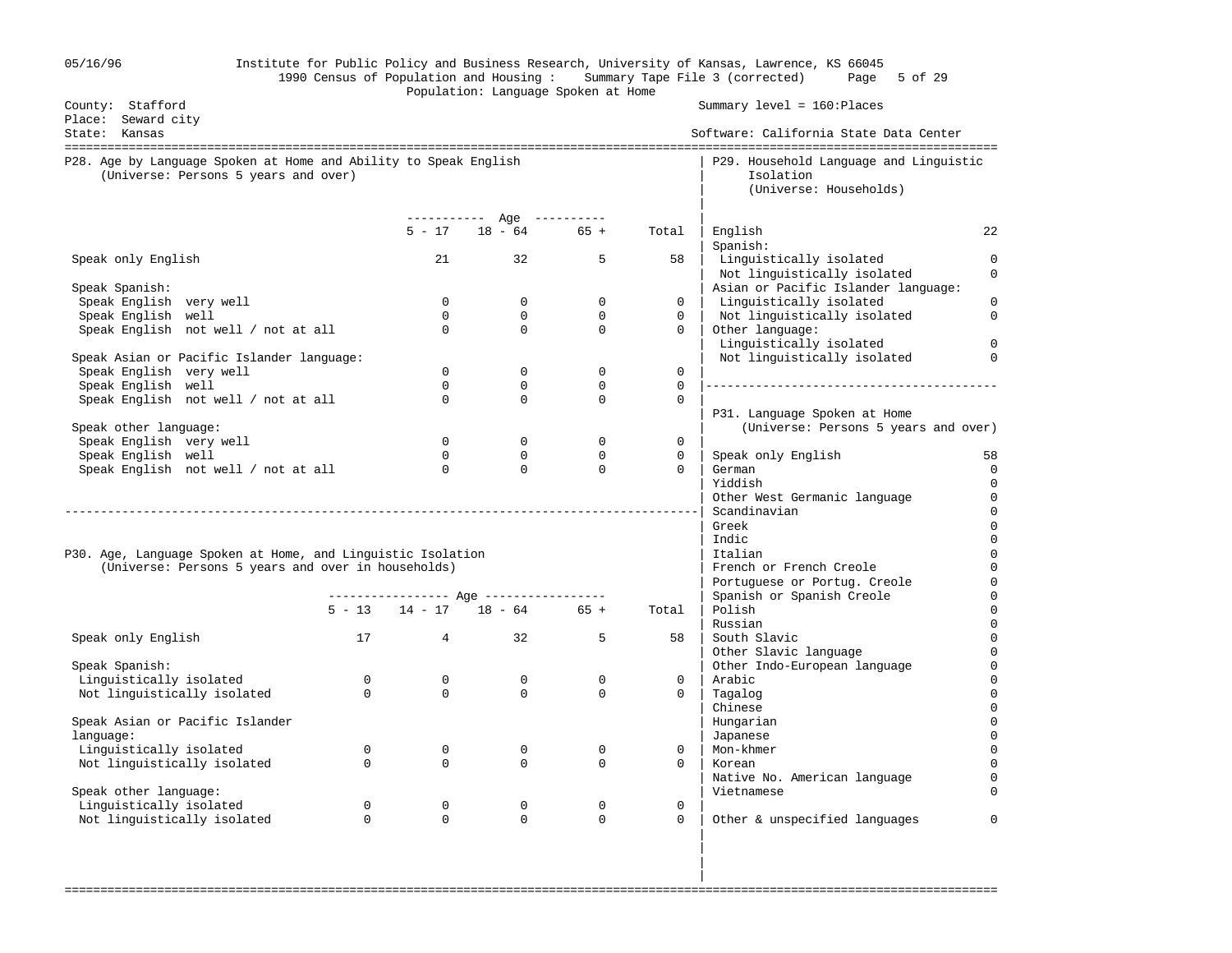## 05/16/96 Institute for Public Policy and Business Research, University of Kansas, Lawrence, KS 66045 1990 Census of Population and Housing : Summary Tape File 3 (corrected) Page 6 of 29 Population: Ancestry<br>
County: Stafford<br>
Population: Ancestry

## Summary level = 160:Places

| Place: Seward city<br>State: Kansas    |                |                                            |                                                                                          |                | Software: California State Data Center |  |
|----------------------------------------|----------------|--------------------------------------------|------------------------------------------------------------------------------------------|----------------|----------------------------------------|--|
| P32. Ancestry<br>(Universe: Persons)   |                | P33/34/35. Ancestry<br>(Universe: Persons) | Reporting Reporting<br>Single<br>Multiple<br>Ancestry ----- Ancestry ----<br>Only<br>1st |                |                                        |  |
| Ancestry specified:<br>Single ancestry | 35<br>11       |                                            |                                                                                          |                | 2nd<br>Ancestry Ancestry               |  |
| Multiple ancestry                      |                |                                            |                                                                                          |                | Reported Reported                      |  |
| Ancestry unclassified                  | $\overline{0}$ | Arab                                       | $\mathbf 0$                                                                              | $\overline{0}$ | $\mathbf 0$                            |  |
| Ancestry not reported                  | 17             | Austrian                                   | $\mathbf 0$                                                                              | $\overline{0}$ | $\mathbf 0$                            |  |
|                                        |                | Belgian                                    | $\Omega$                                                                                 | $\overline{0}$ | $\mathbf 0$                            |  |
|                                        |                | Canadian                                   | $\mathbf 0$                                                                              | $\overline{0}$ | $\mathbf 0$                            |  |
|                                        |                | Czech                                      | $\Omega$                                                                                 | $\overline{0}$ | $\mathbf 0$                            |  |
|                                        |                | Danish                                     | $\Omega$                                                                                 | $\overline{0}$ | $\mathbf 0$                            |  |
|                                        |                | Dutch                                      | $\Omega$                                                                                 | $\overline{0}$ | $\mathbf 0$                            |  |
|                                        |                | English                                    | $\overline{3}$                                                                           | $4\degree$     | 5                                      |  |
|                                        |                | Finnish                                    | $\Omega$                                                                                 | $\Omega$       | $\mathbf 0$                            |  |
|                                        |                | French (except Basque)                     | $\Omega$                                                                                 | 2              | $\Omega$                               |  |
|                                        |                | French Canadian                            | $\mathbf{0}$                                                                             | $\overline{0}$ | $\mathbf 0$                            |  |
|                                        |                | German                                     | 21                                                                                       | 24             | 2                                      |  |
|                                        |                | Greek                                      | $\Omega$                                                                                 | $\overline{0}$ | $\mathbf 0$                            |  |
|                                        |                |                                            | $\mathbf 0$                                                                              | $\overline{0}$ | $\mathbf 0$                            |  |
|                                        |                | Hungarian<br>Irish                         | 3                                                                                        | $\overline{3}$ | $\overline{4}$                         |  |
|                                        |                | Italian                                    | $\Omega$                                                                                 | $\overline{0}$ | $\mathbf 0$                            |  |
|                                        |                | Lithuanian                                 | $\mathbf 0$                                                                              | $\circ$        | $\mathbf 0$                            |  |
|                                        |                |                                            | $\mathbf 0$                                                                              | $\overline{0}$ | $\mathbf 0$                            |  |
|                                        |                | Norwegian                                  | $\Omega$                                                                                 |                |                                        |  |
|                                        |                | Polish                                     |                                                                                          | $\Omega$       | $\mathbf 0$                            |  |
|                                        |                | Portuguese                                 | $\Omega$                                                                                 | $\Omega$       | $\mathbf 0$                            |  |
|                                        |                | Romanian                                   | $\mathbf 0$                                                                              | $\circ$        | $\mathbf 0$                            |  |
|                                        |                | Russian                                    | $\Omega$                                                                                 | $\overline{0}$ | $\mathbf 0$                            |  |
|                                        |                | Scotch-Irish                               | 5                                                                                        | 8              | $\mathbf 0$                            |  |
|                                        |                | Scottish                                   | 3                                                                                        | 3              | $\mathbf 0$                            |  |
|                                        |                | Slovak                                     | $\Omega$                                                                                 | $\overline{0}$ | $\mathbf 0$                            |  |
|                                        |                | SubSaharan African                         | $\Omega$                                                                                 | $\Omega$       | $\mathbf 0$                            |  |
|                                        |                | Swedish                                    | $\mathbf 0$                                                                              | $\circ$        | $\mathbf 0$                            |  |
|                                        |                | Swiss                                      | $\mathbf{0}$                                                                             | $\overline{0}$ | $\mathbf 0$                            |  |
|                                        |                | Ukrainian                                  | $\Omega$                                                                                 | $\Omega$       | $\Omega$                               |  |
|                                        |                | United States or American                  | $\Omega$                                                                                 | $\Omega$       | $\mathbf 0$                            |  |
|                                        |                | Welsh                                      | $\overline{0}$                                                                           | $\overline{0}$ | $\mathbf 0$                            |  |
|                                        |                | West Indian (excl. Hispanic Origin)        | 0                                                                                        | $\overline{0}$ | $\mathbf 0$                            |  |
|                                        |                | Yugoslavian                                | 0                                                                                        | $\overline{0}$ | $\mathbf 0$                            |  |
|                                        |                | Race or Hispanic Origin groups             | $\Omega$                                                                                 | 2              | $\mathbf 0$                            |  |
|                                        |                | Other groups                               | $\Omega$                                                                                 | $\mathbf 0$    | $\mathbf 0$                            |  |
|                                        |                |                                            |                                                                                          |                |                                        |  |
|                                        |                | Unclassified or not reported               | 17                                                                                       | 17             | 52                                     |  |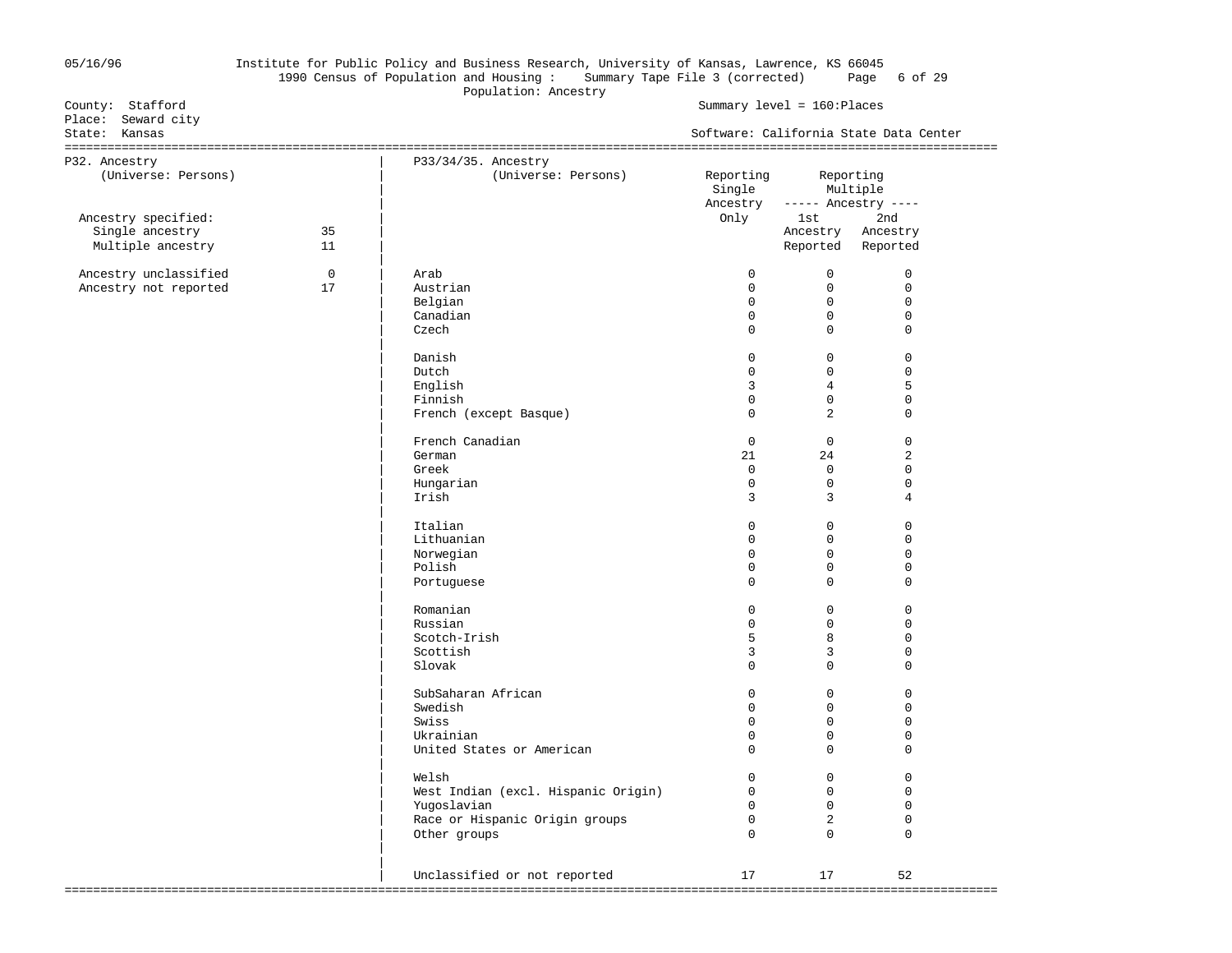### 05/16/96 Institute for Public Policy and Business Research, University of Kansas, Lawrence, KS 66045 1990 Census of Population and Housing : Summary Tape File 3 (corrected) Page 7 of 29 Population: Household Type and Relationship Population: Household Type and Relationship<br>Summary level = 160:Places Summary level = 160:Places

| County: Stafford                           |             |                |                                                                         |                                                   |                |                | $Summary$ $level = 160$ : $PIaces$        |                        |             |                  |                  |
|--------------------------------------------|-------------|----------------|-------------------------------------------------------------------------|---------------------------------------------------|----------------|----------------|-------------------------------------------|------------------------|-------------|------------------|------------------|
| Place: Seward city                         |             |                |                                                                         |                                                   |                |                | Software: California State Data Center    |                        |             |                  |                  |
| State: Kansas                              |             |                |                                                                         |                                                   |                |                |                                           |                        |             |                  |                  |
| P5/16. Persons in Household                |             |                | P19/20/21. Race/Ethnicity of Householder by Household Type and Presence |                                                   |                |                |                                           |                        |             |                  |                  |
| (Universe: Households)                     |             |                |                                                                         | of Children Under 18 Years (Universe: Households) |                |                |                                           |                        |             |                  |                  |
|                                            |             |                |                                                                         |                                                   |                |                |                                           |                        |             |                  |                  |
| 1 person                                   |             | 5              |                                                                         |                                                   |                |                | Amer In                                   | Asian &                |             |                  | Other * Hispanic |
| 2 persons                                  |             | 6              |                                                                         | Total                                             | White          | Black          | Esk, Al                                   | Pac Isl                | Race        | $^\star$         | Origin           |
| 3 persons                                  |             | 5              |                                                                         |                                                   |                |                |                                           |                        |             |                  |                  |
| 4 persons                                  |             | 3              | Family households:                                                      |                                                   |                |                |                                           |                        |             |                  |                  |
| 5 persons                                  |             | $\overline{3}$ | Married couple family:                                                  |                                                   |                |                |                                           |                        |             | $\star$          |                  |
| 6 persons                                  |             | $\Omega$       | With own                                                                |                                                   |                |                |                                           |                        |             |                  |                  |
| 7 or more persons                          |             | $\Omega$       | children                                                                | 10                                                | 10             | $\overline{0}$ | $\mathbf{0}$                              | $\mathbf 0$            |             | $0 *$            | 0                |
|                                            |             |                | No own                                                                  |                                                   |                |                |                                           |                        |             |                  |                  |
| Total Households                           |             | 22             | children                                                                | $\overline{4}$                                    | $\overline{4}$ | $\mathsf{O}$   | $\Omega$                                  | $\Omega$               |             | $0 *$            | 0                |
|                                            |             |                |                                                                         |                                                   |                |                |                                           |                        |             |                  |                  |
|                                            |             |                | Other family:                                                           |                                                   |                |                |                                           |                        |             |                  |                  |
| P17/18/40. Household Type and Relationship |             |                | Male householder, no                                                    |                                                   |                |                |                                           |                        |             |                  |                  |
| (Universe: Persons)                        |             |                | wife present:                                                           |                                                   |                |                |                                           |                        |             |                  |                  |
|                                            |             |                | With own                                                                |                                                   |                |                |                                           |                        |             |                  |                  |
|                                            | $65+$       | Total          | childr.                                                                 | $\mathbf 0$                                       | 0              | $\Omega$       | $\Omega$                                  | $\mathbf 0$            |             | $0 *$            |                  |
| In family households:                      |             |                | No own                                                                  |                                                   |                |                |                                           |                        |             |                  |                  |
| Householder                                | 2           | 17             | childr.                                                                 | $\Omega$                                          | $\Omega$       | $\Omega$       | $\Omega$                                  | $\Omega$               |             | $0 *$<br>$\star$ | U                |
| Spouse                                     | $\Omega$    | 15             | Female householder, no                                                  |                                                   |                |                |                                           |                        |             | $\star$          |                  |
| Child:                                     |             | 23             | husband present:<br>With own                                            |                                                   |                |                |                                           |                        |             |                  |                  |
| Natural or adopted                         |             | $\Omega$       | childr.                                                                 | 3                                                 | 3              | $\Omega$       | $\Omega$                                  | $\Omega$               |             | $0 *$            | O                |
| Stepchild<br>Grandchild                    |             | $\overline{3}$ | No own                                                                  |                                                   |                |                |                                           |                        |             |                  |                  |
| Other relatives                            | 0           | $\Omega$       | childr.                                                                 | $\Omega$                                          | $\Omega$       | $\Omega$       | $\Omega$                                  |                        |             | $\star$          |                  |
| Nonrelatives                               | $\Omega$    | $\Omega$       |                                                                         |                                                   |                |                |                                           | $\Omega$               |             | $0 *$            | $\Omega$         |
|                                            |             |                | Nonfamily                                                               |                                                   |                |                |                                           |                        |             |                  |                  |
| In nonfamily households:                   |             |                | households                                                              | 5                                                 | 5              | $\mathbf 0$    | $\Omega$                                  |                        |             | $\star$          |                  |
| Male householder:                          |             |                |                                                                         |                                                   |                |                |                                           | $\Omega$               |             | $0 *$            |                  |
| Living alone                               | $\mathbf 0$ | 2 <sup>1</sup> |                                                                         |                                                   |                |                |                                           |                        |             |                  |                  |
| Not living alone                           | $\Omega$    | $\Omega$       |                                                                         |                                                   |                |                |                                           |                        |             |                  |                  |
| Female householder:                        |             |                |                                                                         |                                                   |                |                |                                           |                        |             |                  |                  |
| Living alone                               | 3           | $\overline{3}$ |                                                                         | P41. Group Quarters by Age                        |                |                | P24. Household Type by Age of Householder |                        |             |                  |                  |
| Not living alone                           | $\mathbf 0$ | $\mathbf 0$    |                                                                         | (Universe: Persons in group                       |                |                |                                           | (Universe: Households) |             |                  |                  |
| Nonrelatives                               | $\Omega$    | $\mathbf 0$    | quarters)                                                               |                                                   |                |                |                                           |                        |             |                  |                  |
|                                            |             |                |                                                                         |                                                   |                |                |                                           |                        |             | Non-             |                  |
| In group quarters:                         |             |                |                                                                         | Institutionalized persons:                        |                |                |                                           |                        | Family      | Family           |                  |
| Institutionalized                          | $\Omega$    | $\Omega$       |                                                                         |                                                   |                |                |                                           |                        | Hholds      | Hholds           |                  |
| Correctional institutions                  |             | $\Omega$       | $0 - 17$ years                                                          |                                                   | $\Omega$       |                |                                           |                        |             |                  |                  |
| Nursing homes                              |             | 0              | $18 - 64 \text{ years}$                                                 |                                                   | $\mathbf 0$    |                | $15 - 24$ years                           |                        | $\Omega$    |                  | 0                |
| Mental hospitals                           |             | $\mathbf 0$    | $65 + \text{years}$                                                     |                                                   | $\mathbf 0$    |                | $25 - 34$ years                           |                        | 5           |                  | $\mathbf 0$      |
| Juvenile institutions                      |             | $\Omega$       | Total                                                                   |                                                   | $\Omega$       |                | $35 - 44$ years                           |                        | 5           |                  | $\overline{a}$   |
| Other institutions                         |             | $\mathbf 0$    |                                                                         |                                                   |                |                | $45 - 54$ years                           |                        | $\mathbf 0$ |                  | $\mathsf 0$      |
| $Non-$                                     |             |                |                                                                         | Other group quarters:                             |                |                | $55 - 64 \text{ years}$                   |                        | 5           |                  | $\Omega$         |
| institutionalized                          | $\Omega$    | $\Omega$       |                                                                         |                                                   |                |                | $65 - 74$ years                           |                        | 2           |                  | 2                |
| College dormitories                        |             | $\Omega$       | $0 - 17$ years                                                          |                                                   | $\mathbf 0$    |                | $75 + \text{years}$                       |                        | $\Omega$    |                  | $\mathbf{1}$     |
| Military quarters                          |             | $\mathbf 0$    | $18 - 64 \text{ years}$                                                 |                                                   | $\mathbf 0$    |                |                                           |                        |             |                  |                  |
| Homeless shelters                          |             | $\Omega$       | $65 + \text{years}$                                                     |                                                   | $\mathbf 0$    |                |                                           |                        |             |                  |                  |
| Visible in street                          |             | $\mathbf 0$    | Total                                                                   |                                                   | $\mathbf 0$    |                |                                           |                        |             |                  |                  |
| Other group quarters                       |             | $\Omega$       |                                                                         |                                                   |                |                |                                           |                        |             |                  |                  |
|                                            |             |                |                                                                         |                                                   |                |                |                                           |                        |             |                  |                  |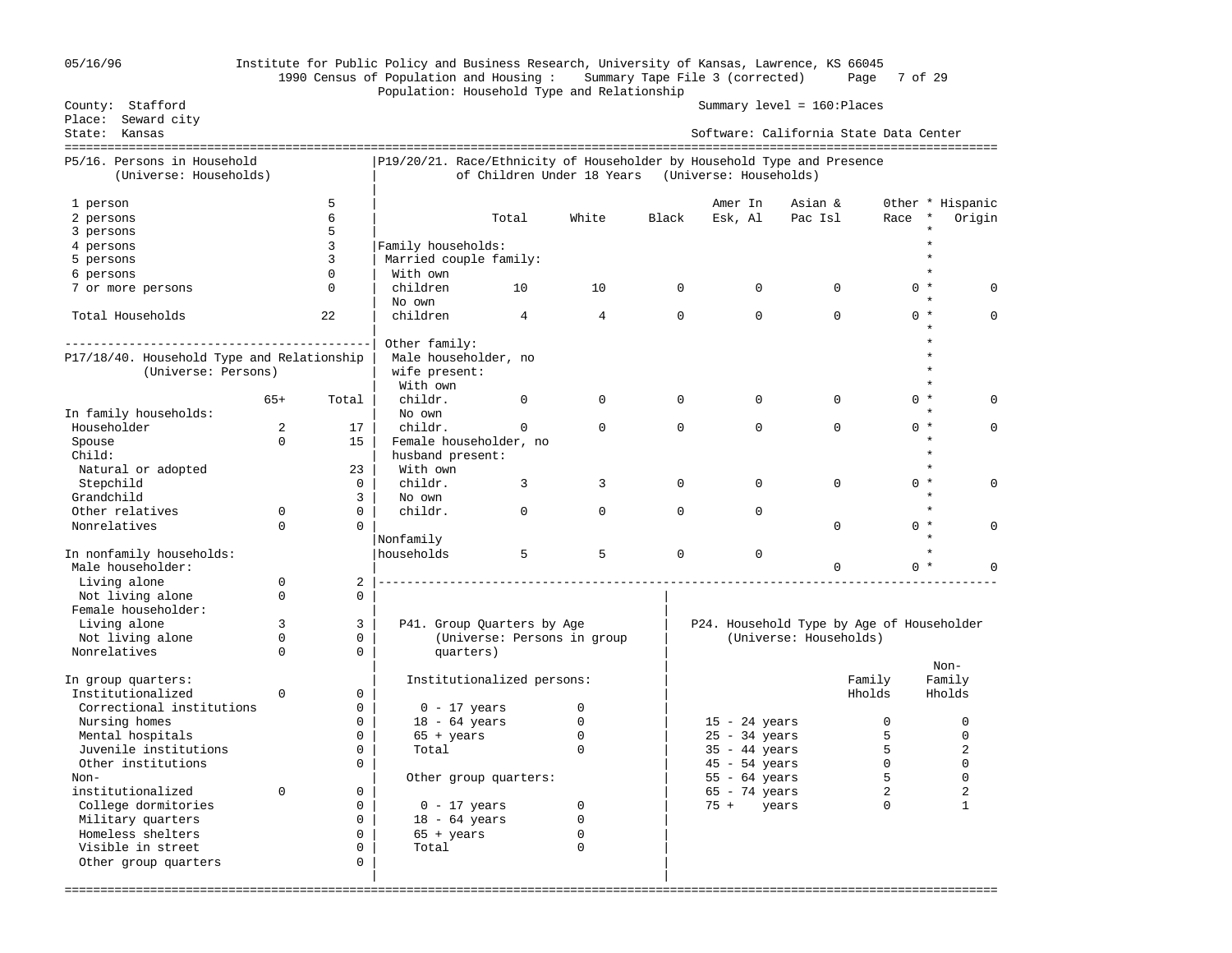## 05/16/96 Institute for Public Policy and Business Research, University of Kansas, Lawrence, KS 66045 1990 Census of Population and Housing : Summary Tape File 3 (corrected) Page 8 of 29 Population: Families, Subfamilies, and Marital Status

| County: Stafford                                              |                         |                  |                                         |                               |                                        | Summary level = 160: Places             |             |
|---------------------------------------------------------------|-------------------------|------------------|-----------------------------------------|-------------------------------|----------------------------------------|-----------------------------------------|-------------|
| Place: Seward city<br>State: Kansas                           |                         |                  |                                         |                               |                                        |                                         |             |
|                                                               |                         |                  |                                         |                               | Software: California State Data Center |                                         |             |
| P4. Families                                                  |                         |                  | P23. Family Type and Age of Children    |                               |                                        | P25. Subfamily Type and Presence of Own |             |
| (Universe: Families)                                          |                         |                  | (Universe: Own children under 18 years) |                               |                                        | Children Under 18 Years                 |             |
|                                                               |                         |                  |                                         |                               |                                        | (Universe: Subfamilies)                 |             |
|                                                               |                         |                  | In married-couple family:               |                               |                                        |                                         |             |
| Total                                                         |                         | 17               | Under 3 years                           | 3                             | Married-couple subfamily:              |                                         |             |
|                                                               |                         |                  | 3 and 4 years                           | $\overline{0}$                | With own children                      |                                         | $\Omega$    |
|                                                               |                         |                  | 5 years                                 | $\overline{0}$                | No own children                        |                                         | $\Omega$    |
|                                                               |                         |                  | 6 to 11 years                           | 10                            |                                        |                                         |             |
|                                                               |                         |                  | 12 and 13 years                         | $\overline{0}$                |                                        | Mother-child subfamily                  | $\Omega$    |
| P22. Family Type and Presence of Children                     |                         |                  | 14 years                                | $\Omega$                      |                                        | Father-child subfamily                  | $\Omega$    |
| 18 Years and Over                                             |                         |                  | 15 to 17 years                          | $\overline{4}$                |                                        |                                         |             |
| (Universe: Families)                                          |                         |                  |                                         |                               |                                        |                                         |             |
|                                                               |                         |                  | In other family:                        |                               |                                        |                                         |             |
| Married-couple family:                                        |                         |                  | Male householder, no spouse:            |                               |                                        |                                         |             |
| With children 18 years & over                                 |                         |                  | 0 <sup>1</sup><br>Under 3 years         | $\mathbf 0$                   |                                        | P26. Subfamily type and relationship    |             |
| No children 18 years & over                                   |                         | 14               | 3 and 4 years                           | $\mathbf 0$                   |                                        | (Universe: Persons in Subfamilies)      |             |
|                                                               |                         |                  | 5 years                                 | $\Omega$                      |                                        |                                         |             |
| Other family:                                                 |                         |                  | 6 to 11 years                           | $\overline{0}$<br>$\mathbf 0$ |                                        | Persons in married-couple subfamily:    |             |
| Male householder, no spouse:<br>With children 18 years & over |                         | $\Omega$         | 12 and 13 years<br>14 years             | $\Omega$                      |                                        | Reference person                        | $\Omega$    |
| No children 18 years & over                                   |                         | $\mathbf{0}$     | 15 to 17 years                          | $\mathbf 0$                   | Spouse                                 |                                         | $\mathbf 0$ |
|                                                               |                         |                  |                                         |                               | Child                                  |                                         | $\Omega$    |
| Female householder, no spouse:                                |                         |                  | Female householder, no spouse:          |                               |                                        |                                         |             |
| With children 18 years & over                                 |                         | $\overline{0}$   | Under 3 years                           | 2                             |                                        | Persons in mother-child subfamily:      |             |
| No children 18 years & over                                   |                         | 3 I              | 3 and 4 years                           | $\overline{0}$                |                                        |                                         |             |
|                                                               |                         |                  | 5 years                                 | $\overline{0}$                | Parent                                 |                                         | $\mathbf 0$ |
|                                                               |                         |                  | 6 to 11 years                           | 2                             | Child                                  |                                         | $\Omega$    |
|                                                               |                         |                  | 12 and 13 years                         | $\sim$ 2                      |                                        |                                         |             |
|                                                               |                         |                  | 14 years                                | $\Omega$                      |                                        | Persons in father-child subfamily:      |             |
|                                                               |                         |                  | 15 to 17 years                          | $\Omega$                      |                                        |                                         |             |
| P38/39. Marital Status by Age and Aggregate                   |                         |                  |                                         |                               | Parent                                 |                                         | $\mathbf 0$ |
| Number of Children Ever Born                                  |                         |                  |                                         |                               | Child                                  |                                         | $\Omega$    |
|                                                               |                         |                  |                                         |                               |                                        |                                         |             |
|                                                               |                         |                  |                                         |                               |                                        |                                         |             |
|                                                               |                         | Aggregate        | P27. Sex by Marital Status              |                               |                                        |                                         |             |
|                                                               |                         | Number of        | (Universe: Persons 15 years and over)   |                               |                                        |                                         |             |
|                                                               |                         | Children         |                                         |                               |                                        |                                         |             |
|                                                               | Females                 | Ever Born        |                                         |                               |                                        |                                         |             |
| Never married:                                                |                         |                  |                                         | Male                          | Female                                 | Total                                   |             |
| $15 - 24$ years                                               | $2^{\circ}$             | $\mathbf 0$      |                                         |                               |                                        |                                         |             |
| $25 - 34$ years                                               | $\overline{0}$          | $\mathbf 0$      | Never married                           | $\overline{2}$                | $\overline{a}$                         | 4                                       |             |
| $35 - 44$ years                                               | $\overline{0}$          | 0<br>$\mathbf 0$ | Married:                                |                               | 15                                     |                                         |             |
| 45 + years                                                    | $\overline{0}$          |                  | Spouse present                          |                               |                                        | 29                                      |             |
| Ever married:                                                 |                         |                  | Spouse absent:<br>Separated             | $\overline{0}$                | $\overline{0}$                         | $\mathbf 0$                             |             |
| $15 - 24$ years                                               | $\overline{0}$          | $\overline{0}$   | Other                                   | $\Omega$                      | $\overline{2}$                         | 2                                       |             |
| $25 - 34$ years                                               | $5^{\circ}$             | 11               | Widowed                                 | $\Omega$                      | $\overline{\mathbf{3}}$                | 3                                       |             |
| $35 - 44$ years                                               | $\overline{\mathbf{3}}$ | 6                | Divorced                                | $\overline{2}$                | $\mathbf{1}$                           | 3                                       |             |
| 45 + years                                                    | 13                      | 58               |                                         |                               |                                        |                                         |             |
|                                                               |                         |                  |                                         |                               |                                        |                                         |             |
|                                                               |                         |                  |                                         |                               |                                        |                                         |             |
|                                                               |                         |                  |                                         |                               |                                        |                                         |             |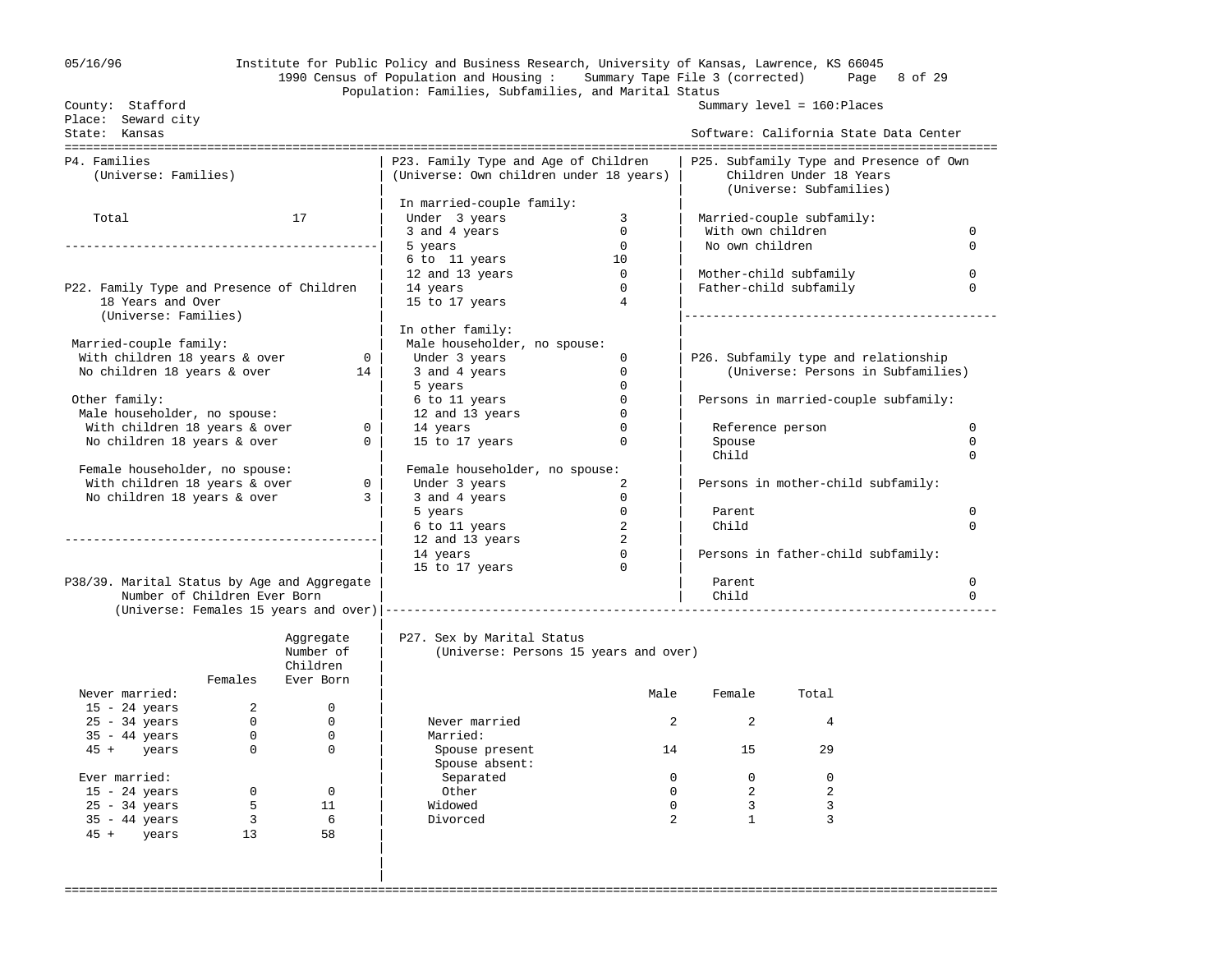## 05/16/96 Institute for Public Policy and Business Research, University of Kansas, Lawrence, KS 66045 1990 Census of Population and Housing : Summary Tape File 3 (corrected) Page 9 of 29 Population: Transportation to and Place of Work

Summary level = 160:Places

| P45/46/47/48. Place of Work<br>P49. Means of Transportation to Work<br>P50/51. Travel Time to Work<br>(Universe: Workers 16 years<br>(Universe: Workers 16 years<br>(Universe: Workers 16 years<br>and over)<br>and over)<br>and over)<br>Did not work at home:<br>Worked in State of residence:<br>$0 - 4$ minutes<br>Car, truck, or van:<br>Worked in county of residence<br>Drove alone<br>$5 - 9$ minutes<br>11<br>$24$  <br>Worked out of county of residence<br>14<br>Carpooled<br>$10 - 14$ minutes<br>1<br>Worked outside State of residence<br>$\Omega$<br>Public transportation:<br>$15 - 19$ minutes<br>Bus or trolley bus<br>$\Omega$<br>$20 - 24$ minutes<br>*****************************<br>Streetcar/trolley car<br>$\overline{0}$<br>$25 - 29$ minutes<br>Subway or elevated<br>$30 - 34$ minutes<br>$\overline{0}$<br>Railroad<br>$\mathbf{0}$<br>$35 - 39$ minutes<br>Living in an MSA/PMSA:<br>Worked in MSA/PMSA of residence:<br>$\Omega$<br>$40 - 44$ minutes<br>Ferryboat<br>Central city<br>Taxicab<br>$\Omega$<br>$45 - 59$ minutes<br>$\Omega$<br>Remainder of this MSA/PMSA<br>$60 - 89$ minutes<br>$\Omega$<br>Motorcycle<br>$\mathbf 0$<br>Worked outside MSA/PMSA of residence:<br>90 or more minutes<br>Bicycle<br>$\Omega$<br>Worked in a different MSA/PMSA:<br>Walked<br>$\Omega$<br>Central city<br>Other means<br>$\Omega$<br>Worked at home<br>$\Omega$<br>$\Omega$<br>Remain. of a different MSA/PMSA<br>Worked at home<br>$\Omega$<br>Worked outside of any MSA/PMSA<br>$\Omega$<br>Not living in an MSA/PMSA:<br>Mean travel time to work<br>Total workers<br>25<br>Worked in an MSA/PMSA:<br>Central city<br>$\mathbf 0$<br>Remainder of MSA/PMSA<br>$\Omega$<br>P53. Private Vehicle Occupancy<br>Worked outside of any MSA/PMSA<br>25<br>(Universe: Workers 16 years<br>P52. Time Leaving Home to Go to Work<br>and over)<br>(Universe: Workers 16 years and<br>*****************************<br>and over)<br>Living in a place:<br>Car, truck, or van:<br>Did not work at home:<br>$12:00$ a.m. - $4:59$ a.m.<br>Worked in place of residence<br>Drove alone<br>$\Omega$<br>24<br>Worked outside place of residence<br>$5:00$ a.m. - $5:29$ a.m.<br>25<br>In 2-person carpool<br>$\Omega$<br>Not living in a place<br>$5:30$ a.m. - $5:59$ a.m.<br>$\Omega$<br>In 3-person carpool<br>$\mathbf{1}$<br>In 4-person carpool<br>$6:00$ a.m. - $6:29$ a.m.<br>$\mathbf{0}$<br>*****************************<br>In 5-person carpool<br>$\mathbf 0$<br>$6:30$ a.m. - $6:59$ a.m.<br>$7:00$ a.m. - $7:29$ a.m.<br>In 6-person carpool<br>$\Omega$<br>Living in the 9 Northeastern States:<br>In 7-or-more carpool<br>$\Omega$<br>$7:30$ a.m. - $7:59$ a.m.<br>Worked in the minor civil<br>$8:00$ a.m. - $8:29$ a.m.<br>Other means<br>$\Omega$<br>division of residence<br>$8:30$ a.m. - $8:59$ a.m.<br>$\mathbf 0$<br>Worked outside minor civil<br>$9:00$ a.m. - $9:59$ a.m.<br>division of residence<br>$10:00$ a.m. - $10:59$ a.m.<br>$\Omega$<br>$11:00$ a.m. - 11:59 a.m.<br>Not living in the 9 Northeastern<br>$12:00 \text{ p.m.} - 3:59 \text{ p.m.}$<br>25<br>States<br>$4:00 \text{ p.m.} - 11:59 \text{ p.m.}$<br>Worked at home | Place: Seward city<br>State: Kansas |  | Software: California State Data Center |                                                                                                                                                                                     |
|--------------------------------------------------------------------------------------------------------------------------------------------------------------------------------------------------------------------------------------------------------------------------------------------------------------------------------------------------------------------------------------------------------------------------------------------------------------------------------------------------------------------------------------------------------------------------------------------------------------------------------------------------------------------------------------------------------------------------------------------------------------------------------------------------------------------------------------------------------------------------------------------------------------------------------------------------------------------------------------------------------------------------------------------------------------------------------------------------------------------------------------------------------------------------------------------------------------------------------------------------------------------------------------------------------------------------------------------------------------------------------------------------------------------------------------------------------------------------------------------------------------------------------------------------------------------------------------------------------------------------------------------------------------------------------------------------------------------------------------------------------------------------------------------------------------------------------------------------------------------------------------------------------------------------------------------------------------------------------------------------------------------------------------------------------------------------------------------------------------------------------------------------------------------------------------------------------------------------------------------------------------------------------------------------------------------------------------------------------------------------------------------------------------------------------------------------------------------------------------------------------------------------------------------------------------------------------------------------------------------------------------------------------------------------------------------------------------------------------------------------------------------------------------------------------------------------------------------------------------------------------------------------------------------------------------------------------------------------------------------------------------------------------------------------------------------------------------------------------------------------------------------------------------------------------------|-------------------------------------|--|----------------------------------------|-------------------------------------------------------------------------------------------------------------------------------------------------------------------------------------|
|                                                                                                                                                                                                                                                                                                                                                                                                                                                                                                                                                                                                                                                                                                                                                                                                                                                                                                                                                                                                                                                                                                                                                                                                                                                                                                                                                                                                                                                                                                                                                                                                                                                                                                                                                                                                                                                                                                                                                                                                                                                                                                                                                                                                                                                                                                                                                                                                                                                                                                                                                                                                                                                                                                                                                                                                                                                                                                                                                                                                                                                                                                                                                                                      |                                     |  |                                        |                                                                                                                                                                                     |
|                                                                                                                                                                                                                                                                                                                                                                                                                                                                                                                                                                                                                                                                                                                                                                                                                                                                                                                                                                                                                                                                                                                                                                                                                                                                                                                                                                                                                                                                                                                                                                                                                                                                                                                                                                                                                                                                                                                                                                                                                                                                                                                                                                                                                                                                                                                                                                                                                                                                                                                                                                                                                                                                                                                                                                                                                                                                                                                                                                                                                                                                                                                                                                                      |                                     |  |                                        | 0<br>$\mathbf 0$<br>$\Omega$<br>3<br>10<br>6<br>1<br>$\Omega$<br>$\Omega$<br>$\mathbf{1}$<br>$\overline{4}$<br>$\Omega$<br>$\Omega$                                                 |
|                                                                                                                                                                                                                                                                                                                                                                                                                                                                                                                                                                                                                                                                                                                                                                                                                                                                                                                                                                                                                                                                                                                                                                                                                                                                                                                                                                                                                                                                                                                                                                                                                                                                                                                                                                                                                                                                                                                                                                                                                                                                                                                                                                                                                                                                                                                                                                                                                                                                                                                                                                                                                                                                                                                                                                                                                                                                                                                                                                                                                                                                                                                                                                                      |                                     |  |                                        | 28 minutes                                                                                                                                                                          |
|                                                                                                                                                                                                                                                                                                                                                                                                                                                                                                                                                                                                                                                                                                                                                                                                                                                                                                                                                                                                                                                                                                                                                                                                                                                                                                                                                                                                                                                                                                                                                                                                                                                                                                                                                                                                                                                                                                                                                                                                                                                                                                                                                                                                                                                                                                                                                                                                                                                                                                                                                                                                                                                                                                                                                                                                                                                                                                                                                                                                                                                                                                                                                                                      |                                     |  |                                        | $\Omega$<br>$\Omega$<br>3<br>$\Omega$<br>8<br>$\overline{a}$<br>6<br>$\overline{2}$<br>$\Omega$<br>$\overline{a}$<br>$\Omega$<br>$\Omega$<br>$\Omega$<br>$\overline{a}$<br>$\Omega$ |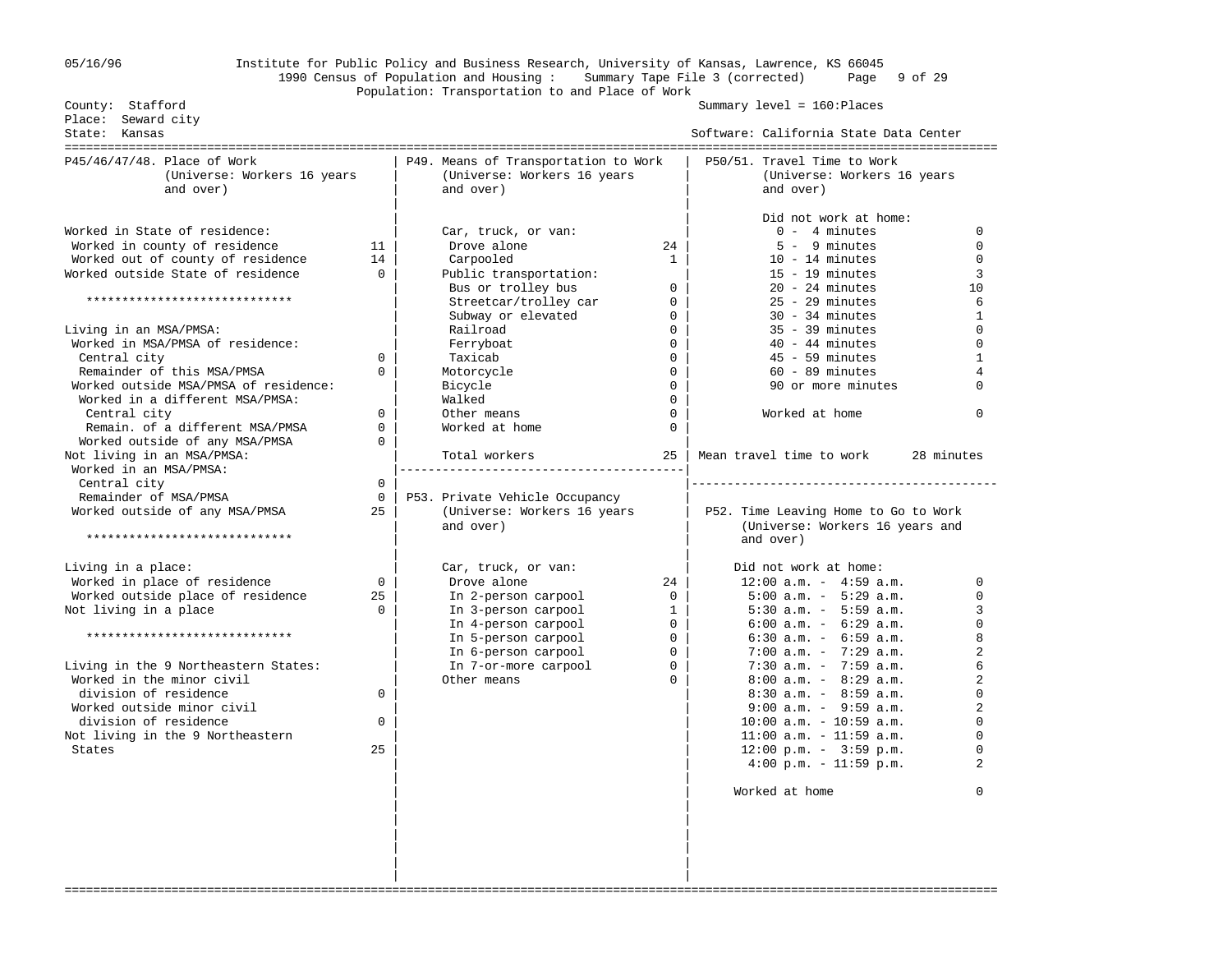| 05/16/96 |  |
|----------|--|
|----------|--|

### 05/16/96 Institute for Public Policy and Business Research, University of Kansas, Lawrence, KS 66045 1990 Census of Population and Housing : Summary Tape File 3 (corrected) Page 10 of 29 Population: School Enrollment and Educational Attainment<br>County: Stafford  $Summarv level = 160:Places$

| Seward city<br>Place:<br>State:<br>Kansas                                            |             |                                                                          |          |                                      |             |              | Software: California State Data Center |         |             |
|--------------------------------------------------------------------------------------|-------------|--------------------------------------------------------------------------|----------|--------------------------------------|-------------|--------------|----------------------------------------|---------|-------------|
| P54. School Enrollment and Type of<br>School (Universe: Persons 3 years<br>and over) |             | P55/56. Race and Hispanic Origin by School Enrollment and Type of School |          | (Universe: Persons 3 years and over) |             |              |                                        |         |             |
| Enrolled in preprimary school:                                                       |             |                                                                          |          |                                      |             | Amer In      | Asian &                                | Other * | Hispanic    |
| Public school                                                                        | $\Omega$    |                                                                          | Total    | White                                | Black       | Esk, Al      | Pac Isl                                | Race *  | Origin      |
| Private school                                                                       | 0           | Enrolled                                                                 |          |                                      |             |              |                                        |         |             |
|                                                                                      |             | in school:                                                               |          |                                      |             |              |                                        |         |             |
| Enrolled in elementary or                                                            |             | Preprimary                                                               |          |                                      |             |              |                                        |         |             |
| high school:                                                                         |             | school                                                                   | $\Omega$ | $\mathbf{0}$                         | $\mathbf 0$ | $\mathbf 0$  | $\mathbf 0$                            | $0 *$   | $\mathbf 0$ |
| Public school                                                                        | 21          | Elementary                                                               |          |                                      |             |              |                                        |         |             |
| Private school                                                                       | $\Omega$    | or high                                                                  |          |                                      |             |              |                                        |         |             |
|                                                                                      |             | school                                                                   | 21       | 21                                   | $\mathbf 0$ | $\mathbf{0}$ | 0                                      | $0 *$   | $\Omega$    |
| Enrolled in college:                                                                 |             | College                                                                  |          | $\overline{a}$                       | $\Omega$    |              | $\Omega$                               | $0 *$   | $\Omega$    |
| Public school                                                                        | $\mathbf 0$ |                                                                          |          |                                      |             |              |                                        |         |             |
| Private school                                                                       | 2           | Not                                                                      |          |                                      |             |              |                                        |         |             |
|                                                                                      |             | enrolled                                                                 | 35       | 35                                   | $\mathbf 0$ | $\mathbf 0$  | $\mathbf 0$                            | $0 *$   | $\Omega$    |
| Not enrolled in school                                                               | 35          |                                                                          |          |                                      |             |              |                                        |         |             |
|                                                                                      |             |                                                                          |          |                                      |             |              |                                        |         |             |
|                                                                                      |             |                                                                          |          |                                      |             |              |                                        |         |             |
|                                                                                      |             |                                                                          |          |                                      |             |              |                                        |         |             |
|                                                                                      |             |                                                                          |          |                                      |             |              |                                        |         |             |

### P57/58/59/60. Educational Attainment by Race and Hispanic Origin (Universe: Persons 18 years and over)

|                                               | Persons<br>$18 +$ |       |                |             | 25<br>Persons      |                    |                   |                    |  |
|-----------------------------------------------|-------------------|-------|----------------|-------------|--------------------|--------------------|-------------------|--------------------|--|
|                                               | Total             | Total | White          | Black       | Amer In<br>Esk, Al | Asian &<br>Pac Isl | Other *<br>Race * | Hispanic<br>Origin |  |
| Less than 9th grade<br>9th to 12th grade,     | 4                 | 4     | 4              | $\Omega$    | $\Omega$           | 0                  | $0 *$             |                    |  |
| no diploma                                    |                   | 4     |                |             |                    |                    | $0 *$             |                    |  |
| High school graduate                          | 18                | 18    | 18             |             |                    |                    | $0 *$             |                    |  |
| Some college, no degree                       |                   | 5     | 5              |             |                    |                    | $0 *$             |                    |  |
| Associate degree                              |                   |       | $\overline{a}$ |             |                    |                    | $0 *$             |                    |  |
| Bachelor's degree<br>Graduate or professional |                   | 2     | $\overline{a}$ | $\Omega$    |                    | 0                  | $0 *$<br>$\star$  |                    |  |
| degree                                        | $\overline{2}$    | 2     | $\overline{a}$ | $\mathbf 0$ | $\Omega$           | $\Omega$           | $0 *$             |                    |  |
| Total                                         | 37                | 37    | 37             | $\Omega$    |                    |                    | $0 *$             |                    |  |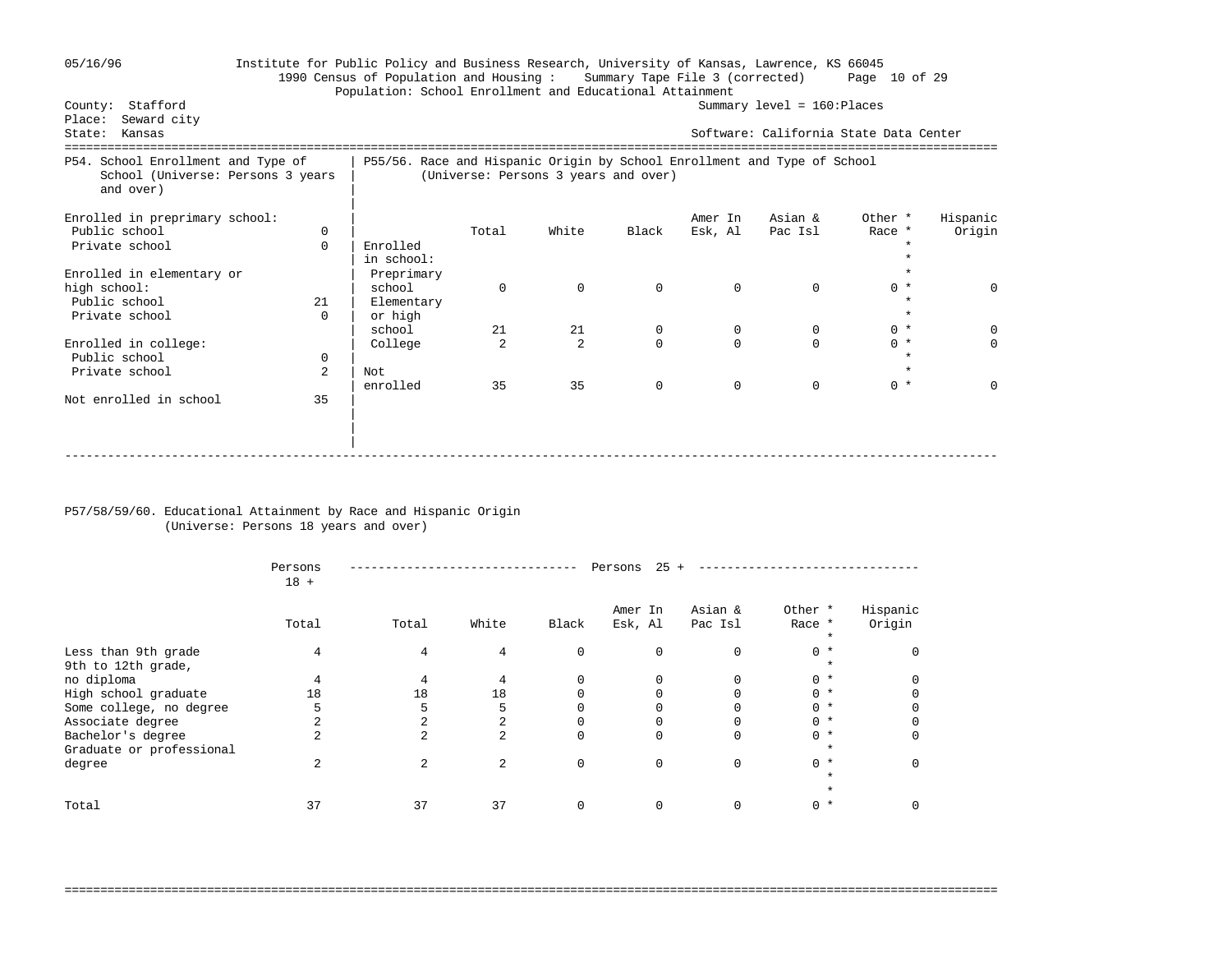## 05/16/96 Institute for Public Policy and Business Research, University of Kansas, Lawrence, KS 66045 1990 Census of Population and Housing : Summary Tape File 3 (corrected) Page 11 of 29 Population: Education and Employment Status<br>County: Stafford

Summary level = 160:Places

Place: Seward city<br>State: Kansas

Software: California State Data Center

===================================================================================================================================

P61/62/63. School Enrollment, Educational Attainment, and Employment Status by Race and Hispanic Origin

(Universe: Persons 16 to 19 years)

----------------------------- Persons 16 to 19 Years --------------------------

|                           |                |                |          | Amer In     | Asian &      | Other    | $\star$  | Hispanic |
|---------------------------|----------------|----------------|----------|-------------|--------------|----------|----------|----------|
|                           | Total          | White          | Black    | Esk, Al     | Pac Isl      | Race     | $^\star$ | Origin   |
|                           |                |                |          |             |              |          | $\star$  |          |
| In Armed Forces:          |                |                |          |             |              |          |          |          |
| Enrolled in school:       |                |                |          |             |              |          |          |          |
| High school graduate      | 0              | 0              | $\Omega$ | 0           | 0            |          | $\star$  | U        |
| Not high school graduate  | $\Omega$       | $\Omega$       | $\Omega$ | 0           | $\Omega$     | $\Omega$ | $\star$  | 0        |
| Not enrolled in school:   |                |                |          |             |              |          | $\star$  |          |
| High school graduate      | <sup>0</sup>   | 0              | 0        | 0           | 0            | 0        | $\ast$   | 0        |
| Not high school graduate  | $\cap$         | $\Omega$       | $\Omega$ | $\mathbf 0$ | $\Omega$     | $\Omega$ | $\star$  | 0        |
|                           |                |                |          |             |              |          |          |          |
| Civilian:                 |                |                |          |             |              |          |          |          |
| Enrolled in school:       |                |                |          |             |              |          |          |          |
| Employed                  | 0              | $\mathbf 0$    | $\Omega$ | 0           | $\Omega$     | 0        | $\star$  | $\Omega$ |
| Unemployed                | $\Omega$       | $\Omega$       | 0        | 0           | $\Omega$     | 0        | $\star$  | 0        |
| Not in labor force        | $\overline{a}$ | $\overline{a}$ | $\Omega$ | $\Omega$    | $\Omega$     | $\Omega$ | $\star$  | $\Omega$ |
|                           |                |                |          |             |              |          |          |          |
| Not enrolled in school:   |                |                |          |             |              |          |          |          |
| High school graduate:     |                |                |          |             |              |          |          |          |
| Employed                  | 0              | $\mathbf 0$    | 0        | $\mathbf 0$ | 0            | $\Omega$ | $\star$  | $\Omega$ |
| Unemployed                | 0              | 0              | 0        | 0           | 0            | 0        | $\star$  | 0        |
| Not in labor force        | $\Omega$       | $\Omega$       | $\Omega$ | $\Omega$    | $\Omega$     | $\Omega$ | $\star$  | $\Omega$ |
| Not high school graduate: |                |                |          |             |              |          |          |          |
| Employed                  | $\Omega$       | $\Omega$       | $\Omega$ | $\Omega$    | $\Omega$     | U        | $\star$  | $\Omega$ |
| Unemployed                |                | $\Omega$       |          | $\Omega$    | $\Omega$     |          | $\star$  | 0        |
| Not in labor force        |                | U              |          | 0           | <sup>0</sup> | O        | $\star$  | 0        |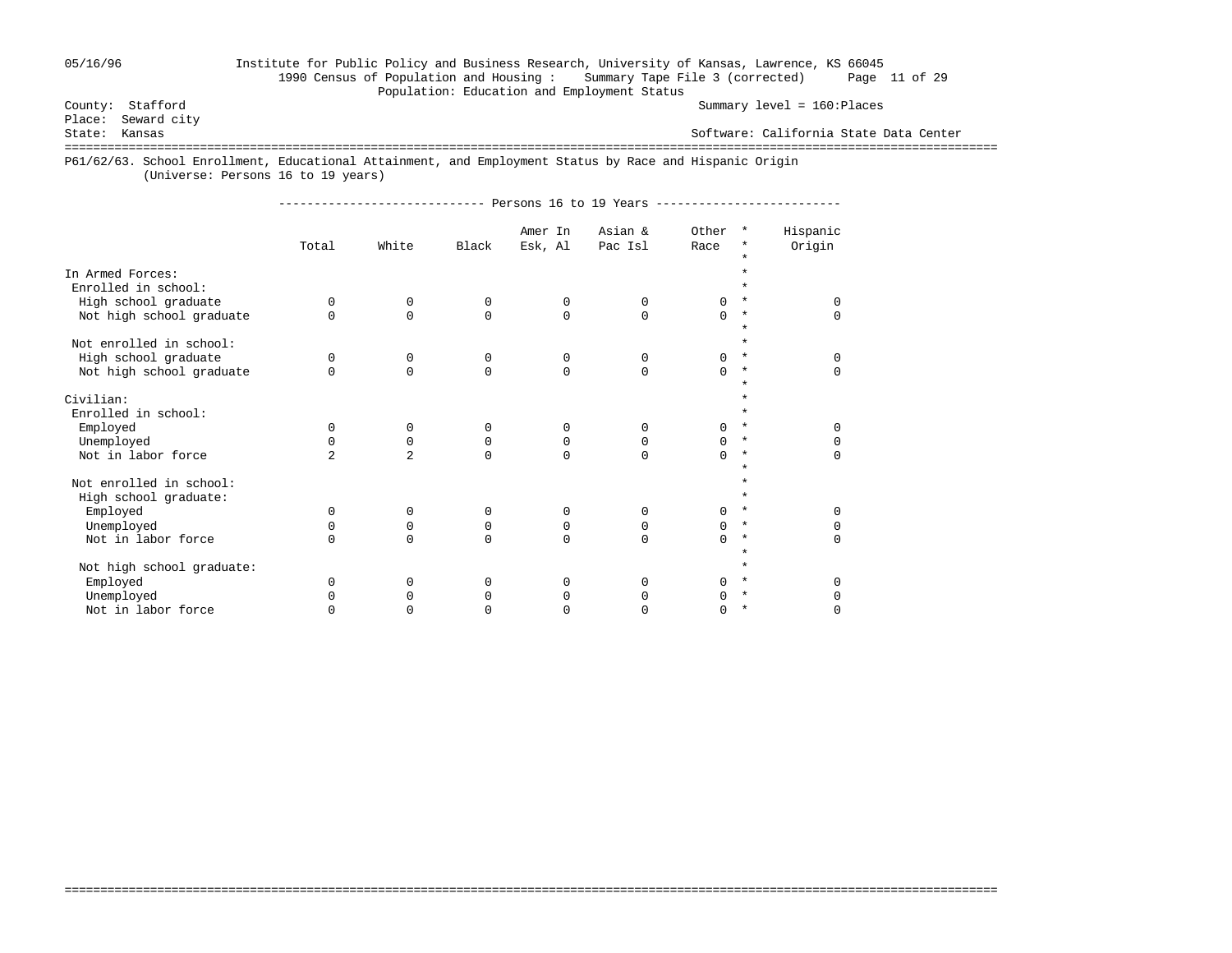| 05/16/96                                                                    |                   | Institute for Public Policy and Business Research, University of Kansas, Lawrence, KS 66045<br>1990 Census of Population and Housing: |                | Summary Tape File 3 (corrected) Page 12 of 29                            |                            |
|-----------------------------------------------------------------------------|-------------------|---------------------------------------------------------------------------------------------------------------------------------------|----------------|--------------------------------------------------------------------------|----------------------------|
|                                                                             |                   | Population: Industry and Occupation                                                                                                   |                |                                                                          |                            |
| County: Stafford<br>Place: Seward city<br>State: Kansas                     |                   |                                                                                                                                       |                | Summary $level = 160:ə$ Places<br>Software: California State Data Center |                            |
|                                                                             |                   |                                                                                                                                       |                |                                                                          |                            |
| P75. Sex by Work Status in 1989<br>(Universe: Persons 16 years<br>and over) |                   | P77. Industry<br>(Universe: Employed persons<br>16 years and over)                                                                    |                | P78. Occupation<br>(Universe: Employed persons<br>16 years and over)     |                            |
| Male:                                                                       |                   |                                                                                                                                       |                | Managerial & professional specialty<br>occupations:                      |                            |
| Worked in 1989                                                              | 14                | Agriculture, forestry, &                                                                                                              |                | Executive, administrative, &                                             |                            |
| Did not work in 1989                                                        | $\overline{2}$    | fisheries                                                                                                                             | 0 <sup>1</sup> | managerial                                                               | 4                          |
| Female:                                                                     |                   | Mining                                                                                                                                | 3              | Professional specialty                                                   | $\Omega$                   |
|                                                                             |                   |                                                                                                                                       |                | Technical, sales &                                                       |                            |
| Worked in 1989                                                              | 11                | Construction                                                                                                                          | $\overline{0}$ | administrative support:                                                  |                            |
| Did not work in 1989                                                        | $12 \overline{ }$ |                                                                                                                                       |                | Technicians & related                                                    |                            |
|                                                                             |                   | Manufacturing:                                                                                                                        |                | support                                                                  | 0                          |
|                                                                             |                   | Nondurable goods                                                                                                                      | $\overline{a}$ | Sales                                                                    | $\overline{4}$             |
|                                                                             |                   | Durable goods                                                                                                                         | $\Omega$       | Administrative support,<br>including clerical                            | $\overline{a}$             |
|                                                                             |                   | Transportation                                                                                                                        | 3              |                                                                          |                            |
|                                                                             |                   |                                                                                                                                       |                | Service occupations:                                                     |                            |
|                                                                             |                   | Communications & other<br>public utilities                                                                                            | $\Omega$       | Private household<br>Protective service                                  | $\mathbf 0$<br>$\mathbf 0$ |
| P79. Class of Worker                                                        |                   |                                                                                                                                       |                | Service, except protective                                               |                            |
| (Universe: Employed persons                                                 |                   | Wholesale trade                                                                                                                       | $\overline{4}$ | and household                                                            | 5                          |
| 16 years and over)                                                          |                   |                                                                                                                                       |                |                                                                          |                            |
|                                                                             |                   | Retail trade                                                                                                                          | 4              | Farming, forestry, &                                                     |                            |
|                                                                             |                   |                                                                                                                                       |                | fishing occupations                                                      | $\Omega$                   |
|                                                                             |                   | Finance, insurance, &<br>real estate                                                                                                  | 0              |                                                                          |                            |
| Private for profit                                                          |                   |                                                                                                                                       |                | Precision production,<br>craft, & repair occupations                     | $\Omega$                   |
| wage and salary                                                             | 16                | Services:                                                                                                                             |                |                                                                          |                            |
|                                                                             |                   | Business & repair services                                                                                                            | 0              | Operators, fabricators,                                                  |                            |
| Private not-for-profit                                                      |                   | Personal services                                                                                                                     | $\Omega$       | & laborers:                                                              |                            |
| wage and salary                                                             | 2                 | Entertainment & recreation                                                                                                            | $1 \mid$       | Machine operators,                                                       |                            |
|                                                                             |                   | Professional & related services:                                                                                                      |                | assemblers & inspectors                                                  | $\mathbf 0$                |
| Local government                                                            | $\mathbf{1}$      | Health services                                                                                                                       | 5              | Transportation &                                                         |                            |
| State government                                                            | 3<br>$\mathbf{1}$ | Educational services                                                                                                                  | $1 \vert$      | material moving occupations                                              | 10 <sup>°</sup>            |
| Federal government                                                          |                   | Other professional & related<br>services                                                                                              | 2              | Handlers, equipment cleaners,<br>helpers, & laborers                     | $\Omega$                   |
| Self-employed                                                               | 2                 |                                                                                                                                       |                |                                                                          |                            |
| Unpaid family                                                               | $\mathbf 0$       | Public administration                                                                                                                 | 0              |                                                                          |                            |
|                                                                             |                   |                                                                                                                                       |                |                                                                          |                            |
|                                                                             |                   |                                                                                                                                       |                |                                                                          |                            |
|                                                                             |                   |                                                                                                                                       |                |                                                                          |                            |
|                                                                             |                   |                                                                                                                                       |                |                                                                          |                            |
|                                                                             |                   |                                                                                                                                       |                |                                                                          |                            |
|                                                                             |                   |                                                                                                                                       |                |                                                                          |                            |
|                                                                             |                   |                                                                                                                                       |                |                                                                          |                            |
|                                                                             |                   |                                                                                                                                       |                |                                                                          |                            |
|                                                                             |                   |                                                                                                                                       |                |                                                                          |                            |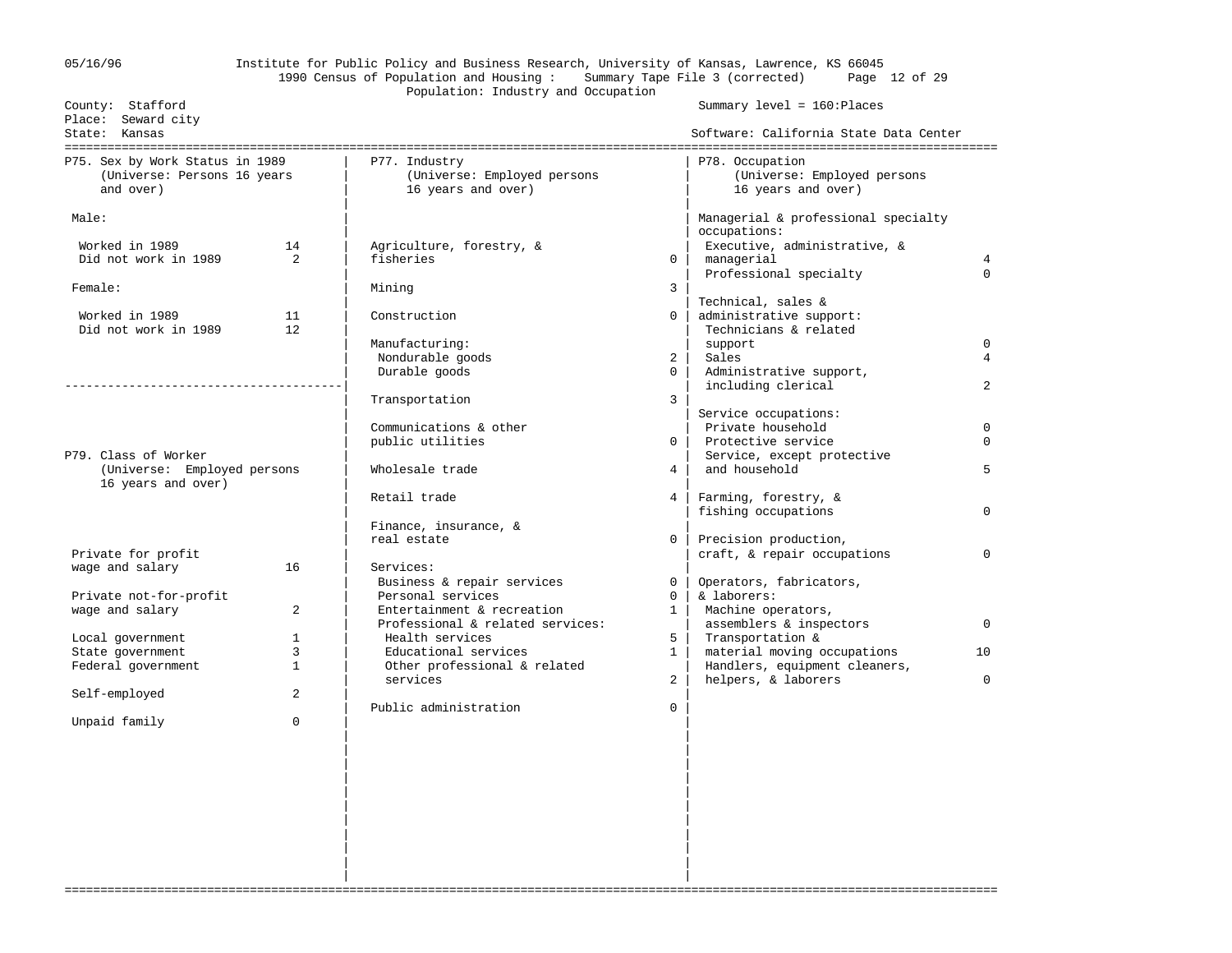## 05/16/96 Institute for Public Policy and Business Research, University of Kansas, Lawrence, KS 66045 1990 Census of Population and Housing : Summary Tape File 3 (corrected) Page 13 of 29

Population: Labor Force Status

County: Stafford Summary level = 160:Places

 Place: Seward city State: Kansas Software: California State Data Center =================================================================================================================================== P76. Sex by Work Status in 1989, Usual Hours Worked per Week in 1989, and Weeks Worked in 1989 (Universe: Persons 16 years and over) --------------------------------- Usual Hours Worked ---------------------------------- Total Persons 16+ ------- 35 + Hours ------- ----- 15 to 34 Hours ------ ----- 1 to 14 Hours -----Weeks<br>worked Male Female Total Male Female Total Male Female Total Male Female Total 50-52 14 11 25 12 11 23 2 0 2 0 0 0 48-49 0 0 0 0 0 0 0 0 0 0 0 0 0 0 40-47 0 0 0 0 0 0 0 0 0 0 0 0 0 0 27-39 0 0 0 0 0 0 0 0 0 0 0 0 14-26 0 0 0 0 0 0 0 0 0 0 0 0 1-13 0 0 0 0 0 0 0 0 0 0 0 0 Did not work 2 12 14 ----------------------------------------------------------------------------------------------------------------------------------- | P73. Presence and Age of Children and Employment Status | P74. Presence & Age of Children by Employment Status of Parents (Universe: Females 16 years and over) | (Universe: Own children under 18 years in families and subfamilies) With own children under 18 years: | Age of Own ------ Children ------In labor force:<br>Employed or in Armed Forces 0 Employed or in Armed Forces  $0 \qquad \qquad$  | 0 - 5 6 - 17 Unemployed 0 0 | Living with two parents:<br>Not in labor force 0 2 | Roth parents in labor form Roth parents in labor force 3 12<br>
Pather only in labor force 0 2 Father only in labor force 6 to 17 years only: | Mother only in labor force 0 0 In In labor force<br>
In labor force<br>  $\frac{1}{2}$ Employed or in Armed Forces Unemployed 0 | Living with one parent:<br>Not in labor force 1 | 3 | Living with father: Living with father:<br>In labor force

===================================================================================================================================

example in the contract of the contract of the contract of  $\alpha$  of  $\alpha$  of  $\alpha$  of  $\alpha$  of  $\alpha$  of  $\alpha$  of  $\alpha$  of  $\alpha$  of  $\alpha$  of  $\alpha$  of  $\alpha$  of  $\alpha$  of  $\alpha$  of  $\alpha$  of  $\alpha$  of  $\alpha$  of  $\alpha$  of  $\alpha$  of  $\alpha$  of  $\alpha$  of  $\alpha$ Under 6 years and 6 to 17 years:  $\qquad \qquad$  Not in labor force 0 0 0 In labor force: Employed or in Armed Forces 3 3 living with mother:<br>
Unemployed 0 1 Living with mother:<br>  $\begin{array}{ccc} 3 & 1 & 1 \\ 0 & 1 & 1 \end{array}$  Unemployed 0 | In labor force 0 4 Not in labor force | No own children under 18 years: In labor force: Employed or in Armed Forces 3 Unemployed 0<br>
Votin labor force 7 Not in labor force

 | | |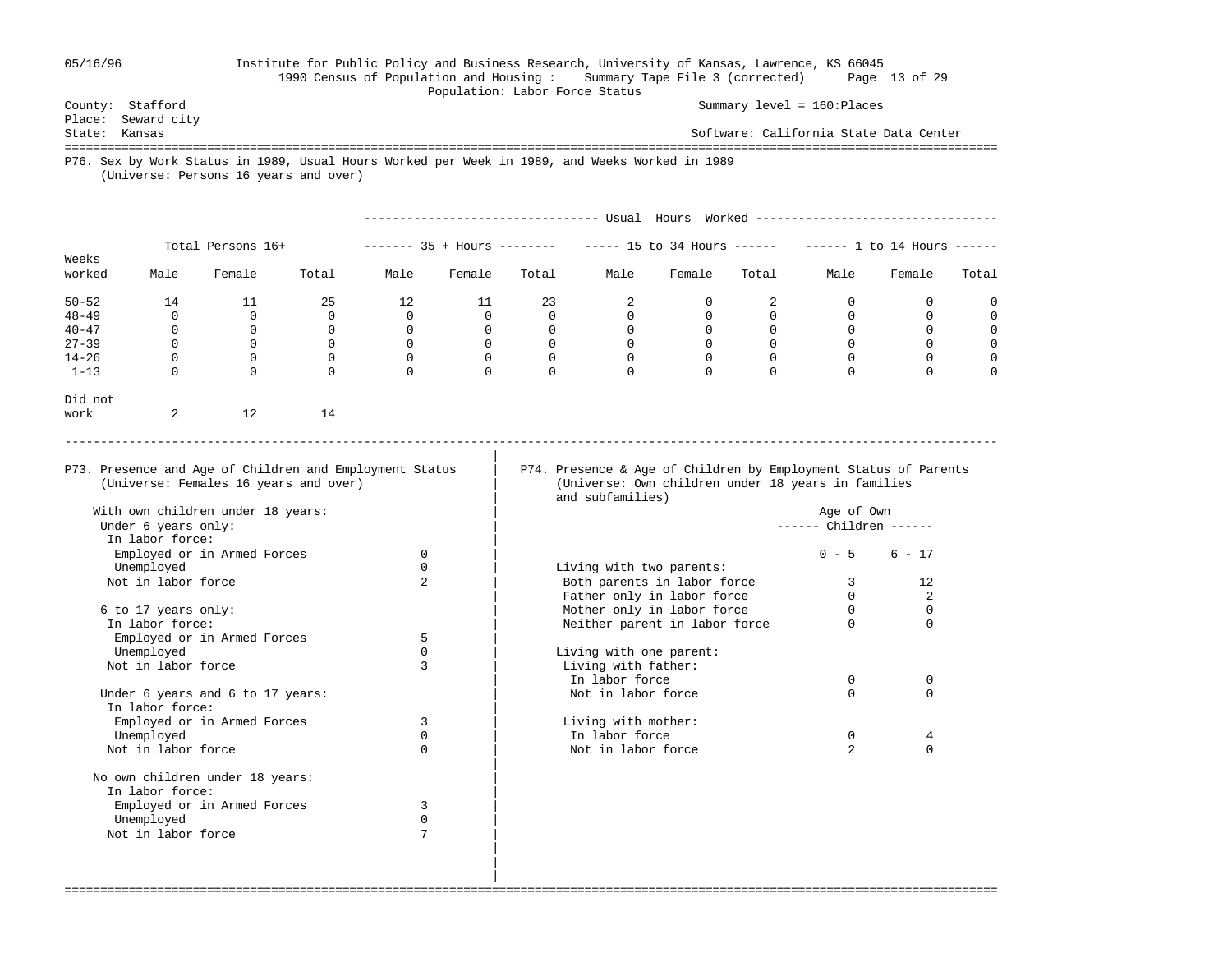## 05/16/96 Institute for Public Policy and Business Research, University of Kansas, Lawrence, KS 66045 1990 Census of Population and Housing : Summary Tape File 3 (corrected) Page 14 of 29

Population: Employment Status<br>County: Stafford

Place: Seward city<br>State: Kansas

Summary level = 160:Places

Software: California State Data Center

===================================================================================================================================

===================================================================================================================================

P70/71/72. Employment Status

(Universe: Persons 16 years and over)

|                   | In<br>Armed |          | Civilian Labor Force |                 |                |  |  |  |
|-------------------|-------------|----------|----------------------|-----------------|----------------|--|--|--|
|                   | Forces      | Employed | Unemployed           | Rate            | Labor<br>Force |  |  |  |
| Total             | $\mathbf 0$ | 25       | $\mathbf 0$          | 0.0%            | 14             |  |  |  |
| Male              | $\mathbf 0$ | 14       | $\mathbf 0$          | 0.0%            | 2              |  |  |  |
| Female            | $\mathbf 0$ | 11       | $\Omega$             | 0.0%            | 12             |  |  |  |
| White             | 0           | 25       | 0                    | 0.0%            | 14             |  |  |  |
| Male              | 0           | 14       | 0                    | 0.0%            | 2              |  |  |  |
| Female            | $\mathbf 0$ | 11       | $\Omega$             | 0.0%            | 12             |  |  |  |
| Black             | 0           | 0        | 0                    | . 응             | 0              |  |  |  |
| Male              | $\mathbf 0$ | 0        | 0                    | . $\frac{6}{6}$ | $\mathsf 0$    |  |  |  |
| Female            | $\Omega$    | $\Omega$ | $\mathbf 0$          | $. \circ$       | $\Omega$       |  |  |  |
| American Indian,  |             |          |                      |                 |                |  |  |  |
| Eskimo, Aleut     | 0           | 0        | 0                    | . 응             | 0              |  |  |  |
| Male              | $\Omega$    | 0        | 0                    | နွ              | $\mathbf 0$    |  |  |  |
| Female            | $\mathbf 0$ | 0        | 0                    | $\frac{8}{6}$   | $\mathbf 0$    |  |  |  |
| Asian and Pacific |             |          |                      |                 |                |  |  |  |
| Islander          | 0           | 0        | 0                    |                 | 0              |  |  |  |
| Male              | $\mathbf 0$ | 0        | $\mathbf 0$          | . 응             | $\mathbf 0$    |  |  |  |
| Female            | $\Omega$    | 0        | $\mathbf 0$          | $\frac{8}{3}$   | $\Omega$       |  |  |  |
| Other race        | 0           | 0        | 0                    | $\frac{8}{6}$   | $\mathbf 0$    |  |  |  |
| Male              | $\mathbf 0$ | 0        | $\mathbf 0$          |                 | 0              |  |  |  |
| Female            | $\mathbf 0$ | 0        | $\mathbf 0$          |                 | $\mathbf{0}$   |  |  |  |
|                   |             |          |                      |                 |                |  |  |  |
| Hispanic origin   | 0           | 0        | 0                    | နွ              | 0              |  |  |  |
| Male              | 0           | 0        | 0                    | န့              | 0              |  |  |  |
| Female            | $\Omega$    | $\Omega$ | $\Omega$             | る               | $\Omega$       |  |  |  |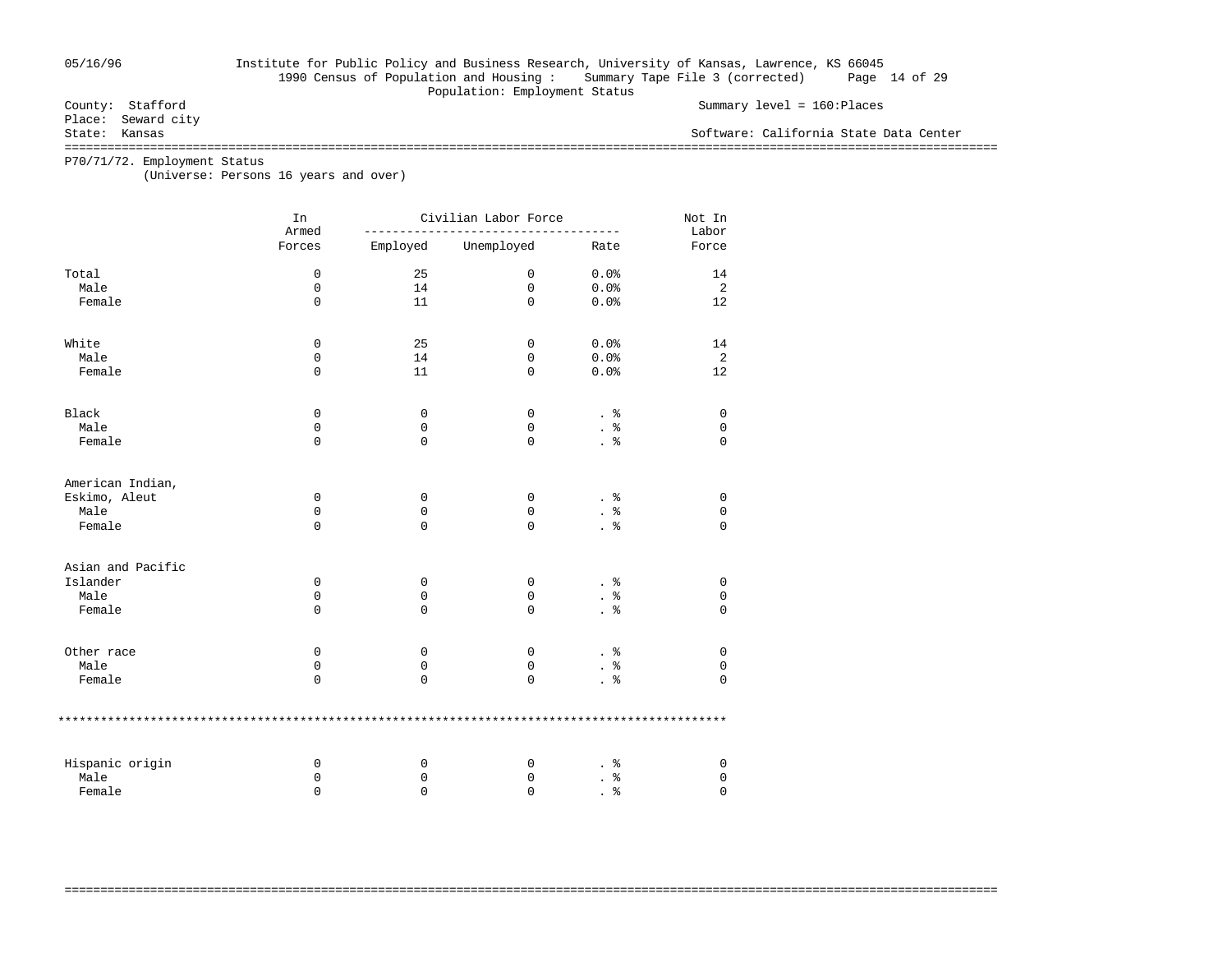### 05/16/96 Institute for Public Policy and Business Research, University of Kansas, Lawrence, KS 66045 1990 Census of Population and Housing : Summary Tape File 3 (corrected) Page 15 of 29 Population: Disability

| Stafford<br>County:<br>Seward city<br>Place:                                                                                              |                                                         |                         |                  |                   | Summary level = $160:$ Places                                                                                                                                   |          |             |  |  |  |  |
|-------------------------------------------------------------------------------------------------------------------------------------------|---------------------------------------------------------|-------------------------|------------------|-------------------|-----------------------------------------------------------------------------------------------------------------------------------------------------------------|----------|-------------|--|--|--|--|
| Kansas<br>State:                                                                                                                          |                                                         |                         |                  |                   | Software: California State Data Center                                                                                                                          |          |             |  |  |  |  |
| P66. Sex by Age by Work Disability Status and Employment Status<br>(Universe: Civilian noninstitutionalized persons 16 years<br>and over) |                                                         |                         |                  |                   | P68. Sex by Age by Work Disability Status by Mobility and<br>Self-care Limitation Status (Universe: Civilian<br>noninstitutionalized persons 16 years and over) |          |             |  |  |  |  |
|                                                                                                                                           | --------- Male ------- ----- Female ------<br>$16 - 64$ | $65+$                   | $16 - 64$        | $65+$             | $16-64$ years<br>With a work disability:<br>With a mobility or                                                                                                  | Male     | Female      |  |  |  |  |
| With work disability:                                                                                                                     |                                                         |                         |                  |                   | self-care limitation<br>No mobility or                                                                                                                          | $\Omega$ | 4           |  |  |  |  |
| In labor force:<br>Employed<br>Unemployed                                                                                                 | $\Omega$<br>$\Omega$                                    | $\Omega$<br>$\Omega$    | 2<br>$\Omega$    | 0<br>$\Omega$     | self-care limitation<br>No work disability:<br>With a mobility or                                                                                               | 0        | $\Omega$    |  |  |  |  |
| Not in labor force:<br>Prevented                                                                                                          |                                                         |                         |                  |                   | self-care limitation<br>No mobility or                                                                                                                          | 9        | 10          |  |  |  |  |
| from working<br>Not prevented<br>from working                                                                                             | $\Omega$<br>$\Omega$                                    | $\Omega$<br>$\Omega$    | $\mathbf 0$<br>2 | 0<br>$\mathbf{1}$ | self-care limitation<br>65+ years                                                                                                                               | 5        | 6           |  |  |  |  |
| No work disability:<br>In labor force:                                                                                                    |                                                         |                         |                  |                   | With a work disability:<br>With a mobility or                                                                                                                   |          |             |  |  |  |  |
| Employed<br>Unemployed                                                                                                                    | 14<br>$\Omega$                                          | $\Omega$<br>$\mathbf 0$ | 8<br>$\mathbf 0$ | $\mathbf{1}$<br>0 | self-care limitation<br>No mobility or                                                                                                                          | 0        | 1           |  |  |  |  |
| Not in labor force                                                                                                                        | $\Omega$                                                | $\overline{2}$          | 8                | $\mathbf{1}$      | self-care limitation<br>No work disability:<br>With a mobility or                                                                                               | $\Omega$ | $\cap$      |  |  |  |  |
|                                                                                                                                           |                                                         |                         |                  |                   | self-care limitation<br>No mobility or                                                                                                                          | 2        | 2           |  |  |  |  |
|                                                                                                                                           |                                                         |                         |                  |                   | self-care limitation                                                                                                                                            | $\Omega$ | $\mathbf 0$ |  |  |  |  |

## P69. Sex by Age by Mobility and Self-care Limitation Status

(Universe: Civilian noninstitutionalized persons 16 years and over)

|                                          | Total     |       |       | Male  |           |       | Female    |       |       |
|------------------------------------------|-----------|-------|-------|-------|-----------|-------|-----------|-------|-------|
|                                          | $16 - 64$ | 65-74 | $75+$ | 16–64 | $65 - 74$ | $75+$ | $16 - 64$ | 65-74 | $75+$ |
| With a mobility or self-care limitation: |           |       |       |       |           |       |           |       |       |
| Mobility limitation only                 |           |       |       |       |           |       |           |       |       |
| Self-care limitation only                |           |       |       |       |           |       |           |       |       |
| Mobility & self-care limitation          |           |       |       |       |           |       |           |       |       |
| No mobility/self-care limitation         |           |       |       |       |           |       |           |       |       |
|                                          |           |       |       |       |           |       |           |       |       |

P67. Sex by Age by Mobility Limitation Status by Employment Status

(Universe: Civilian noninstitutionalized persons 16 years and older)

|                    |           |       | With a Mobility Limitation        | No Mobility Limitation |                  |       |                               |     |
|--------------------|-----------|-------|-----------------------------------|------------------------|------------------|-------|-------------------------------|-----|
|                    |           |       | Male ------- ------ Female ------ |                        | Male<br>-------- |       | $------$ ------ Female ------ |     |
|                    | $16 - 64$ | $65+$ | $16 - 64$                         | $65+$                  | $16 - 64$        | $65+$ | $16 - 64$                     | 65+ |
| In labor force:    |           |       |                                   |                        |                  |       |                               |     |
| Employed           |           |       |                                   |                        |                  |       |                               |     |
| Unemployed         |           |       |                                   |                        |                  |       |                               |     |
| Not in labor force |           |       |                                   |                        |                  |       | 10                            |     |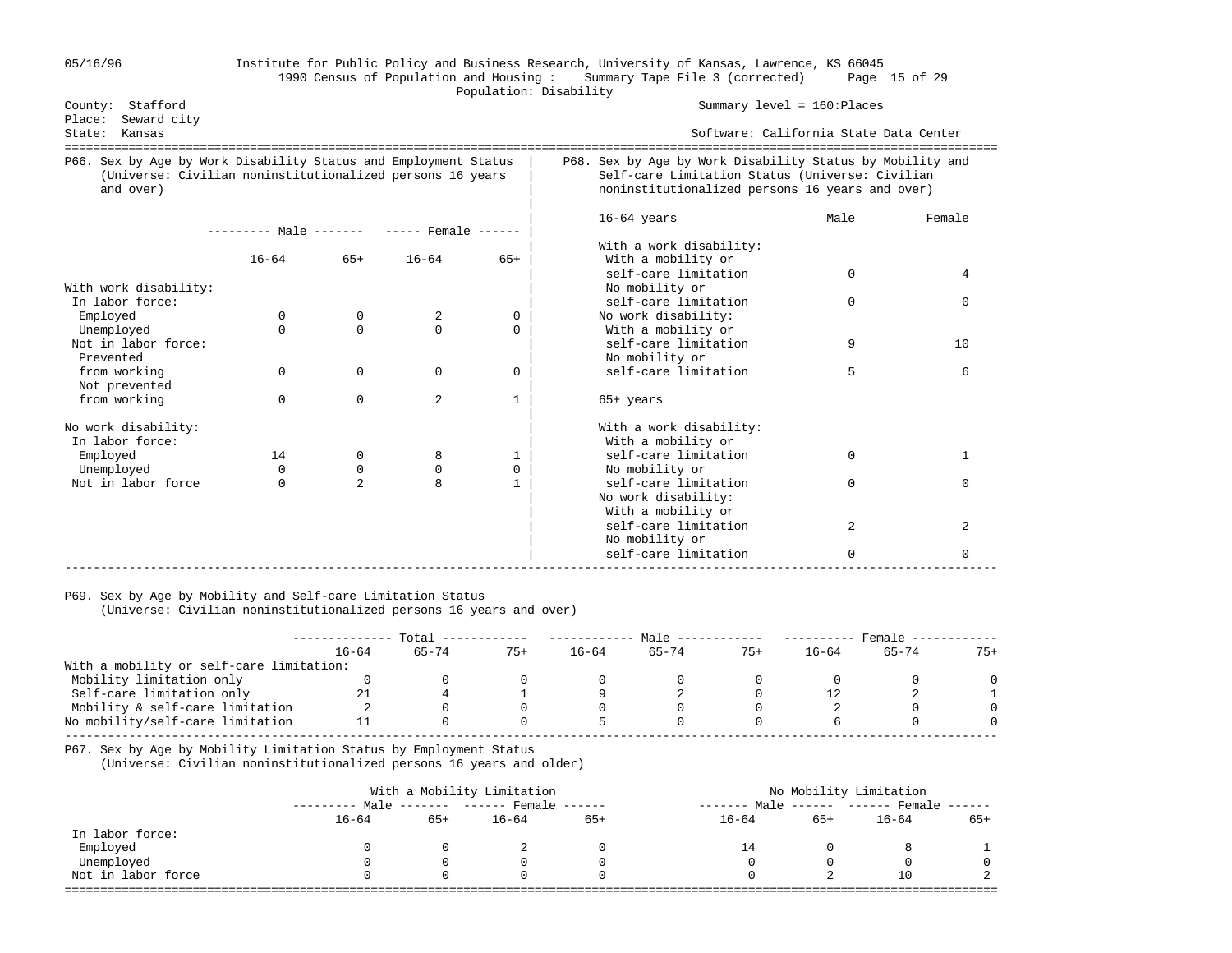## 05/16/96 Institute for Public Policy and Business Research, University of Kansas, Lawrence, KS 66045 1990 Census of Population and Housing : Summary Tape File 3 (corrected) Page 16 of 29

|                                      |                                                         |                |                                  | Population: Income                                                     |                    |          |
|--------------------------------------|---------------------------------------------------------|----------------|----------------------------------|------------------------------------------------------------------------|--------------------|----------|
| County: Stafford                     |                                                         |                |                                  | Summary level = 160: Places                                            |                    |          |
| Place: Seward city                   |                                                         |                |                                  |                                                                        |                    |          |
| State: Kansas                        |                                                         |                |                                  | Software: California State Data Center                                 |                    |          |
|                                      |                                                         |                |                                  |                                                                        |                    |          |
|                                      | P80/81/107/108/110/111. Household, Family and Nonfamily |                |                                  | P89 through P105. Households and Mean Household Income in 1989         |                    |          |
|                                      | Income in 1989                                          |                |                                  | by Income Source (Universe: Households)                                | Households         |          |
|                                      | House-<br>holds                                         |                | Nonfamily<br>Families Households |                                                                        |                    | Mean     |
|                                      |                                                         |                |                                  |                                                                        |                    | income   |
|                                      |                                                         |                |                                  | With wage or salary income                                             | 16<br>6            | \$23,259 |
| \$<br>$0 - 4,999$<br>$5,000 - 9,999$ | 1<br>2                                                  | 0<br>2         | 1                                | No wage or salary income                                               | 2                  |          |
| $$10,000 - 12,499$                   | $\overline{2}$                                          | $\Omega$       | 0                                | With nonfarm self-employment income                                    | 20                 | \$14,000 |
| $$12,500 - 14,999$                   | $\Omega$                                                | $\Omega$       | 2<br>$\Omega$                    | No nonfarm self-employment income<br>With farm-employment income       | $\Omega$           |          |
| $$15,000 - 17,499$                   | $\Omega$                                                | $\Omega$       | $\Omega$                         |                                                                        | 22                 |          |
| $$17,500 - 19,999$                   |                                                         | 5              | 2                                | No farm-employment income<br>With interest, dividend, or rental income | 7                  |          |
| $$20,000 - 22,499$                   | $\Omega$                                                | $\Omega$       | $\Omega$                         | interest, dividend, or rental income<br>$N_{\Omega}$                   | 15                 | \$1,543  |
| $$22,500 - 24,999$                   |                                                         | 4              | $\Omega$                         | With social security income                                            | 8                  |          |
| $$25,000 - 27,499$                   | $\Omega$                                                | $\Omega$       | $\Omega$                         | social security income<br>$N_{\Omega}$                                 |                    | \$4,736  |
| $$27,500 - 29,999$                   |                                                         | 4              | $\Omega$                         | With public assistance income                                          | 14<br>$\mathbf{1}$ |          |
| $$30,000 - 32,499$                   | $\Omega$                                                | $\Omega$       | $\Omega$                         | public assistance income                                               | 21                 | \$8,169  |
| $$32,500 - 34,999$                   |                                                         | $\Omega$       | $\Omega$                         | No<br>With retirement income                                           | $\overline{4}$     | \$4,876  |
| $$35,000 - 37,499$                   |                                                         | $\Omega$       | $\Omega$                         | retirement income<br>No                                                | 18                 |          |
| $$37,500 - 39,999$                   |                                                         | $\Omega$       | $\Omega$                         | With other type of income                                              | $\overline{3}$     | \$9,167  |
| $$40.000 - 42.499$                   | $\Omega$                                                | $\Omega$       | $\Omega$                         | other type of income<br>No                                             | 19                 |          |
| $$42,500 - 44,999$                   | $\Omega$                                                | 0              | $\Omega$                         |                                                                        |                    |          |
| $$45.000 - 47.499$                   | $\Omega$                                                | $\Omega$       | $\Omega$                         | With earnings                                                          | 16                 |          |
| $$47,500 - 49,999$                   | $\Omega$                                                | 0              | $\Omega$                         | No earnings                                                            | 6                  |          |
| $$50,000 - 54,999$                   | $\Omega$                                                | 0              | $\Omega$                         | Earnings = (wage $&$ salary + self-employed)                           |                    |          |
| $$55,000 - 59,999$                   | $\Omega$                                                | $\Omega$       | $\Omega$                         |                                                                        |                    |          |
| $$60,000 - 74,999$                   | 2                                                       | $\overline{a}$ | $\mathbf 0$                      |                                                                        |                    |          |
| $$75,000 - 99,999$                   | $\Omega$                                                | $\Omega$       | $\Omega$                         | P112/113. Workers in Family and Mean Income in 1989                    |                    |          |
| $$100,000 - 124,999$                 | $\Omega$                                                | $\Omega$       | $\Omega$                         | (Universe: Families)                                                   |                    |          |
| $$125,000 - 149,999$                 | $\Omega$                                                | 0              | 0                                |                                                                        |                    |          |
| \$150,000<br>or more                 | $\Omega$                                                | $\Omega$       | $\mathbf 0$                      | Mean                                                                   |                    |          |
|                                      |                                                         |                |                                  | Families<br>Workers<br>Income                                          |                    |          |
| Total                                | 22                                                      | 17             | 5                                |                                                                        |                    |          |

 \$150,000 or more . . . | ----------------------------------------------------------------------------------------------------------------------------------- P109. Mean Family Income in 1989 by Family Type & | Presence of Children Under 18 Years | P114/115/116. Per Capita Income in 1989<br>(Universe: Families) (Universe: Total persons c

Less than \$150,000 \$22,909 \$25,784 \$13,134 | 3 or more

With own children

Median income  $$19,643$   $$23,438$   $$11,875$  None  $$4$   $$13,248$   $$19,720$  $\begin{array}{|c|c|c|c|c|}\n\hline\n&1 & 4 & 1,720 \\
\hline\n\end{array}$ Mean income \$22,909 \$25,784 \$13,134 | 2 9 \$34,051

No own children . | Hispanic \$0

===================================================================================================================================

(Universe: Total persons or persons 15 years and over) Mean | Per Per Married-couple family: income | Capita Capita With own children 530,524 | Income Income Income No own children \$18,557<br>Other family: Total persons  $$8,005$  White  $$8,005$ Male householder, no spouse:  $\begin{vmatrix} \text{In households} & \text{$8,005} \\ \text{In groups quarters:} & \text{Amer Ind} \end{vmatrix}$ With own children  $\begin{array}{ccc} \text{With own children} & \text{Muth own children} & \text{Muth on the second line} \end{array}$ . | Institutionalized Female householder, no spouse:  $\begin{array}{ccc} | & Noninstitutionalized \\ \hline \end{array}$  \$0 Other \$0  $\begin{array}{ccc} 0 & + \end{array}$  \$19,621  $\begin{array}{ccc} | & \hline \end{array}$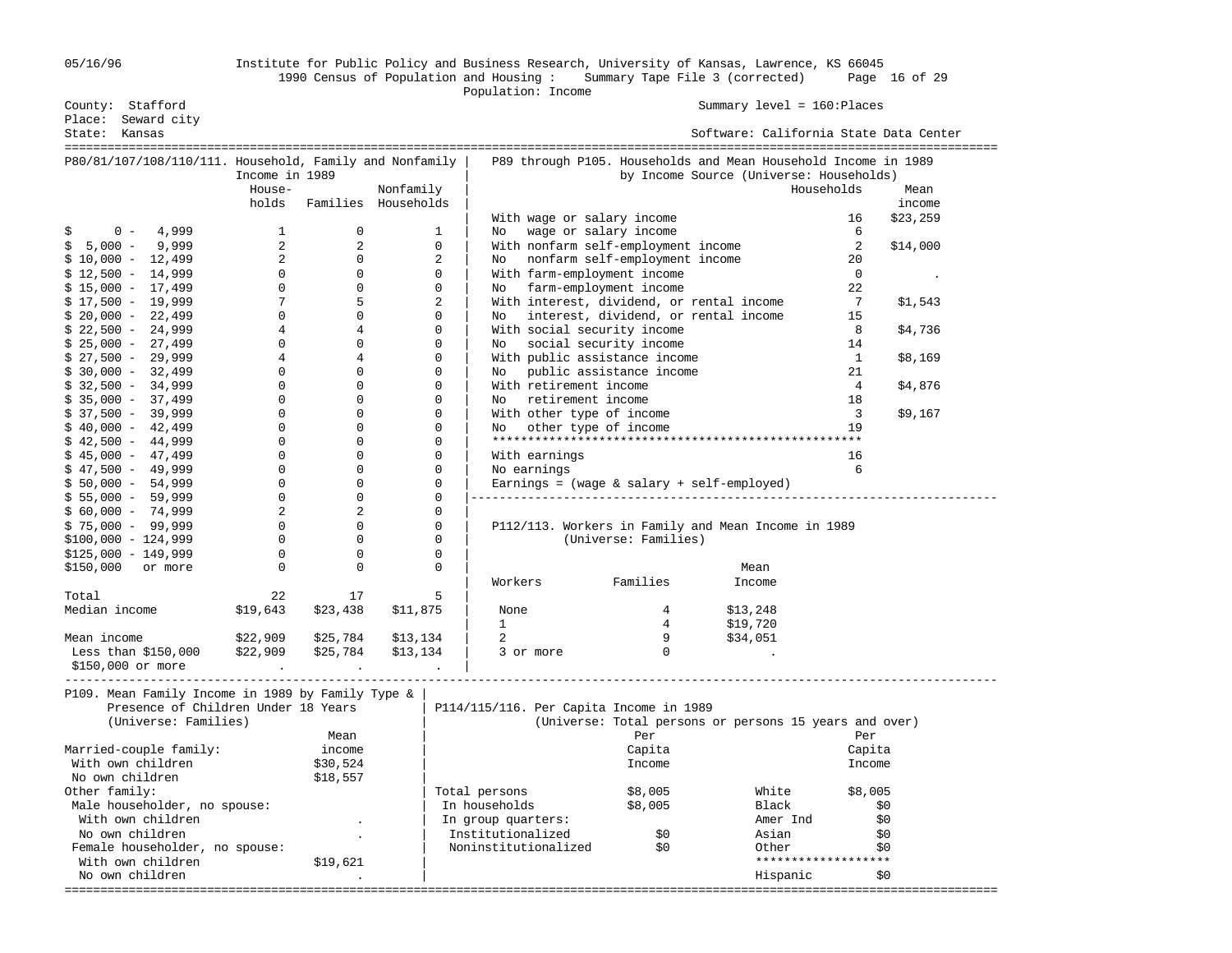## 05/16/96 Institute for Public Policy and Business Research, University of Kansas, Lawrence, KS 66045 1990 Census of Population and Housing : Summary Tape File 3 (corrected) Page 17 of 29 Population: Household Income by Race (Part 1)<br>County: Stafford

Summary level = 160:Places

Place: Seward city<br>State: Kansas

Software: California State Data Center

===================================================================================================================================

 P82 through P88. Household Income in 1989 by Age and Race/Hispanic Origin of Householder (Universe: Households)

|                   |           |           |           | White     |           |           |       |          |
|-------------------|-----------|-----------|-----------|-----------|-----------|-----------|-------|----------|
|                   | $15 - 24$ | $25 - 34$ | $35 - 44$ | $45 - 54$ | $55 - 64$ | $65 - 74$ | $75+$ | Total    |
| $0 - 4,999$       |           |           |           |           |           |           |       |          |
| $$5,000-9,999$    |           |           |           |           |           |           |       |          |
| $$10,000-14,999$  |           |           |           |           |           |           |       |          |
| $$15,000-24,999$  |           |           |           |           |           |           |       |          |
| $$25,000-34,999$  |           |           |           |           |           |           |       |          |
| $$35,000-49,999$  |           |           |           |           |           |           |       |          |
| \$50,000-74,999   |           |           |           |           |           |           |       |          |
| \$75,000-99,999   |           |           |           |           |           |           |       |          |
| \$100,000 or more |           |           |           |           |           |           |       |          |
| Total             |           |           |           |           |           |           |       | 2.2.     |
| Mean              |           |           |           |           |           |           |       | \$22,909 |

|                   |           |           |           | Black     |           |           |       |       |
|-------------------|-----------|-----------|-----------|-----------|-----------|-----------|-------|-------|
|                   | $15 - 24$ | $25 - 34$ | $35 - 44$ | $45 - 54$ | $55 - 64$ | $65 - 74$ | $75+$ | Total |
| $0 - 4,999$       |           |           |           |           |           |           |       |       |
| $$5,000-9,999$    |           |           |           |           |           |           |       |       |
| $$10,000-14,999$  |           |           |           |           |           |           |       |       |
| $$15,000-24,999$  |           |           |           |           |           |           |       |       |
| $$25,000-34,999$  |           |           |           |           |           |           |       |       |
| $$35,000-49,999$  |           |           |           |           |           |           |       |       |
| \$50,000-74,999   |           |           |           |           |           |           |       |       |
| $$75,000-99,999$  |           |           |           |           |           |           |       |       |
| \$100,000 or more |           |           |           |           |           |           |       |       |
| Total             |           |           |           |           |           |           |       |       |
| Mean              |           |           |           |           |           |           |       |       |

|                   | American Indian, Eskimo, or Aleut |           |           |           |           |           |       |       |  |  |  |  |
|-------------------|-----------------------------------|-----------|-----------|-----------|-----------|-----------|-------|-------|--|--|--|--|
|                   | $15 - 24$                         | $25 - 34$ | $35 - 44$ | $45 - 54$ | $55 - 64$ | $65 - 74$ | $75+$ | Total |  |  |  |  |
| $0 - 4,999$       |                                   |           |           |           |           |           |       |       |  |  |  |  |
| $$5,000 - 9,999$  |                                   |           |           |           |           |           |       |       |  |  |  |  |
| $$10,000-14,999$  |                                   |           |           |           |           |           |       |       |  |  |  |  |
| $$15,000-24,999$  |                                   |           |           |           |           |           |       |       |  |  |  |  |
| $$25,000-34,999$  |                                   |           |           |           |           |           |       |       |  |  |  |  |
| $$35,000-49,999$  |                                   |           |           |           |           |           |       |       |  |  |  |  |
| \$50,000-74,999   |                                   |           |           |           |           |           |       |       |  |  |  |  |
| $$75,000-99,999$  |                                   |           |           |           |           |           |       |       |  |  |  |  |
| \$100,000 or more |                                   |           |           |           |           |           |       |       |  |  |  |  |
| Total             |                                   |           |           |           |           |           |       |       |  |  |  |  |
| Mean              |                                   |           |           |           |           |           |       |       |  |  |  |  |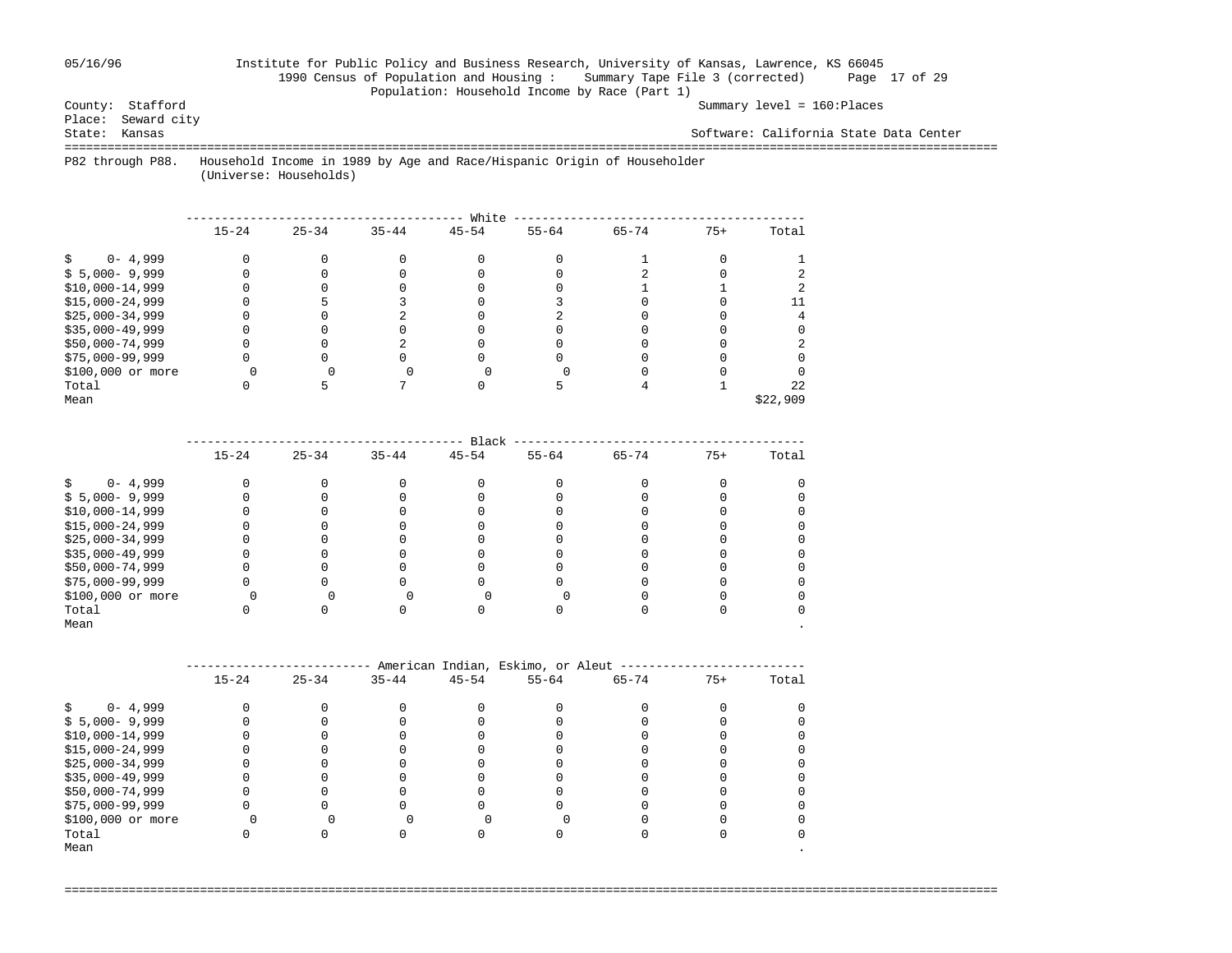## 05/16/96 Institute for Public Policy and Business Research, University of Kansas, Lawrence, KS 66045 1990 Census of Population and Housing : Summary Tape File 3 (corrected) Page 18 of 29 Population: Household Income by Race (Part 2)<br>County: Stafford

Summary level = 160:Places

Place: Seward city<br>State: Kansas

Software: California State Data Center

===================================================================================================================================

 P82 through P88. Household Income in 1989 by Age and Race/Hispanic Origin of Householder (Universe: Households)

|                   | Asian and Pacific Islander |           |           |           |           |           |       |       |  |  |  |  |
|-------------------|----------------------------|-----------|-----------|-----------|-----------|-----------|-------|-------|--|--|--|--|
|                   | $15 - 24$                  | $25 - 34$ | $35 - 44$ | $45 - 54$ | $55 - 64$ | $65 - 74$ | $75+$ | Total |  |  |  |  |
| $0 - 4,999$       |                            |           |           |           |           |           |       |       |  |  |  |  |
| $$5,000-9,999$    |                            |           |           |           |           |           |       |       |  |  |  |  |
| $$10,000-14,999$  |                            |           |           |           |           |           |       |       |  |  |  |  |
| $$15,000-24,999$  |                            |           |           |           |           |           |       |       |  |  |  |  |
| $$25,000-34,999$  |                            |           |           |           |           |           |       |       |  |  |  |  |
| $$35,000-49,999$  |                            |           |           |           |           |           |       |       |  |  |  |  |
| \$50,000-74,999   |                            |           |           |           |           |           |       |       |  |  |  |  |
| \$75,000-99,999   |                            |           |           |           |           |           |       |       |  |  |  |  |
| \$100,000 or more |                            |           |           |           |           |           |       |       |  |  |  |  |
| Total             |                            |           |           |           |           |           |       |       |  |  |  |  |
| Mean              |                            |           |           |           |           |           |       |       |  |  |  |  |

|                   |           |           |           | Other Race |           |           |       |       |
|-------------------|-----------|-----------|-----------|------------|-----------|-----------|-------|-------|
|                   | $15 - 24$ | $25 - 34$ | $35 - 44$ | $45 - 54$  | $55 - 64$ | $65 - 74$ | $75+$ | Total |
| $0 - 4,999$       |           |           |           |            |           |           |       |       |
| $$5,000-9,999$    |           |           |           |            |           |           |       |       |
| $$10,000-14,999$  |           |           |           |            |           |           |       |       |
| $$15,000-24,999$  |           |           |           |            |           |           |       |       |
| $$25,000-34,999$  |           |           |           |            |           |           |       |       |
| $$35,000-49,999$  |           |           |           |            |           |           |       |       |
| \$50,000-74,999   |           |           |           |            |           |           |       |       |
| \$75,000-99,999   |           |           |           |            |           |           |       |       |
| \$100,000 or more |           |           |           |            |           |           |       |       |
| Total             |           |           |           |            |           |           |       |       |
| Mean              |           |           |           |            |           |           |       |       |

\*\*\*\*\*\*\*\*\*\*\*\*\*\*\*\*\*\*\*\*\*\*\*\*\*\*\*\*\*\*\*\*\*\*\*\*\*\*\*\*\*\*\*\*\*\*\*\*\*\*\*\*\*\*\*\*\*\*\*\*\*\*\*\*\*\*\*\*\*\*\*\*\*\*\*\*\*\*\*\*\*\*\*\*\*\*\*\*\*\*\*\*\*\*\*\*\*\*\*\*\*\*\*\*\*

|                   |           |           |           | Hispanic Origin |           |           |       |       |
|-------------------|-----------|-----------|-----------|-----------------|-----------|-----------|-------|-------|
|                   | $15 - 24$ | $25 - 34$ | $35 - 44$ | $45 - 54$       | $55 - 64$ | $65 - 74$ | $75+$ | Total |
| $0 - 4,999$       |           |           |           |                 |           |           |       |       |
| $$5,000-9,999$    |           |           |           |                 |           |           |       |       |
| $$10,000-14,999$  |           |           |           |                 |           |           |       |       |
| $$15,000-24,999$  |           |           |           |                 |           |           |       |       |
| $$25,000-34,999$  |           |           |           |                 |           |           |       |       |
| $$35,000-49,999$  |           |           |           |                 |           |           |       |       |
| \$50,000-74,999   |           |           |           |                 |           |           |       |       |
| \$75,000-99,999   |           |           |           |                 |           |           |       |       |
| \$100,000 or more |           |           |           |                 |           |           |       |       |
| Total             |           |           |           |                 |           |           |       |       |
| Mean              |           |           |           |                 |           |           |       |       |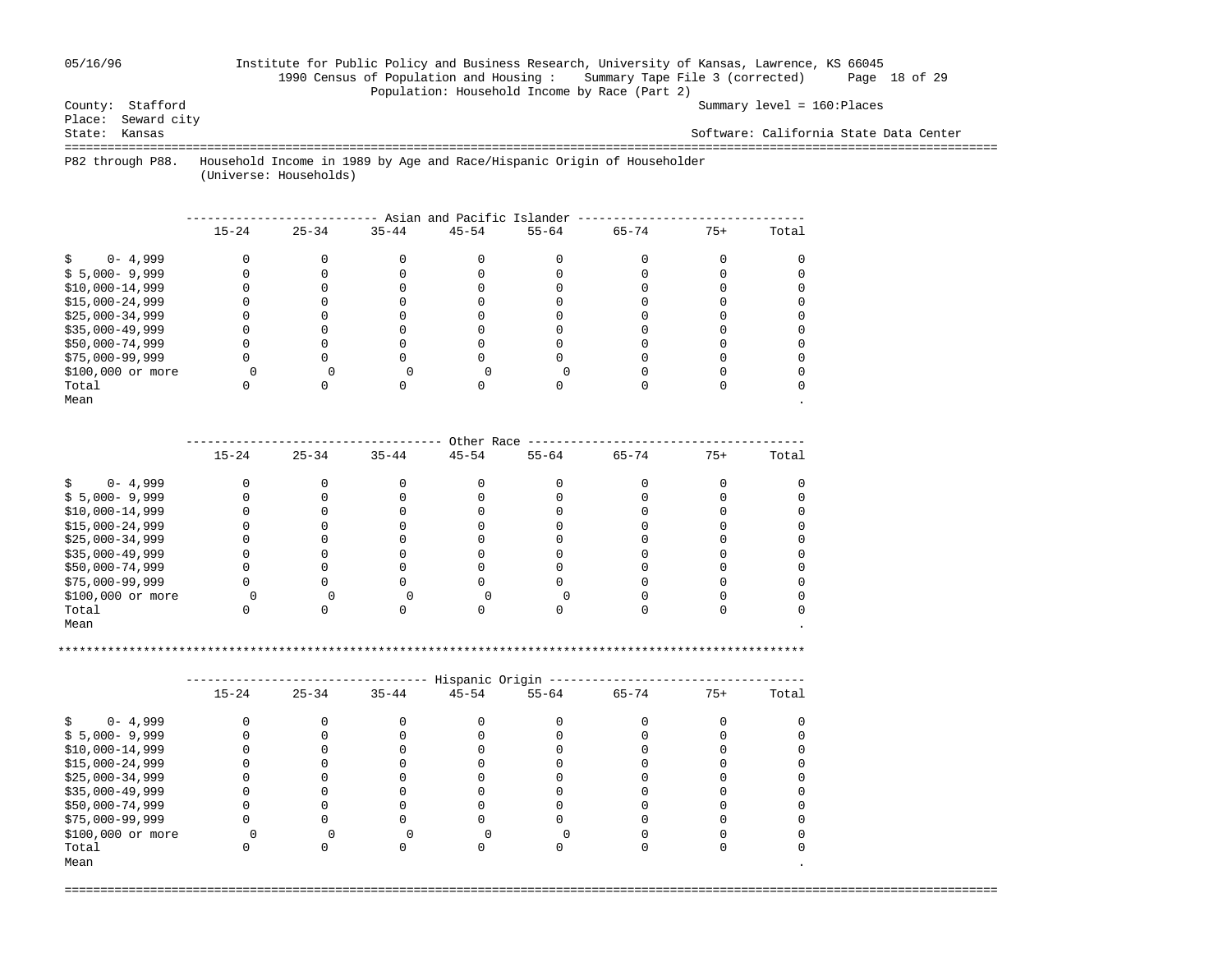### 05/16/96 Institute for Public Policy and Business Research, University of Kansas, Lawrence, KS 66045 1990 Census of Population and Housing : Summary Tape File 3 (corrected) Page 19 of 29 Population: Poverty Status

| County:   | Stafford        |                                                                             |                |                       |                      |              |                      |              |                      | Summary $level = 160:Places$           |                          |
|-----------|-----------------|-----------------------------------------------------------------------------|----------------|-----------------------|----------------------|--------------|----------------------|--------------|----------------------|----------------------------------------|--------------------------|
| Place:    | Seward city     |                                                                             |                |                       |                      |              |                      |              |                      |                                        |                          |
| State:    | Kansas          |                                                                             |                |                       |                      |              |                      |              |                      | Software: California State Data Center |                          |
|           |                 |                                                                             |                |                       |                      |              |                      |              |                      |                                        |                          |
|           |                 | P117/118. Poverty Status in 1989 by Sex and Age                             |                |                       |                      |              |                      |              |                      | P106. Persons in Households by         |                          |
|           |                 | (Universe: Persons for whom poverty status is determined)                   |                |                       |                      |              |                      |              |                      |                                        | Public Assistance Income |
|           |                 |                                                                             |                |                       |                      |              |                      |              |                      | in households)                         | 1989 (Universe: Persons  |
|           |                 | ------- Above Poverty ------ ---------------- Below Poverty --------------- |                |                       |                      |              |                      |              |                      |                                        |                          |
| Age       | Male            | Female                                                                      | Total          | Male %                |                      | Female %     |                      | Total        | ୍ଥ                   |                                        |                          |
| $0 - 4$   | 0               | 5                                                                           |                |                       | - 8                  |              | 0.0%                 | 0            | $0.0$ $ $            |                                        | Persons                  |
|           | $\Omega$        | $\Omega$                                                                    | $\Omega$       | $\Omega$              | $\ddot{\phantom{1}}$ | $\Omega$     | $\ddot{\phantom{1}}$ | $\mathbf{0}$ | $. \,$ $\,$          | With public                            |                          |
| $6 - 11$  | 2               | 10                                                                          | 12             | $\Omega$              | 0.0%                 | 0            | 0.0%                 | $\mathbf 0$  | $0.0$ $ $            | assistance:                            |                          |
| $12 - 17$ |                 |                                                                             | 9              | $\Omega$              | 0.0%                 | $\Omega$     | 0.0%                 | 0            | $0.0$ <sup>8</sup>   | $0 - 14$                               | 0                        |
| $18 - 24$ |                 |                                                                             | $\Omega$       |                       |                      |              |                      | 0            | . 위                  | $15 - 64$                              | 0                        |
| $25 - 34$ | detail by sex   |                                                                             | 8              | detail by sex not     |                      |              |                      | 0            | $0.0$ <sup>8</sup>   | $65 +$                                 |                          |
| $35 - 44$ | not available   |                                                                             | 9              | available see summary |                      |              |                      | 0            | $0.0$ <sup>8</sup>   |                                        |                          |
| $45 - 54$ | see summary     |                                                                             | $\overline{a}$ | $18 - 64$ below       |                      |              |                      | 0            | $0.0$ <sup>8</sup>   | No public                              |                          |
| $55 - 59$ | $18 - 64$ below |                                                                             | 5              |                       |                      |              |                      | 0            | $0.0$ <sup>8</sup>   | assistance:                            |                          |
| $60 - 64$ |                 |                                                                             | 8              |                       |                      |              |                      | 0            | $0.0$ .8             | $0 - 14$                               | 22                       |
| $65 - 74$ | 2               |                                                                             | 3              | $\Omega$              | 0.0%                 | $\mathbf{1}$ | 50.0%                |              | $25.0$ $\frac{8}{1}$ | $15 - 64$                              | 36                       |
| 75+       | $\Omega$        |                                                                             |                | $\Omega$              | $. \circ$            | $\Omega$     | 0.0%                 | 0            | $0.0$ $ $            | $65 +$                                 | 4                        |
| $0 - 17$  | 9               | 17                                                                          | 26             |                       | 0.0%                 | $\Omega$     | 0.0%                 | $\Omega$     | $0.0$ %              |                                        |                          |
| $18 - 64$ | 14              | 18                                                                          | 32             | $\Omega$              | 0.0%                 | $\Omega$     | $0.0\%$              | 0            | $0.0$ %              |                                        |                          |
| 65+       | 2               | 2                                                                           | 4              | $\Omega$              | 0.0%                 |              | 33.3%                |              | $20.0$ <sup>8</sup>  |                                        |                          |
| Total     | 25              | 37                                                                          | 62             | $\Omega$              | 0.0%                 |              | 2.6%                 |              | 1.6%                 |                                        |                          |

## P119/120. Poverty Status in 1989 by Race and Hispanic Origin by Age (Universe: Persons for whom poverty status is determined)

|           | ---------                       | White $------$ |               |          |          |                   | $------$ American Indian $---$                                   |               |                 |
|-----------|---------------------------------|----------------|---------------|----------|----------|-------------------|------------------------------------------------------------------|---------------|-----------------|
|           | Above                           | Below          | နွ            | Above    | Below    | ိင                | Above                                                            | Below         | ႜ               |
| Age       | Poverty                         | Poverty        | Below         | Poverty  | Poverty  | Below             | Poverty                                                          | Poverty Below |                 |
| $0 - 4$   | 5                               | 0              | 0.0%          | $\Omega$ | 0        | $\frac{8}{10}$    |                                                                  |               | $. \circ$       |
|           |                                 | $\Omega$       | $\frac{8}{3}$ |          |          | . $\frac{6}{6}$   |                                                                  |               | . $\frac{6}{6}$ |
| $6 - 11$  | 12                              | <sup>0</sup>   | 0.0%          |          |          | . 응               |                                                                  |               | . 응             |
| $12 - 17$ | 9                               | $\Omega$       | 0.0%          |          |          |                   |                                                                  |               | . 응             |
| $18 - 64$ | 32                              |                | 0.0%          |          |          | . 응               |                                                                  |               |                 |
| $65 - 74$ |                                 |                | 25.0%         |          |          | . 응               |                                                                  |               |                 |
| $75 +$    |                                 | 0              | $0.0\%$       |          | 0        | $\frac{8}{10}$    |                                                                  |               | . $\frac{6}{6}$ |
| Total     | 62                              |                | 1.6%          |          | 0        | . 응               |                                                                  |               | $. \circ$       |
|           | -------Asian & Pac Isl -------- |                |               |          |          |                   | --------- Other Race --------- * ------- Hispanic Origin ------- |               |                 |
|           | Above                           | Below          | $\epsilon$    | Above    | Below    | ႜၟ<br>$\star$     | Above                                                            | Below         | ዱ               |
|           | Poverty                         | Poverty        | Below         | Poverty  | Poverty  | Below *           | Poverty                                                          | Poverty Below |                 |
|           |                                 |                |               |          |          |                   |                                                                  |               |                 |
| $0 - 4$   |                                 |                | $\cdot$ %     |          | $\Omega$ | $. \circ$ *       |                                                                  |               | . 응             |
|           |                                 | $\Omega$       | $\cdot$ %     |          |          | . $\frac{6}{6}$ * |                                                                  |               | . 응             |
| $6 - 11$  |                                 |                | $\cdot$ %     |          |          | $. \circ$ *       |                                                                  |               | . 응             |
| $12 - 17$ |                                 | 0              | . 응           |          |          | $. \circ$ *       |                                                                  |               | . 응             |
| $18 - 64$ |                                 | 0              |               |          |          | . $\frac{6}{6}$ * |                                                                  |               | . $\frac{6}{6}$ |
| $65 - 74$ |                                 | $\Omega$       |               |          |          | $. \circ$ *       |                                                                  |               | . 응             |
| $75 +$    |                                 | $\Omega$       |               |          |          | . $\frac{6}{6}$ * |                                                                  |               | . $\frac{6}{6}$ |
| Total     |                                 | $\Omega$       | . 응           |          | U        | . $\frac{6}{9}$ * |                                                                  |               | . 응             |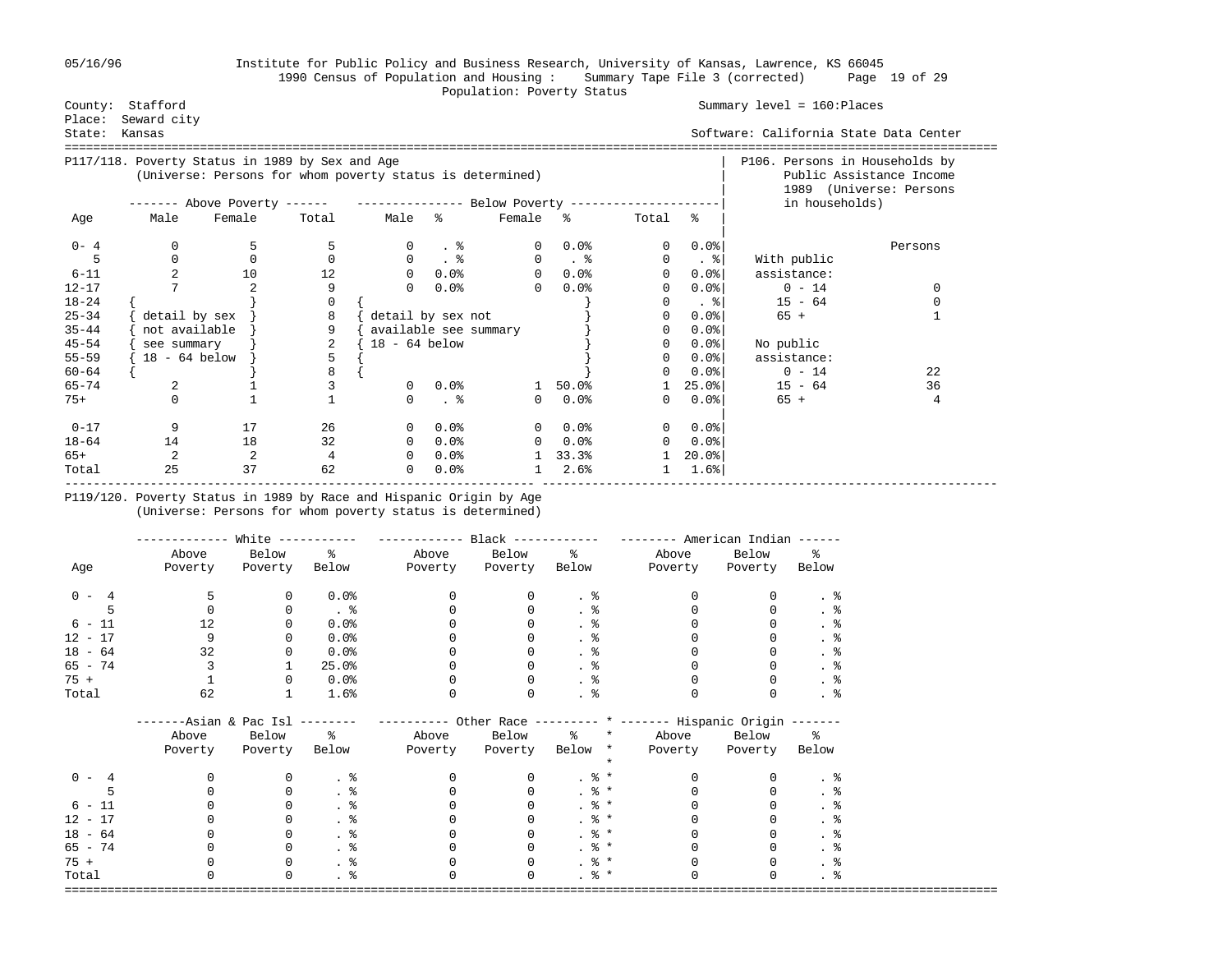| 05/16/96 |  |  |  |  |
|----------|--|--|--|--|
|----------|--|--|--|--|

## 05/16/96 Institute for Public Policy and Business Research, University of Kansas, Lawrence, KS 66045 1990 Census of Population and Housing : Summary Tape File 3 (corrected) Page 20 of 29 Population: Poverty Status

| County: Stafford                                                                                                                    |                  |                  |                              |                              |                                                                |                            | Summary level = 160: Places                                                                                          |                    |                 |
|-------------------------------------------------------------------------------------------------------------------------------------|------------------|------------------|------------------------------|------------------------------|----------------------------------------------------------------|----------------------------|----------------------------------------------------------------------------------------------------------------------|--------------------|-----------------|
| Place: Seward city<br>State: Kansas                                                                                                 |                  |                  |                              |                              |                                                                |                            | Software: California State Data Center                                                                               |                    |                 |
|                                                                                                                                     |                  |                  |                              |                              |                                                                |                            |                                                                                                                      |                    |                 |
| P122. Poverty Status in 1989 by Age by Household Type and Relationship<br>(Universe: Persons for whom poverty status is determined) |                  |                  |                              |                              |                                                                |                            | P121. Ratio of Income in 1989 to<br>Poverty Level (Universe:                                                         |                    |                 |
|                                                                                                                                     |                  |                  |                              |                              | ------ 15-64 ------- ------ 65-74 ------- ------- 75+ -------  |                            | Persons for whom poverty status<br>is determined)                                                                    |                    |                 |
|                                                                                                                                     | Above            | Below            | Above                        | Below                        | Above                                                          | Below                      |                                                                                                                      |                    | Cumulative      |
|                                                                                                                                     | Poverty          | Poverty          | Poverty                      | Poverty                      | Poverty                                                        | Poverty                    |                                                                                                                      |                    | Persons Percent |
| In married-couple family<br>In other family:                                                                                        | 47               | 0                | 2                            | $\mathbf 0$                  | $\mathbf 0$                                                    | 0                          | Under .50<br>$.50$ to $.74$                                                                                          | 0<br>1             | 0.0%<br>1.6%    |
| Male householder, no                                                                                                                |                  |                  |                              |                              |                                                                |                            | .75 to .99                                                                                                           | 0                  | 1.6%            |
| wife present                                                                                                                        | $\Omega$         | $\Omega$         | $\Omega$                     | $\Omega$                     | $\Omega$                                                       | 0                          | 1.00 to 1.24                                                                                                         | 5                  | 9.5%            |
| Female householder, no                                                                                                              |                  |                  |                              |                              |                                                                |                            | 1.25 to 1.49                                                                                                         | 11                 | 27.0%           |
| husband present                                                                                                                     | 9                | $\Omega$         | $\Omega$                     | 0                            | $\mathbf 0$                                                    | 0                          | 1.50 to 1.74                                                                                                         | 17                 | 54.0%           |
| Unrelated individuals:                                                                                                              |                  |                  |                              |                              |                                                                |                            | 1.75 to 1.84                                                                                                         | $\overline{0}$     | 54.0%           |
| In family households<br>In nonfamily households:                                                                                    | $\Omega$         | $\Omega$         | $\Omega$                     | $\Omega$                     | $\Omega$                                                       | $\Omega$                   | 1.85 to 1.99<br>2.00 and over                                                                                        | $\mathbf{1}$<br>28 | 55.6%<br>100.0% |
| Householder:                                                                                                                        |                  |                  |                              |                              |                                                                |                            |                                                                                                                      |                    |                 |
| Living alone                                                                                                                        | 2<br>$\mathbf 0$ | 0<br>$\mathbf 0$ | $\mathbf{1}$<br>$\mathbf{0}$ | $\mathbf{1}$<br>$\mathbf{0}$ | $\mathbf{1}$<br>$\Omega$                                       | $\mathbf 0$<br>$\mathbf 0$ | Total                                                                                                                | 63                 |                 |
| Not living alone<br>Nonrelatives                                                                                                    | $\Omega$         | $\Omega$         | $\Omega$                     | $\mathbf 0$                  | $\Omega$                                                       | $\Omega$                   |                                                                                                                      |                    |                 |
| In group quarters                                                                                                                   | $\Omega$         | $\mathbf 0$      | $\Omega$                     | $\Omega$                     | $\Omega$                                                       | $\Omega$                   |                                                                                                                      |                    |                 |
|                                                                                                                                     |                  |                  |                              |                              |                                                                |                            | P126. Poverty Status in 1989 by<br>Family Type and Age of Children<br>(Universe: Related children<br>under 18 years) |                    |                 |
| P127. Poverty Status in 1989 by Age of Householder by Household Type                                                                |                  |                  |                              |                              |                                                                |                            |                                                                                                                      | Above              | Below           |
| (Universe: Households)                                                                                                              |                  |                  |                              |                              |                                                                |                            |                                                                                                                      | Poverty            | Poverty         |
|                                                                                                                                     |                  |                  |                              |                              |                                                                |                            | In married-couple<br>family:                                                                                         |                    |                 |
|                                                                                                                                     |                  |                  |                              |                              |                                                                |                            | $0 - 4$ years                                                                                                        | 3                  | 0               |
|                                                                                                                                     |                  |                  |                              |                              | ------ 15-64 ------- ------ 65-74 ------- ------- 75+ -------- |                            | 5 years                                                                                                              | $\Omega$<br>17     | $\Omega$        |
|                                                                                                                                     | Above<br>Poverty | Below<br>Poverty | Above<br>Poverty             | Below<br>Poverty             | Above<br>Poverty                                               | Below<br>Poverty           | $6 - 17$ years<br>In other family:<br>Male householder,                                                              |                    |                 |
| Married-couple family<br>Other family:                                                                                              | 12               | $\Omega$         | $\overline{2}$               | $\mathsf 0$                  | $\Omega$                                                       | $\Omega$                   | no spouse:<br>$0 - 4$ years                                                                                          | $\Omega$           | $\Omega$        |
| Male householder, no                                                                                                                |                  |                  |                              |                              |                                                                |                            | 5 years                                                                                                              | $\Omega$           | $\Omega$        |
| wife present<br>Female householder, no                                                                                              | 0                | $\mathbf 0$      | $\mathbf{0}$                 | $\mathbf 0$                  | $\mathbf 0$                                                    | 0                          | $6 - 17$ years<br>Female householder,                                                                                | 0                  | $\Omega$        |
| husband present<br>Nonfamily households:<br>Householder:                                                                            | 3                | $\Omega$         | $\Omega$                     | $\Omega$                     | $\Omega$                                                       | $\Omega$                   | no spouse:<br>$0 - 4 \text{ years}$                                                                                  | 2<br>$\Omega$      | 0<br>$\Omega$   |
|                                                                                                                                     |                  | $\Omega$         |                              |                              |                                                                |                            | 5 years                                                                                                              | 4                  | $\Omega$        |
| Living alone<br>Not living alone                                                                                                    | 2<br>$\Omega$    | $\Omega$         | 1<br>$\Omega$                | 1<br>$\Omega$                | 1<br>$\Omega$                                                  | 0<br>$\mathbf 0$           | $6 - 17$ years                                                                                                       |                    |                 |
|                                                                                                                                     |                  |                  |                              |                              |                                                                |                            |                                                                                                                      |                    |                 |

===================================================================================================================================

 | | |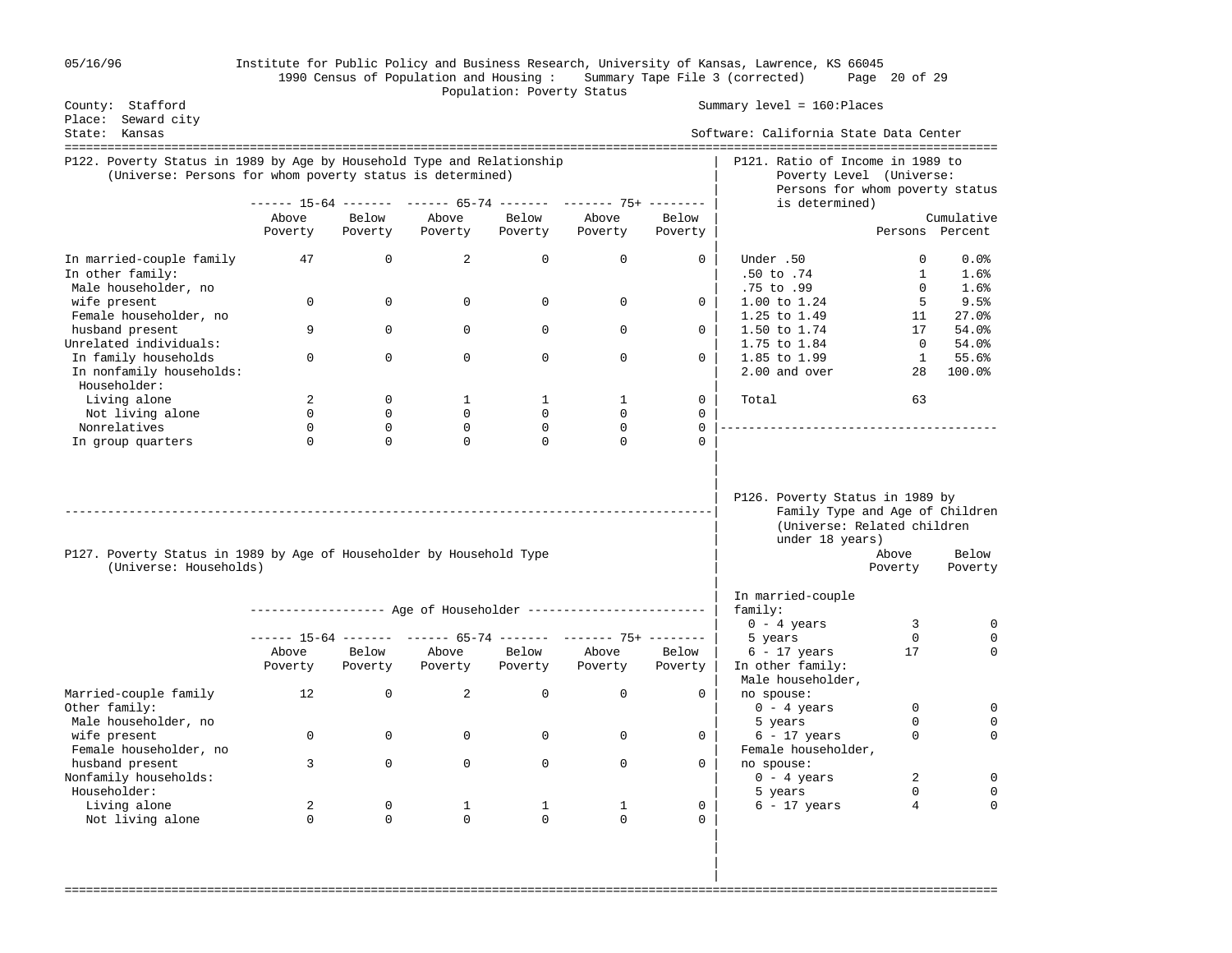## 05/16/96 Institute for Public Policy and Business Research, University of Kansas, Lawrence, KS 66045 1990 Census of Population and Housing : Summary Tape File 3 (corrected) Page 21 of 29 Population: Poverty Status by Race<br>
County: Stafford 
Population: Poverty Status by Race

Summary level = 160:Places

Place: Seward city<br>State: Kansas Software: California State Data Center =================================================================================================================================== P123/124/125. Poverty Status in 1989 by Race and Hispanic Origin of Householder, Family Type and Presence and Age of Children (Universe: Families)

|                                | --------- | Total    | ---------- | --------- | White $------$ |         | --------- | $Black$ -------- |         |          | $---$ Amer In, Esk, Al $--$ |         |
|--------------------------------|-----------|----------|------------|-----------|----------------|---------|-----------|------------------|---------|----------|-----------------------------|---------|
|                                | Above     | Below    | ⊱          | Above     | Below          | °≈      | Above     | Below            | ៖       | Above    | Below                       | °≈      |
|                                | Poverty   | Poverty  | Below      | Poverty   | Poverty        | Below   | Poverty   | Poverty          | Below   | Poverty  | Poverty                     | Below   |
| Married-couple family:         |           |          |            |           |                |         |           |                  |         |          |                             |         |
| With related children <18:     |           |          |            |           |                |         |           |                  |         |          |                             |         |
| Under 5 years only             |           | 0        | 0.0%       | 0         | $\mathbf{0}$   | 0.0%    | 0         | 0                | 0.0%    | $\Omega$ |                             | $0.0$ % |
| $5 - 17$ years only            |           | $\Omega$ | 0.0%       |           | $\Omega$       | $0.0$ % | 0         | 0                | 0.0%    |          | $\Omega$                    | $0.0$ % |
| Under $5 \& 5-17$ yrs          |           | $\Omega$ | 0.0%       |           | $\Omega$       | $0.0$ % |           | 0                | $0.0$ % |          | $\Omega$                    | $0.0$ % |
| No related child <18           |           | $\Omega$ | 0.0%       |           | $\Omega$       | 0.0%    | $\Omega$  | 0                | $0.0$ % | 0        | 0                           | 0.0%    |
| Other family:                  |           |          |            |           |                |         |           |                  |         |          |                             |         |
| Male householder, no spouse:   |           |          |            |           |                |         |           |                  |         |          |                             |         |
| With related children <18:     |           |          |            |           |                |         |           |                  |         |          |                             |         |
| Under 5 years only             |           | 0        | 0.0%       | 0         | $\Omega$       | 0.0%    | 0         | 0                | 0.0%    | $\Omega$ |                             | $0.0$ % |
| $5 - 17$ years only            |           | 0        | 0.0%       |           | $\Omega$       | 0.0%    | 0         | 0                | 0.0%    | $\Omega$ | $\Omega$                    | $0.0$ % |
| Under $5 \& 5-17$ yrs          |           | $\Omega$ | 0.0%       |           | $\Omega$       | $0.0$ % |           | 0                | $0.0$ % |          | $\Omega$                    | $0.0$ % |
| No related child<18            |           | $\Omega$ | 0.0%       |           | $\Omega$       | 0.0%    | $\Omega$  | 0                | $0.0$ % | $\Omega$ | $\Omega$                    | 0.0%    |
| Female householder, no spouse: |           |          |            |           |                |         |           |                  |         |          |                             |         |
| With related children <18:     |           |          |            |           |                |         |           |                  |         |          |                             |         |
| Under 5 years only             | 2         | $\Omega$ | 0.0%       |           | $\Omega$       | 0.0%    | $\Omega$  | 0                | 0.0%    | $\Omega$ |                             | $0.0$ % |
| $5 - 17$ years only            |           | $\Omega$ | 0.0%       |           | $\Omega$       | 0.0%    |           | 0                | 0.0%    |          | $\Omega$                    | 0.0%    |
| Under $5 \& 5-17$ yrs          |           | $\Omega$ | 0.0%       |           | $\Omega$       | $0.0$ % |           | 0                | 0.0%    | 0        |                             | $0.0$ % |
| No related child<18            |           | 0        | 0.0%       |           | 0              | 0.0%    |           | 0                | 0.0%    |          |                             | $0.0$ % |

|                                |         |          |           |          |                 |          |         | ---- Asian & Pac Isl ---- ------ Other Race ------- * ----- Hispanic Origin ----- |          |       |
|--------------------------------|---------|----------|-----------|----------|-----------------|----------|---------|-----------------------------------------------------------------------------------|----------|-------|
|                                | Above   | Below    | $\approx$ | Above    | Below           | ွေ       | $\star$ | Above                                                                             | Below    | ፠     |
|                                | Poverty | Poverty  | Below     | Poverty  | Poverty Below * |          |         | Poverty                                                                           | Poverty  | Below |
| Married-couple family:         |         |          |           |          |                 |          |         |                                                                                   |          |       |
| With related children <18:     |         |          |           |          |                 |          |         |                                                                                   |          |       |
| Under 5 years only             |         | $\Omega$ | 0.0%      | $\Omega$ | 0               | $0.0%$ * |         |                                                                                   | $\Omega$ | 0.0%  |
| $5 - 17$ years only            |         | $\Omega$ | 0.0%      |          | $\Omega$        | $0.0%$ * |         |                                                                                   | $\Omega$ | 0.0%  |
| Under $5 \& 5-17$ yrs          |         | $\Omega$ | 0.0%      |          | $\Omega$        | $0.0%$ * |         |                                                                                   | $\Omega$ | 0.0%  |
| No related child <18           |         | $\Omega$ | 0.0%      |          | $\Omega$        | $0.0%$ * |         |                                                                                   | 0        | 0.0%  |
| Other family:                  |         |          |           |          |                 |          |         |                                                                                   |          |       |
| Male householder, no spouse:   |         |          |           |          |                 |          |         |                                                                                   |          |       |
| With related children <18:     |         |          |           |          |                 |          |         |                                                                                   |          |       |
| Under 5 years only             |         | $\Omega$ | 0.0%      | $\Omega$ | $\Omega$        | $0.0%$ * |         |                                                                                   | $\Omega$ | 0.0%  |
| $5 - 17$ years only            |         | $\Omega$ | 0.0%      |          | $\Omega$        | $0.0%$ * |         |                                                                                   | $\Omega$ | 0.0%  |
| Under $5 \& 5-17$ yrs          |         | $\Omega$ | 0.0%      |          | $\Omega$        | $0.0%$ * |         |                                                                                   | $\Omega$ | 0.0%  |
| No related child<18            |         | $\Omega$ | 0.0%      | $\Omega$ | $\Omega$        | $0.0%$ * |         |                                                                                   | 0        | 0.0%  |
| Female householder, no spouse: |         |          |           |          |                 |          |         |                                                                                   |          |       |
| With related children <18:     |         |          |           |          |                 |          |         |                                                                                   |          |       |
| Under 5 years only             |         | $\Omega$ | 0.0%      | $\Omega$ | 0               | $0.0%$ * |         |                                                                                   | $\Omega$ | 0.0%  |
| $5 - 17$ years only            |         | $\Omega$ | 0.0%      |          | $\Omega$        | $0.0%$ * |         |                                                                                   | $\Omega$ | 0.0%  |
| Under $5 \& 5-17$ yrs          |         | 0        | 0.0%      |          | $\Omega$        | $0.0%$ * |         |                                                                                   | $\Omega$ | 0.0%  |
| No related child<18            |         | 0        | 0.0%      |          | 0               | $0.0%$ * |         |                                                                                   | 0        | 0.0%  |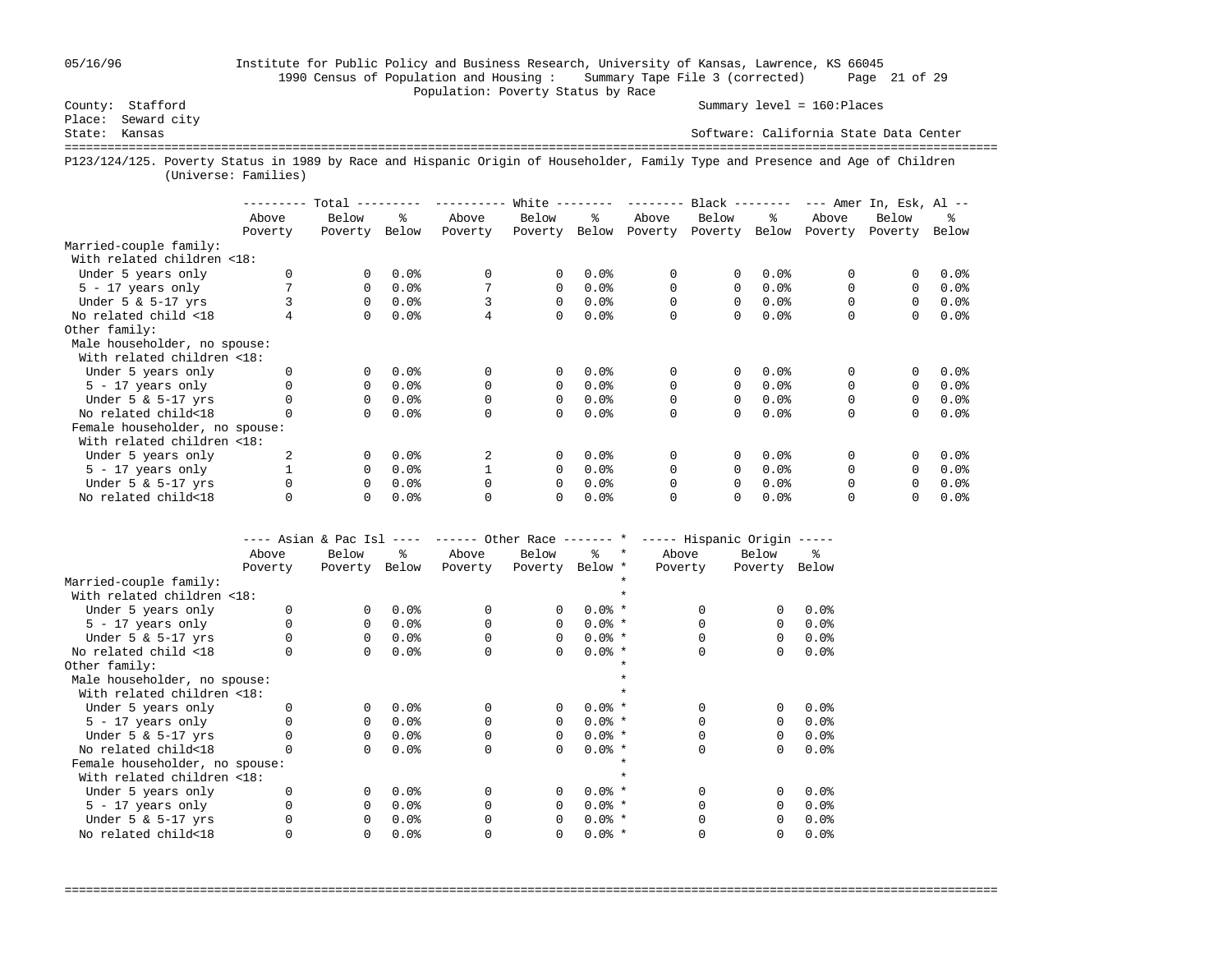| 05/16/96 |  |
|----------|--|
|----------|--|

## 05/16/96 Institute for Public Policy and Business Research, University of Kansas, Lawrence, KS 66045 1990 Census of Population and Housing : Summary Tape File 3 (corrected) Page 22 of 29

 Housing: Tenure and Occupancy Summary level = 160:Places Place: Seward city State: Kansas Software: California State Data Center =================================================================================================================================== H1/2/3. Housing Units | H8 through H12. Tenure by Race and Hispanic Origin of Householder (Universe: Housing units)| (Universe: Occupied housing units) | | Total housing units 39 | ---------------------------- Total ----------------------------- Unweighted | Amer Ind Asian & Other sample count 18 | White Black Esk & Al Pac Isl Race Total 100% count of units  $\begin{array}{ccccccc} 42 & | & 0$  wner  $\end{array}$  24 0 0 0 0 0 24  $\sim$  8  $100.0$  0.0%  $0.0$  0.0%  $0.0$  0.0%  $100$  Percent of housing | Renter 0 0 0 0 0 0 units in sample 42.9% | % . % . % . % . % . % 100% ---------------------------------| Total 24 0 0 0 0 24  $\sim$  8  $100.0$  0.0%  $0.0$  0.0%  $0.0$  0.0%  $100$ H4. Occupancy Status (Universe: Housing units) | | ------------------------- Hispanic Origin ------------------------ Units % | Amer Ind Asian & Other | White Black Esk & Al Pac Isl Race Total Occupied 24 61.5% | Owner 0 0 0 0 0 0 0 Vacant 15 38.5% | % . % . % . % . % . % 100% | Renter 0 0 0 0 0 0  $\sim$  .  $\sim$  .  $\sim$  .  $\sim$  .  $\sim$  .  $\sim$  .  $\sim$  .  $\sim$  .  $\sim$  .  $\sim$  .  $\sim$  .  $\sim$  .  $\sim$  .  $\sim$  .  $\sim$  .  $\sim$  .  $\sim$  .  $\sim$  .  $\sim$  .  $\sim$  .  $\sim$  .  $\sim$  .  $\sim$  .  $\sim$  .  $\sim$  .  $\sim$  .  $\sim$  .  $\sim$  .  $\sim$  .  $\sim$  .  $\sim$  .  $\sim$  | Total 0 0 0 0 0 0  $\sim$  .  $\sim$  .  $\sim$  .  $\sim$  .  $\sim$  .  $\sim$  .  $\sim$  .  $\sim$  .  $\sim$  .  $\sim$  .  $\sim$  .  $\sim$  .  $\sim$  .  $\sim$  .  $\sim$  .  $\sim$  .  $\sim$  .  $\sim$  .  $\sim$  .  $\sim$  .  $\sim$  .  $\sim$  .  $\sim$  .  $\sim$  .  $\sim$  .  $\sim$  .  $\sim$  .  $\sim$  .  $\sim$  .  $\sim$  .  $\sim$  .  $\sim$  | | ----------------------------------------------------------------------------------------------------------------------------------- H5. Urban and Rural | (Universe: Housing units) | Units % Urban:  $\qquad \qquad \blacksquare$  Inside urbanized area 0 0.0% | H13. Tenure by Age of Householder Outside urbanized area 0 0.0% | (Universe: Occupied housing units) Rural: Farm 2 5.1% | Owner Renter Nonfarm 37 94.9% | Age Occupied Occupied Total | ----------------------------------------------------| 15-24 0 0 0  $\begin{array}{cccc} 15-24 & & & 0 & & 0 & & 0 \\ 25-34 & & & 5 & & 0 & & 5 \\ 35-44 & & & 8 & & 0 & & 8 \\ 45-54 & & & 0 & & 0 & & 0 \end{array}$ H6. Condominium Status by Vacancy Status  $\begin{array}{ccc} | & 35-44 & 8 & 0 \\ | & 35-44 & 8 & 0 \\ | & 45-54 & 0 & 0 \end{array}$ (Universe: Vacant housing units)  $\begin{array}{cccc} | & 45-54 & 0 & 0 & 0 \\ | & 55-64 & 4 & 0 & 4 \end{array}$  $\begin{array}{|c|c|c|c|c|}\n\hline\n\text{55-64} & \text{4} & \text{0} & \text{4}\n\end{array}$ | 65-74 5 0 5

===================================================================================================================================

|                        |        | Non-   | $75+$ | ∠  | $\sim$ |
|------------------------|--------|--------|-------|----|--------|
|                        | Condos | Condos |       |    |        |
|                        |        |        | Total | 24 | 24     |
| For rent               |        |        |       |    |        |
| For sale only          |        |        |       |    |        |
| Seasonal, recreational |        |        |       |    |        |
| or occasional use      |        |        |       |    |        |
| All other vacants      |        | 15     |       |    |        |
|                        |        |        |       |    |        |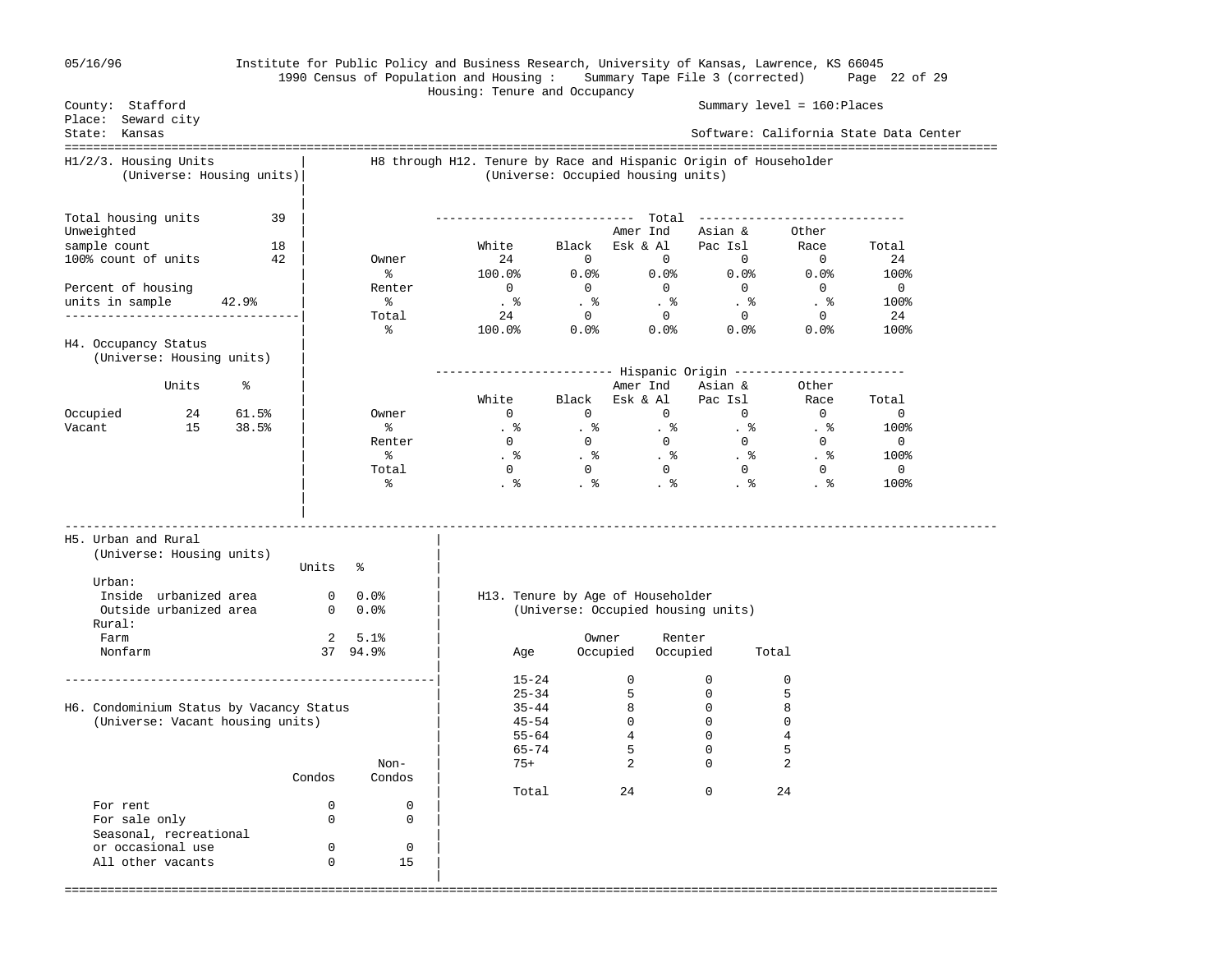05/16/96 Institute for Public Policy and Business Research, University of Kansas, Lawrence, KS 66045 1990 Census of Population and Housing : Summary Tape File 3 (corrected) Page 23 of 29

# Housing: Tenure and Occupancy

Summary level = 160:Places

| Seward city<br>Place:<br>Kansas<br>State:                       |          |                                               |             |          |          |                    |          | Software: California State Data Center |                           |
|-----------------------------------------------------------------|----------|-----------------------------------------------|-------------|----------|----------|--------------------|----------|----------------------------------------|---------------------------|
| H8/H14/15/19. Tenure by Race and Hispanic Origin of Householder |          | (Universe: Persons in occupied housing units) |             |          |          |                    |          | $H16/17$ . Rooms                       | (Universe: Housing units) |
|                                                                 |          |                                               |             | Amer Ind | Asian &  | Other *            | Hispanic | 1 room                                 |                           |
|                                                                 | Total    | White                                         | Black       | Esk & Al | Pac Isl  | Race *             | Origin   | 2 rooms                                |                           |
|                                                                 |          |                                               |             |          |          |                    |          | 3 rooms                                |                           |
|                                                                 |          |                                               |             |          |          |                    |          | 4 rooms                                | 10                        |
| Owner occupied                                                  | 63       | 63                                            |             |          |          | $0 *$              | $\Omega$ | 5 rooms                                | 11                        |
| Persons per unit                                                | 2.6      | 2.6                                           | 0.0         | 0.0      | 0.0      | $0.0 *$            | 0.0      | 6 rooms                                | 14                        |
|                                                                 |          |                                               |             |          |          | $\star$            |          | 7 rooms                                |                           |
| Renter occupied                                                 | $\Omega$ | $\mathbf 0$                                   | $\mathbf 0$ | $\Omega$ | $\Omega$ | $0 *$              | $\Omega$ | 8 rooms                                | 0                         |
| Persons per unit                                                | 0.0      | 0.0                                           | 0.0         | 0.0      | 0.0      | $0.0 *$<br>$\star$ | 0.0      | 9+ rooms                               |                           |
| Total occupied                                                  | 63       | 63                                            | 0           | $\Omega$ | 0        | $0 *$              | 0        | Aggregate number                       |                           |
| Persons per unit                                                | 2.6      | 2.6                                           | 0.0         | 0.0      | 0.0      | $0.0 *$            | 0.0      | of rooms                               | 205                       |
|                                                                 |          |                                               |             |          |          | $\star$            |          | Mean rooms per unit                    | 5.3                       |

|

|

### H18. Tenure by Persons in Unit | H7. Condominium Status by Tenure and Mortgage Status (Universe: Occupied housing units) (Universe: Occupied housing units) | (Universe: Occupied housing units)

|            | Total<br>Units | Owner<br>Occupied | Renter<br>Occupied |                 | Condo | Non-<br>Condo |
|------------|----------------|-------------------|--------------------|-----------------|-------|---------------|
| 1 person   |                |                   | 0                  | Owner occupied: |       |               |
| 2 persons  | 6              | 6                 | 0                  | With a mortgage |       | 11            |
| 3 persons  | 6              | 6                 | 0                  | Not mortgaged   |       | 13            |
| 4 persons  |                | 4                 | 0                  | Renter occupied |       | 0             |
| 5 persons  |                |                   | 0                  |                 |       |               |
| 6 persons  | 0              |                   | $\Omega$           |                 |       |               |
| 7+ persons | 0              |                   | 0                  |                 |       |               |

### H31/32/33. Bedrooms

(Universe: Housing units)

|                     |          | $\star$   |          |        | $\star$  | -------- | Occupied Units |        |  |
|---------------------|----------|-----------|----------|--------|----------|----------|----------------|--------|--|
|                     | Total    |           | $\star$  | Vacant | $\star$  |          |                |        |  |
|                     | Units    | る         | $\star$  | Units  | $^\star$ | Total    | Owner          | Renter |  |
|                     |          |           | $^\star$ |        | $\star$  |          |                |        |  |
| No bedroom          | 0        | 0.0%      | $\star$  |        | $\star$  | 0        |                |        |  |
| 1 bedroom           | $\Omega$ | 0.0%      | $\star$  |        | $\star$  |          |                |        |  |
| 2 bedrooms          | 20       | 51.3%     | $\star$  |        | $\star$  | 13       | 13             |        |  |
| 3 bedrooms          |          | 43.6%     | $\star$  | 8      | $\star$  | 9        | 9              |        |  |
| 4 bedrooms          |          | 0.0%      | $\star$  |        | $\star$  | 0        |                |        |  |
| 5+ bedrooms         | 2        | 5.1%      | $\star$  | 0      | $\star$  | 2        | ◠              |        |  |
|                     |          |           | $\star$  |        | $\star$  |          |                |        |  |
| Total housing units |          | 39 100.0% | $\ast$   | 15     | $\ast$   | 24       | 24             |        |  |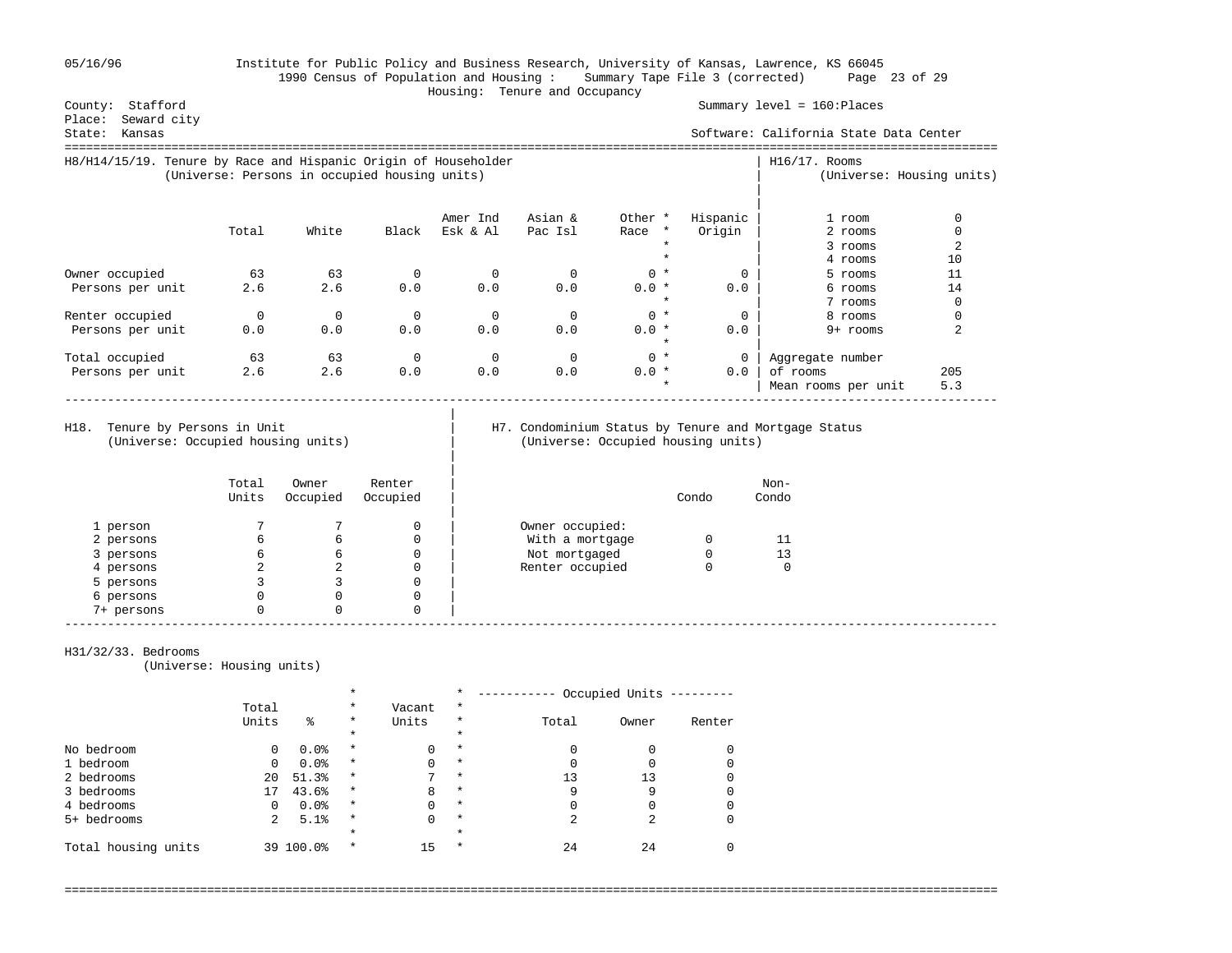|                                                    |                           |                  |                                    |                | Housing: Units in Structure and Value |                 |                | 1990 Census of Population and Housing: Summary Tape File 3 (corrected) | Page 24 of 29 |         |
|----------------------------------------------------|---------------------------|------------------|------------------------------------|----------------|---------------------------------------|-----------------|----------------|------------------------------------------------------------------------|---------------|---------|
| County: Stafford<br>Place: Seward city             |                           |                  |                                    |                |                                       |                 |                | Summary $level = 160:Places$                                           |               |         |
| State: Kansas                                      |                           |                  |                                    |                |                                       |                 |                | Software: California State Data Center                                 |               |         |
| H20/21/22. Units in Structure by Tenure            | (Universe: Housing units) |                  |                                    |                |                                       |                 |                | H61/62. Value<br>(Universe: Specified owner                            |               |         |
| Units                                              |                           |                  |                                    |                | $------$ Occupied Units $------$      |                 |                | occupied housing units)                                                |               |         |
| in                                                 | Total                     | ႜ                | Vacant                             |                |                                       |                 |                |                                                                        | Units         | ႜ       |
| Structure                                          | Units                     |                  | Units                              |                | Total                                 | Owner           | Renter         |                                                                        |               |         |
|                                                    |                           |                  |                                    |                |                                       |                 |                | Less than $$15,000$                                                    | 11            | 55.0%   |
| 1, detached                                        | 27                        | 69.2%            | 7                                  |                | 20                                    | 20              | 0              | $$15,000 -$<br>19,999                                                  | 0             | $0.0\%$ |
| 1, attached                                        | $\overline{0}$            | $0.0$ %          | $\mathbf 0$                        |                | $\mathbf 0$                           | $\mathbf 0$     | $\mathbf 0$    | $$20,000 -$<br>24,999                                                  | 7             | 35.0%   |
| 2                                                  | $\overline{0}$            | 0.0%             | 0                                  |                | $\mathbf 0$                           | $\mathbf{0}$    | $\mathbf 0$    | 29,999<br>$$25,000 -$                                                  | 0             | $0.0\%$ |
| $3$ or $4$                                         | $\overline{0}$            | 0.0%             | $\overline{0}$                     |                | $\mathbf 0$                           | $\mathbf{0}$    | $\overline{0}$ | 34,999<br>$$30,000 -$                                                  | 0             | 0.0%    |
| 5 to 9                                             |                           | $0.0$ %          | $\overline{0}$                     |                | $\overline{0}$                        | $\mathbf{0}$    | $\mathbf 0$    | 39,999<br>$$35,000 -$                                                  | 2             | 10.0%   |
| 10 to 19                                           | $\overline{0}$            | 0.0%             | $\overline{0}$                     |                | $\mathbf 0$                           | $\mathbf{0}$    | $\mathbf 0$    | 44,999<br>$$40,000 -$                                                  | $\Omega$      | $0.0$ % |
| 20 to 49                                           | $\circ$                   | $0.0\%$          | 0                                  |                | $\mathbf{0}$                          | $\mathbf{0}$    | $\mathbf 0$    | 49,999<br>$$45,000 -$                                                  | $\mathbf{0}$  | 0.0%    |
| 50 or more                                         | $\overline{0}$            | $0.0$ %          | $\mathbf 0$                        |                | $\mathbf 0$                           | $\mathbf{0}$    | $\mathbf 0$    | 59,999<br>$$50,000 -$                                                  | $\mathbf{0}$  | 0.0%    |
| Mobile home                                        |                           |                  |                                    |                |                                       |                 |                | 74,999<br>$$60,000 -$                                                  | $\mathbf{0}$  | 0.0%    |
| or trailer                                         |                           | 12 30.8%         | 8                                  |                | 4                                     | 4               | $\mathbf 0$    | 99,999<br>$$75,000 -$                                                  | $\mathbf 0$   | 0.0%    |
| Other                                              | $\overline{0}$            | $0.0$ %          | $\mathbf 0$                        |                | $\mathbf 0$                           | $\mathbf{0}$    | $\mathbf 0$    | $$100,000 - 124,999$                                                   | 0             | 0.0     |
|                                                    |                           |                  |                                    |                |                                       |                 |                | $$125,000 - 149,999$                                                   | $\mathbf 0$   | 0.0     |
| Total                                              |                           | 39 100.0%        | 15                                 |                | 24                                    | 24              | 0              | $$150,000 - 174,999$                                                   | 0             | 0.0     |
|                                                    |                           |                  |                                    |                |                                       |                 |                | $$175,000 - 199,999$                                                   | $\mathbf 0$   | 0.0     |
| H25/26/27. Year Structure Built by Tenure          |                           |                  |                                    |                |                                       |                 |                | $$200,000 - 249,999$                                                   | 0             | 0.0     |
|                                                    | (Universe: Housing units) |                  |                                    |                |                                       |                 |                | $$250,000 - 299,999$                                                   | $\mathbf 0$   | 0.0     |
|                                                    |                           |                  |                                    |                |                                       |                 |                | $$300,000 - 399,999$                                                   | $\mathbf{0}$  | 0.0     |
|                                                    |                           |                  |                                    |                | ------- Occupied Units -------        |                 |                | $$400,000 - 499,999$                                                   | $\mathbf 0$   | 0.0     |
|                                                    | Total                     | ႜ                | Vacant                             |                |                                       |                 |                | \$500,000 or more                                                      | 0             | 0.0     |
| Year Built                                         | Units                     |                  | Units                              |                | Total                                 | Owner           | Renter         |                                                                        |               |         |
| 1989 to March                                      |                           |                  |                                    |                |                                       |                 |                | Total                                                                  | 20            | 100%    |
| 1990                                               | $\mathbf{0}$              | $0.0$ %          | 0                                  |                | $\mathbf 0$                           | 0               | 0              |                                                                        |               |         |
| 1985 to 1988                                       | $\circ$                   | 0.0%             | $\mathbf{0}$                       |                | $\overline{0}$                        | $\mathbf{0}$    | 0              | Mean value:                                                            |               |         |
| 1980 to 1984                                       |                           | $5 \quad 12.8$   | $\overline{3}$                     |                | 2                                     | $\overline{2}$  | 0              | Mortgaged                                                              | \$19,500      |         |
| 1970 to 1979                                       |                           | 12 30.8%         | 5                                  |                | 7                                     | $7\phantom{.0}$ | $\mathbf 0$    | No mortgage                                                            | \$16,409      |         |
| 1960 to 1969                                       | $\overline{0}$            | $0.0$ %          | $\overline{0}$                     |                | $\mathbf 0$                           | $\overline{0}$  | $\mathbf 0$    | All units                                                              | \$17,800      |         |
|                                                    | 2                         | 5.1%             | $\overline{0}$                     |                | 2                                     | 2               | $\mathbf 0$    |                                                                        |               |         |
| 1950 to 1959                                       |                           |                  | $\overline{0}$                     |                | $\mathbf 0$                           | $\overline{0}$  | $\mathbf 0$    | Median value                                                           |               |         |
| 1940 to 1949                                       | $\overline{0}$            | 0.0%<br>20 51.3% | 7                                  |                | 13                                    | 13              | 0              |                                                                        | \$14,999      |         |
| Before 1940<br>Median year built                   | 1939                      |                  |                                    |                |                                       |                 |                |                                                                        |               |         |
| H28/29. Year Householder Moved Into Unit by Tenure |                           |                  |                                    |                |                                       |                 |                |                                                                        |               |         |
|                                                    |                           |                  | (Universe: Occupied housing units) |                |                                       |                 |                |                                                                        |               |         |
| Year Moved                                         |                           | Total            |                                    | Owner          | Renter                                |                 |                |                                                                        |               |         |
| Into Unit                                          |                           | Units            | ႜ                                  | Occupied       | Occupied                              |                 |                |                                                                        |               |         |
| 1989 to March 1990                                 |                           | 5                | 20.8%                              | 5              | 0                                     |                 |                |                                                                        |               |         |
| 1985 to 1988                                       |                           | 6                | 25.0%                              | 6              | 0                                     |                 |                |                                                                        |               |         |
| 1980 to 1984                                       |                           |                  | $6, 25.0$ <sup>2</sup>             | 6              | 0                                     |                 |                |                                                                        |               |         |
| 1970 to 1979                                       |                           |                  | $3, 12.5$ <sup>2</sup>             | 3              | $\Omega$                              |                 |                |                                                                        |               |         |
| 1960 to 1969                                       |                           | 2                | 8.3%                               | 2              | 0                                     |                 |                |                                                                        |               |         |
| Before 1960                                        |                           | 2                | 8.3%                               | $\overline{c}$ | $\Omega$                              |                 |                |                                                                        |               |         |
| ===========                                        |                           |                  |                                    |                |                                       |                 |                |                                                                        |               |         |

05/16/96 Institute for Public Policy and Business Research, University of Kansas, Lawrence, KS 66045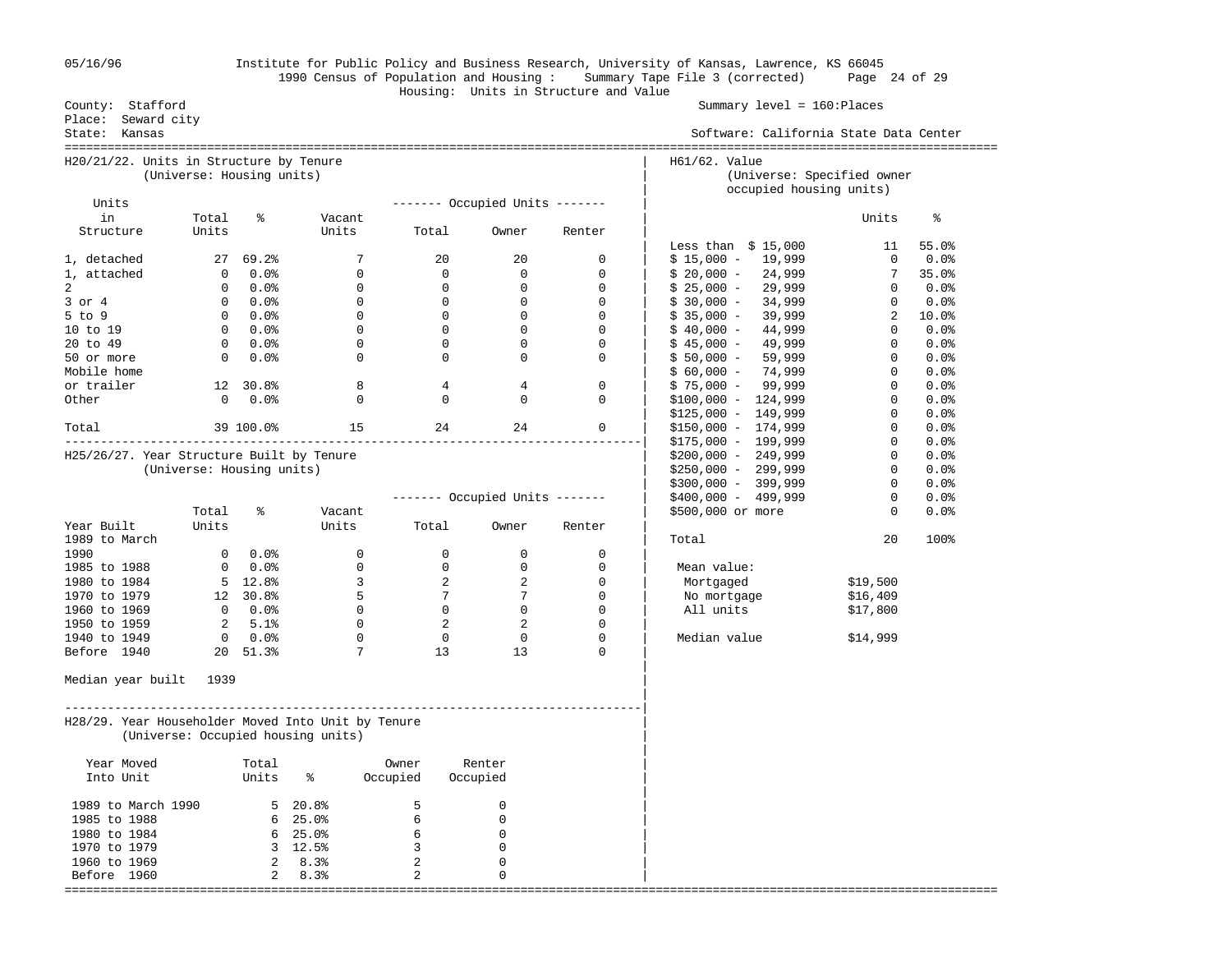| 05/16/96                                                                                                                                                 |         |            |                                                             |              | Institute for Public Policy and Business Research, University of Kansas, Lawrence, KS 66045<br>1990 Census of Population and Housing: Summary Tape File 3 (corrected) |              |                          |                                                                                              |                                        | Page 25 of 29                |                    |
|----------------------------------------------------------------------------------------------------------------------------------------------------------|---------|------------|-------------------------------------------------------------|--------------|-----------------------------------------------------------------------------------------------------------------------------------------------------------------------|--------------|--------------------------|----------------------------------------------------------------------------------------------|----------------------------------------|------------------------------|--------------------|
| County: Stafford<br>Place: Seward city                                                                                                                   |         |            |                                                             |              | Housing: Utilities and Vehicles Available                                                                                                                             |              |                          |                                                                                              | Summary level = 160: Places            |                              |                    |
| State: Kansas                                                                                                                                            |         |            |                                                             |              |                                                                                                                                                                       |              |                          |                                                                                              | Software: California State Data Center |                              |                    |
| H30. House Heating Fuel<br>(Universe: Occupied housing units)                                                                                            |         |            |                                                             |              | H23. Source of Water<br>(Universe: Housing units)                                                                                                                     |              |                          | H24. Sewage Disposal                                                                         | (Universe: Housing units)              |                              |                    |
| Utility gas<br>Bottled, tank, or lp gas<br>Electricity<br>Fuel oil, kerosene, etc.<br>Coal or coke<br>Wood<br>Solar energy<br>Other fuel<br>No fuel used |         |            | $\mathbf 0$<br>19<br>0<br>0<br>0<br>5<br>0<br>0<br>$\Omega$ |              | Public system or<br>private company<br>Individual well:<br>Drilled<br>Dug<br>Some other source<br>H42. Kitchen Facilities                                             |              | 0<br>39<br>0<br>$\Omega$ | Public sewer<br>cesspool<br>Other means                                                      | Septic tank or                         | 39                           | 0<br>$\Omega$      |
|                                                                                                                                                          |         |            |                                                             |              | (Universe: Housing units)<br>Complete kitchen facilities<br>Lacking complete kitchen facilities                                                                       |              |                          |                                                                                              | 39<br>$\Omega$                         |                              |                    |
|                                                                                                                                                          |         | Total      | (Universe: Occupied housing units)<br>ႜ                     | Owner        | Renter                                                                                                                                                                |              | $15 - 59$                | $60 - 64$                                                                                    | 65-74                                  |                              | $75+$              |
| With telephone<br>No telephone                                                                                                                           |         |            | 24 100.0%<br>$\overline{0}$<br>$0.0$ %                      |              | 24<br>0<br>$\Omega$<br>$\mathbf{0}$                                                                                                                                   |              | 13<br>$\Omega$           | 4<br>$\mathbf 0$                                                                             |                                        | 5<br>$\Omega$                | 2<br>$\Omega$      |
| H37/38. Vehicles Available                                                                                                                               |         |            | (Universe: Occupied housing units)                          |              |                                                                                                                                                                       |              |                          | H39/40. Race and Hispanic Origin by Vehicles Available<br>(Universe: Occupied housing units) |                                        |                              |                    |
|                                                                                                                                                          | Total % |            | Owner                                                       | Renter       |                                                                                                                                                                       | White        |                          | Amer Ind<br>Black Esk & Al                                                                   | Asian &<br>Pac Isl                     | Other *<br>Race *<br>$\star$ | Hispanic<br>Origin |
| None                                                                                                                                                     |         | $0.0$ %    | 0                                                           | 0            |                                                                                                                                                                       |              |                          |                                                                                              | $\overline{0}$                         | $0 *$                        |                    |
| 1                                                                                                                                                        |         | $9\ 37.5%$ | 9                                                           | $\mathbf{0}$ | None                                                                                                                                                                  | $\mathbf{0}$ | $\mathbf 0$              | $\mathbf 0$<br>$\Omega$                                                                      |                                        |                              | $\mathbf{0}$       |
| 2                                                                                                                                                        |         | 11 45.8%   | 11                                                          | $\mathbf{0}$ | 1 or more                                                                                                                                                             | 24           | $\mathbf 0$              |                                                                                              | $\overline{0}$                         | $0 *$<br>$\star$             | $\mathbf{0}$       |
| 3                                                                                                                                                        |         | $0.0$ %    | $\mathbf 0$                                                 | $\mathbf{0}$ |                                                                                                                                                                       |              |                          |                                                                                              |                                        |                              |                    |
| 4                                                                                                                                                        |         | 28.3%      | 2                                                           | $\Omega$     |                                                                                                                                                                       |              |                          |                                                                                              |                                        |                              |                    |
| 5 or                                                                                                                                                     |         |            | 2                                                           |              |                                                                                                                                                                       |              |                          |                                                                                              |                                        |                              |                    |
| more<br>Mean vehicles<br>available                                                                                                                       | 2.0     | 28.3%      | 2.0                                                         | $\Omega$     |                                                                                                                                                                       |              |                          | H41. Age of Householder by Vehicles Available<br>(Universe: Occupied housing units)          |                                        |                              |                    |
|                                                                                                                                                          |         |            |                                                             |              |                                                                                                                                                                       |              |                          | $15 - 64$<br>Years                                                                           | $65 +$<br>Years                        |                              |                    |
|                                                                                                                                                          |         |            |                                                             |              |                                                                                                                                                                       | None         |                          | 0                                                                                            | $\mathsf 0$                            |                              |                    |
|                                                                                                                                                          |         |            |                                                             |              |                                                                                                                                                                       | 1 or more    |                          | 17                                                                                           | 7                                      |                              |                    |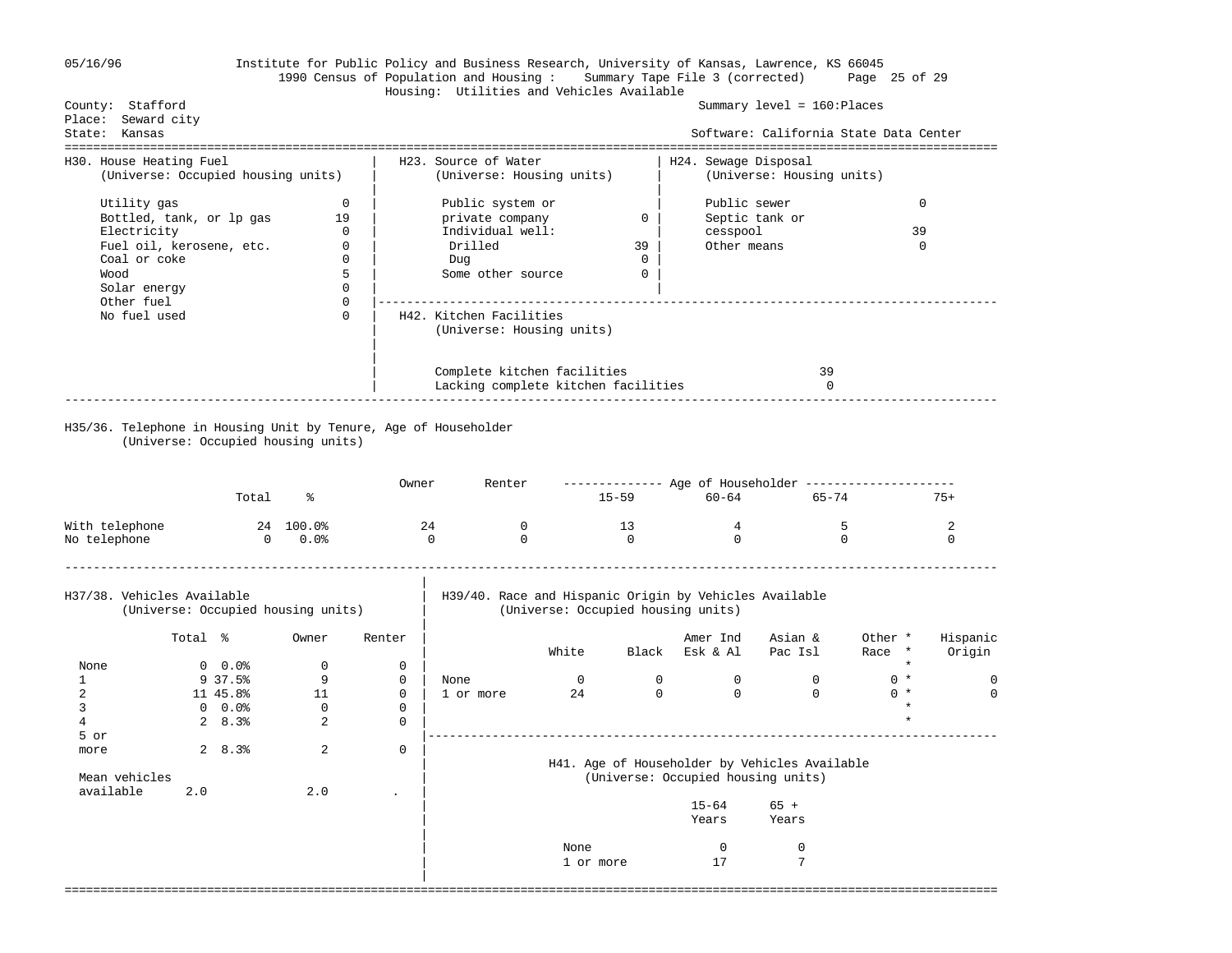| 05/16/96      |                                              |                   | Institute for Public Policy and Business Research, University of Kansas, Lawrence, KS 66045<br>1990 Census of Population and Housing : Summary Tape File 3 (corrected) | Housing: Gross Rent and Income                      |                   |                                     |                                                     |                             | Page 26 of 29                          |                                                 |
|---------------|----------------------------------------------|-------------------|------------------------------------------------------------------------------------------------------------------------------------------------------------------------|-----------------------------------------------------|-------------------|-------------------------------------|-----------------------------------------------------|-----------------------------|----------------------------------------|-------------------------------------------------|
|               | County: Stafford                             |                   |                                                                                                                                                                        |                                                     |                   |                                     |                                                     | Summary level = 160: Places |                                        |                                                 |
| State: Kansas | Place: Seward city                           |                   |                                                                                                                                                                        |                                                     |                   |                                     |                                                     |                             | Software: California State Data Center |                                                 |
|               | H43/44. Gross Rent (Universe:                |                   |                                                                                                                                                                        | H45/46. Gross Rent by Race of Householder           |                   |                                     |                                                     |                             |                                        |                                                 |
|               | Specified renter-<br>occupied housing units) |                   |                                                                                                                                                                        | (Universe: Specified renter-occupied housing units) |                   |                                     |                                                     | $^\star$                    | Not of                                 |                                                 |
|               |                                              |                   |                                                                                                                                                                        |                                                     |                   | Amer Ind                            | Asian &                                             | Other *                     | Hispanic                               | Hispanic                                        |
|               | With cash rent:                              | Units             |                                                                                                                                                                        | White                                               | Black             | Esk & Al                            | Pac Isl                                             | Race *                      | Origin                                 | Origin                                          |
| \$            | $0 - $99$                                    | 0                 | With cash rent:                                                                                                                                                        |                                                     |                   |                                     |                                                     | $\star$                     |                                        |                                                 |
|               | $$100 - $149$                                | $\mathbf{0}$      | 0 - \$199<br>\$                                                                                                                                                        | $\mathbf{0}$                                        | $\mathbf{0}$      | $\mathbf{0}$                        | $\mathbf{0}$                                        | $0 *$                       | $\mathbf 0$                            | 0                                               |
|               | \$ 150 - \$199                               | $\mathbf{0}$      | $$200 - $299$                                                                                                                                                          | 0                                                   | $\mathbf{0}$      | $\mathbf{0}$                        | $\overline{0}$                                      | $0 *$                       | $\mathbf{0}$                           | 0                                               |
|               | \$ 200 - \$249                               | $\mathbf{0}$      | $$300 - $499$                                                                                                                                                          | $\circ$                                             | $\mathbf{0}$      | $\mathbf{0}$                        | $\mathbf{0}$                                        | $0 *$                       | $\Omega$                               | 0                                               |
|               | \$ 250 - \$299                               | $\overline{0}$    | $$500 - $749$                                                                                                                                                          | $\overline{0}$                                      | $0 \qquad \qquad$ | $0 \qquad \qquad$                   | $\overline{0}$                                      | $0 *$                       | $\mathbf{0}$                           | 0                                               |
|               | \$ 300 - \$349                               | $\mathbf{0}$      | $$750 - $999$                                                                                                                                                          | $\Omega$                                            | $\Omega$          | $\Omega$                            | $\Omega$                                            | $0 *$                       | $\Omega$                               | $\Omega$                                        |
|               | \$ 350 - \$399                               | $\mathbf{0}$      | \$1000 or more                                                                                                                                                         | $\mathbf{0}$                                        | $\mathbf 0$       | $\mathbf{0}$                        | $\mathbf{0}$                                        | $0 *$                       | $\mathbf 0$                            | 0                                               |
|               | \$ 400 - \$449                               | $\mathbf{0}$      | No cash rent                                                                                                                                                           | $\Omega$                                            | $\Omega$          | $\Omega$                            | $\Omega$                                            | $0 *$<br>$\star$            | $\Omega$                               | $\mathbf 0$                                     |
|               | \$ 450 - \$499                               | $\mathbf{0}$      |                                                                                                                                                                        |                                                     |                   |                                     |                                                     |                             |                                        |                                                 |
|               | \$ 500 - \$549                               | $\mathbf{0}$<br>0 |                                                                                                                                                                        |                                                     |                   |                                     |                                                     |                             |                                        |                                                 |
|               | \$ 550 - \$599<br>\$ 600 - \$649             | $\mathbf{0}$      |                                                                                                                                                                        |                                                     |                   | H34. Bedrooms by Gross Rent         |                                                     |                             |                                        |                                                 |
|               | \$ 650 - \$699                               | 0                 |                                                                                                                                                                        |                                                     |                   |                                     | (Universe: Specified renter-occupied housing units) |                             |                                        |                                                 |
|               | \$ 700 - \$749                               | 0                 |                                                                                                                                                                        |                                                     |                   |                                     |                                                     |                             |                                        |                                                 |
|               | \$ 750 - \$999                               | 0                 |                                                                                                                                                                        |                                                     |                   |                                     |                                                     |                             |                                        |                                                 |
|               | \$1000 or more                               | $\Omega$          |                                                                                                                                                                        |                                                     |                   | None                                | $\mathbf{1}$                                        | 2                           | $3+$                                   |                                                 |
|               |                                              |                   |                                                                                                                                                                        | With cash rent:                                     |                   |                                     |                                                     |                             |                                        |                                                 |
| No cash rent  |                                              | $\mathbf 0$       |                                                                                                                                                                        | $0 - $199$<br>S.                                    |                   | $\overline{0}$                      | $\mathbf{0}$                                        | 0                           | 0                                      |                                                 |
|               |                                              |                   |                                                                                                                                                                        | $$200 - $299$                                       |                   | $\overline{0}$                      | $\overline{0}$                                      | $\overline{0}$              | 0                                      |                                                 |
|               |                                              |                   |                                                                                                                                                                        | $$300 - $499$                                       |                   | $\overline{0}$                      | $\overline{0}$                                      | $\mathbf{0}$                | $\mathbf 0$                            |                                                 |
|               |                                              |                   |                                                                                                                                                                        | $$500 - $749$                                       |                   | $\overline{0}$                      | $\overline{0}$                                      | $\overline{0}$              | $\mathbf 0$                            |                                                 |
|               | Median gross rent                            | \$0               |                                                                                                                                                                        | \$750 - \$999                                       |                   | $\overline{0}$                      | $\overline{0}$                                      | $\Omega$                    | $\mathbf 0$                            |                                                 |
|               |                                              |                   |                                                                                                                                                                        | \$1000 or more                                      |                   | $\overline{0}$                      | $\overline{0}$                                      | 0                           | $\mathbf 0$                            |                                                 |
|               |                                              |                   |                                                                                                                                                                        | No cash rent                                        |                   | $\Omega$                            | $\Omega$                                            | $\Omega$                    | $\Omega$                               |                                                 |
|               | H47/48. Meals Included in Rent               |                   | (Universe: Specified renter-occupied                                                                                                                                   |                                                     |                   |                                     |                                                     |                             |                                        |                                                 |
|               | housing units paying cash rent)              |                   |                                                                                                                                                                        |                                                     |                   | H49. Inclusion of Utilities in Rent |                                                     |                             |                                        |                                                 |
|               |                                              |                   | Mean                                                                                                                                                                   |                                                     |                   |                                     | (Universe: Specified renter-occupied housing units) |                             |                                        |                                                 |
|               |                                              |                   | Gross                                                                                                                                                                  |                                                     |                   |                                     |                                                     |                             |                                        |                                                 |
|               |                                              | Units             | Rent                                                                                                                                                                   |                                                     |                   | Pay extra for 1 or more utilities   |                                                     |                             | 0                                      |                                                 |
|               |                                              |                   |                                                                                                                                                                        |                                                     |                   | No extra payment for any utilities  |                                                     |                             | 0                                      |                                                 |
|               | Meals included<br>No meals included          |                   | 0<br>0                                                                                                                                                                 |                                                     |                   |                                     |                                                     |                             |                                        |                                                 |
|               |                                              |                   | H50. Household Income in 1989 by Gross Rent as a Percentage of Household Income                                                                                        |                                                     |                   |                                     |                                                     |                             |                                        | H51. Age of Householder by Gross Rent as a Per- |
|               |                                              |                   | in 1989 (Universe: Specified renter-occupied housing units)                                                                                                            |                                                     |                   |                                     |                                                     |                             |                                        | centage of Household Income in 1989 (Uni-       |
|               |                                              |                   | ---------- Percentage of Household Income ----------                                                                                                                   |                                                     |                   | Not                                 | %of                                                 |                             | -- Age of Householder --               | verse: Specified renter-occup. hsng unts)       |
| Income        |                                              | $0 - 19$ %        | $20 - 24$ %<br>$25 - 29$ %                                                                                                                                             | $30 - 34$                                           | $35% +$           | Computed                            | Income                                              |                             | $15 - 64$                              | $65 +$                                          |
| $<$ \$10,000  |                                              | 0                 | 0<br>0                                                                                                                                                                 | 0                                                   | 0                 | 0                                   | Less than 20 $\textdegree$                          |                             | 0                                      | 0                                               |
|               | $$10,000-19,999$                             | 0                 | 0<br>0                                                                                                                                                                 | 0                                                   | 0                 | 0                                   | $20 - 24$ %                                         |                             | $\Omega$                               | 0                                               |
|               | $$20,000-34,999$                             | 0                 | $\Omega$<br>$\Omega$                                                                                                                                                   | $\Omega$                                            | 0                 | 0                                   | $25 - 29$ %                                         |                             |                                        | $\Omega$                                        |
|               | $$35,000-49,999$                             | 0                 | 0<br>$\Omega$                                                                                                                                                          | 0                                                   | 0                 | 0                                   | $30 - 34$ %                                         |                             |                                        | $\Omega$                                        |
| $$50,000 +$   |                                              | $\Omega$          | $\Omega$<br>$\Omega$                                                                                                                                                   | $\Omega$                                            | $\Omega$          | $\Omega$                            | $35 +$ $\frac{6}{3}$                                |                             |                                        | 0                                               |
|               |                                              |                   |                                                                                                                                                                        |                                                     |                   |                                     | Not computed                                        |                             |                                        | 0                                               |
|               |                                              |                   |                                                                                                                                                                        |                                                     |                   |                                     |                                                     |                             |                                        |                                                 |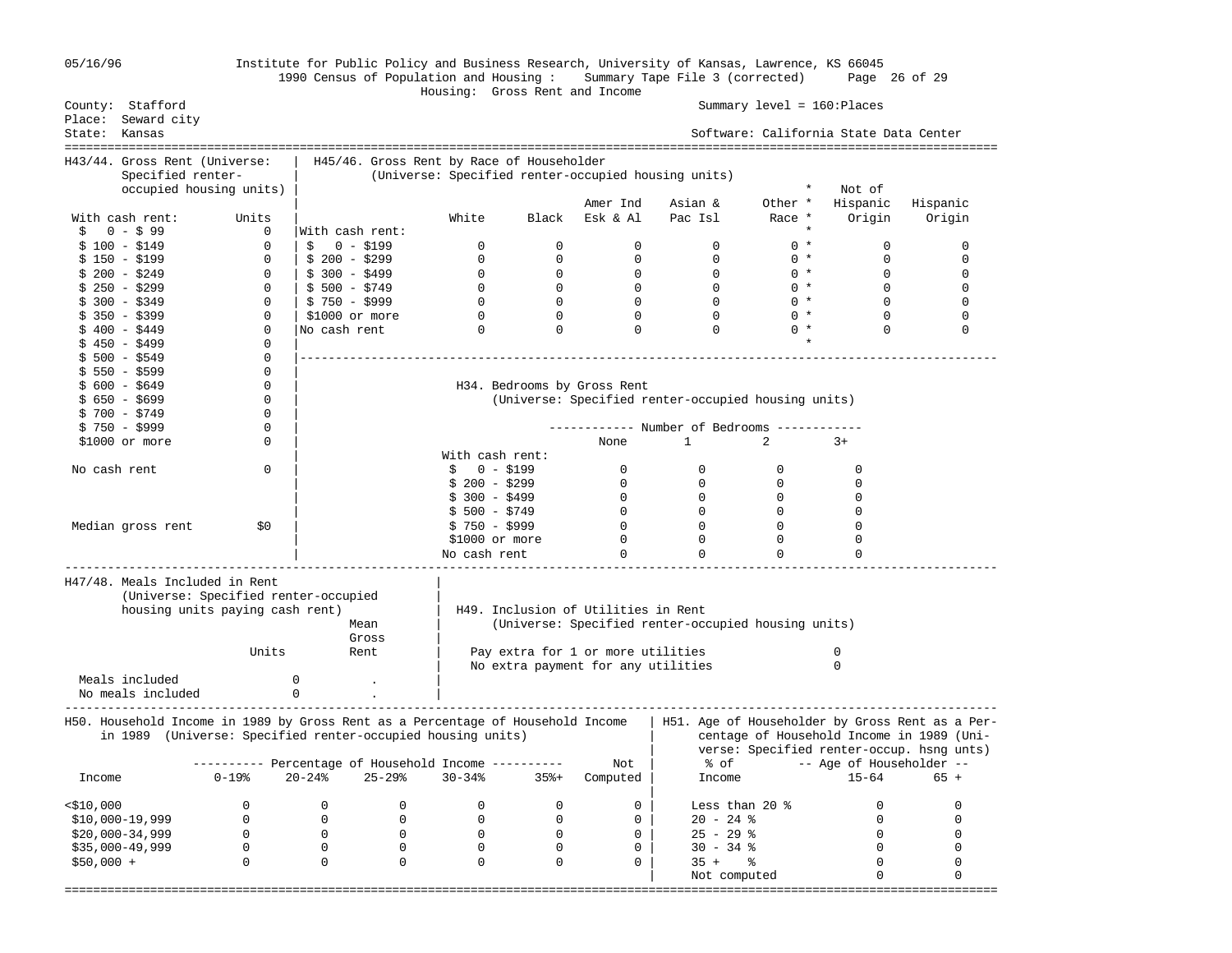| 05/16/96                                                                                                                                                 |                                                                       | Institute for Public Policy and Business Research, University of Kansas, Lawrence, KS 66045<br>1990 Census of Population and Housing: Summary Tape File 3 (corrected)<br>Housing: Mortgage Status and Owner Costs |                                                                                                    |                                |                               |                                                                       | Page 27 of 29     |                         |
|----------------------------------------------------------------------------------------------------------------------------------------------------------|-----------------------------------------------------------------------|-------------------------------------------------------------------------------------------------------------------------------------------------------------------------------------------------------------------|----------------------------------------------------------------------------------------------------|--------------------------------|-------------------------------|-----------------------------------------------------------------------|-------------------|-------------------------|
| County: Stafford                                                                                                                                         |                                                                       |                                                                                                                                                                                                                   |                                                                                                    |                                |                               | Summary $level = 160:ə$ Places                                        |                   |                         |
| Place: Seward city<br>State: Kansas                                                                                                                      |                                                                       |                                                                                                                                                                                                                   |                                                                                                    |                                |                               | Software: California State Data Center                                |                   |                         |
| H52/53. Mortgage Status and Selected<br>Monthly Owner Costs<br>(Universe: Specified owner-<br>occupied housing units)                                    |                                                                       | H54/55. Race/Ethnicity of Householder by Mortgage Status and                                                                                                                                                      | Selected Monthly Owner Costs<br>(Universe: Specified owner-occupied housing units)                 |                                |                               |                                                                       |                   |                         |
| With a mortgage:                                                                                                                                         |                                                                       |                                                                                                                                                                                                                   |                                                                                                    |                                |                               |                                                                       |                   |                         |
|                                                                                                                                                          |                                                                       |                                                                                                                                                                                                                   |                                                                                                    |                                | Amer Ind                      | Asian &                                                               | Other *           | Hispanic                |
| Less than $$200$                                                                                                                                         | 0                                                                     |                                                                                                                                                                                                                   | White                                                                                              | Black                          | Esk & Al                      | Pac Isl                                                               | Race *            | Origin                  |
| $200 - 299$<br>\$                                                                                                                                        | $\mathbf{1}$                                                          |                                                                                                                                                                                                                   |                                                                                                    |                                |                               |                                                                       | $\star$           |                         |
| $300 - 399$<br>\$<br>\$<br>400 - 499                                                                                                                     | 4<br>4                                                                | $0 - 299$<br>S<br>$$300 - 499$                                                                                                                                                                                    | $\mathbf{1}$<br>8                                                                                  | $\mathbf{0}$<br>$\overline{0}$ | $\mathbf 0$<br>$\overline{0}$ | $\mathbf{0}$<br>$\mathbf{0}$                                          | $0 *$<br>$0 *$    | 0<br>$\mathbf 0$        |
| \$<br>500 - 599                                                                                                                                          | 0                                                                     | $$500 - 699$                                                                                                                                                                                                      | $\mathbf 0$                                                                                        | $\mathbf{0}$                   | $\mathbf{0}$                  | $\mathbf{0}$                                                          | $0 *$             | $\mathbf 0$             |
| \$<br>600 - 699                                                                                                                                          | 0                                                                     | $$700 - 999$                                                                                                                                                                                                      | $\overline{0}$                                                                                     | $\overline{0}$                 | $\overline{0}$                | $\mathbf 0$                                                           | $0 *$             | $\mathbf 0$             |
| \$<br>700 - 799                                                                                                                                          | 0                                                                     | $$1000 - 1499$                                                                                                                                                                                                    | $\overline{0}$                                                                                     | $\overline{0}$                 | $\mathbf 0$                   | $\mathbf 0$                                                           | $0 *$             | $\mathbf 0$             |
| \$<br>800 - 899                                                                                                                                          | 0                                                                     | $$1500$ or more                                                                                                                                                                                                   | $\overline{0}$                                                                                     | $\mathbf 0$                    | $\mathbf 0$                   | $\Omega$                                                              | $0 *$             | $\Omega$                |
| \$<br>900 - 999                                                                                                                                          | 0                                                                     |                                                                                                                                                                                                                   |                                                                                                    |                                |                               |                                                                       |                   |                         |
| $$1000 - 1249$                                                                                                                                           | 0                                                                     |                                                                                                                                                                                                                   | -------------------------            Not Mortgaged ------------------------                        |                                |                               |                                                                       |                   |                         |
| $$1250 - 1499$                                                                                                                                           | 0                                                                     |                                                                                                                                                                                                                   |                                                                                                    |                                |                               |                                                                       |                   |                         |
| $$1500 - 1999$                                                                                                                                           | 0                                                                     |                                                                                                                                                                                                                   |                                                                                                    |                                | Amer Ind                      | Asian &                                                               | Other *           | Hispanic                |
| $$2000$ or more                                                                                                                                          | 0<br>9                                                                |                                                                                                                                                                                                                   | White                                                                                              | Black                          | Esk & Al                      | Pac Isl                                                               | Race *<br>$\star$ | Origin                  |
| Total                                                                                                                                                    |                                                                       | $0 -$<br>99<br>\$                                                                                                                                                                                                 | 6                                                                                                  | $\mathbf{0}$                   | $\mathbf 0$                   | $\mathbf{0}$                                                          | $0 *$             | 0                       |
|                                                                                                                                                          |                                                                       | $$100 - 199$                                                                                                                                                                                                      | 5                                                                                                  | $\overline{0}$                 | $\overline{0}$                | $\overline{0}$                                                        | $0 *$             | $\mathbf 0$             |
|                                                                                                                                                          |                                                                       | $$200 - 299$                                                                                                                                                                                                      | $\mathbf 0$                                                                                        | $\mathbf{0}$                   | $\mathbf{0}$                  | $\mathbf{0}$                                                          | $0 *$             | $\mathbf 0$             |
| Not mortgaged:                                                                                                                                           |                                                                       | $$300 - 399$<br>$$400$ or more                                                                                                                                                                                    | $\mathbf 0$<br>$\mathbf 0$                                                                         | $\mathbf 0$<br>$\Omega$        | $\mathbf 0$<br>$\Omega$       | $\mathbf 0$<br>$\Omega$                                               | $0 *$<br>$0 *$    | $\mathbf 0$<br>$\Omega$ |
| Less than \$100                                                                                                                                          | 6                                                                     |                                                                                                                                                                                                                   |                                                                                                    |                                |                               |                                                                       |                   |                         |
| $$100 - 149$                                                                                                                                             | 3                                                                     |                                                                                                                                                                                                                   |                                                                                                    |                                |                               |                                                                       |                   |                         |
| 150 - 199<br>\$                                                                                                                                          | 2                                                                     |                                                                                                                                                                                                                   |                                                                                                    |                                |                               |                                                                       |                   |                         |
| 200 - 249<br>\$                                                                                                                                          | 0                                                                     |                                                                                                                                                                                                                   |                                                                                                    |                                |                               |                                                                       |                   |                         |
| \$<br>250 - 299                                                                                                                                          | 0                                                                     |                                                                                                                                                                                                                   |                                                                                                    |                                |                               |                                                                       |                   |                         |
| \$<br>$300 - 349$                                                                                                                                        | 0                                                                     |                                                                                                                                                                                                                   |                                                                                                    |                                |                               |                                                                       |                   |                         |
| \$<br>350 - 399                                                                                                                                          | 0                                                                     |                                                                                                                                                                                                                   |                                                                                                    |                                |                               |                                                                       |                   |                         |
| \$<br>400 or more                                                                                                                                        | 0                                                                     |                                                                                                                                                                                                                   |                                                                                                    |                                |                               |                                                                       |                   |                         |
| Total                                                                                                                                                    | 11                                                                    |                                                                                                                                                                                                                   |                                                                                                    |                                |                               |                                                                       |                   |                         |
|                                                                                                                                                          |                                                                       |                                                                                                                                                                                                                   |                                                                                                    |                                |                               |                                                                       |                   |                         |
|                                                                                                                                                          |                                                                       |                                                                                                                                                                                                                   |                                                                                                    |                                |                               |                                                                       |                   |                         |
|                                                                                                                                                          |                                                                       |                                                                                                                                                                                                                   |                                                                                                    |                                |                               |                                                                       |                   |                         |
| Median owner costs:<br>With a mortgage<br>Not mortgaged<br>H57. Mean Selected Monthly Owner Costs by Mortgage Status<br>With a mortgage<br>Not mortgaged | \$388<br>\$99<br>(Universe: Owner-occupied condominium housing units) |                                                                                                                                                                                                                   | H56. Aggregate Selected Monthly Owner Costs by Mortgage Status<br>With a mortgage<br>Not mortgaged |                                |                               | (Universe: Owner-occupied mobile homes or trailers)<br>\$822<br>\$190 |                   |                         |
|                                                                                                                                                          |                                                                       |                                                                                                                                                                                                                   |                                                                                                    |                                |                               |                                                                       |                   |                         |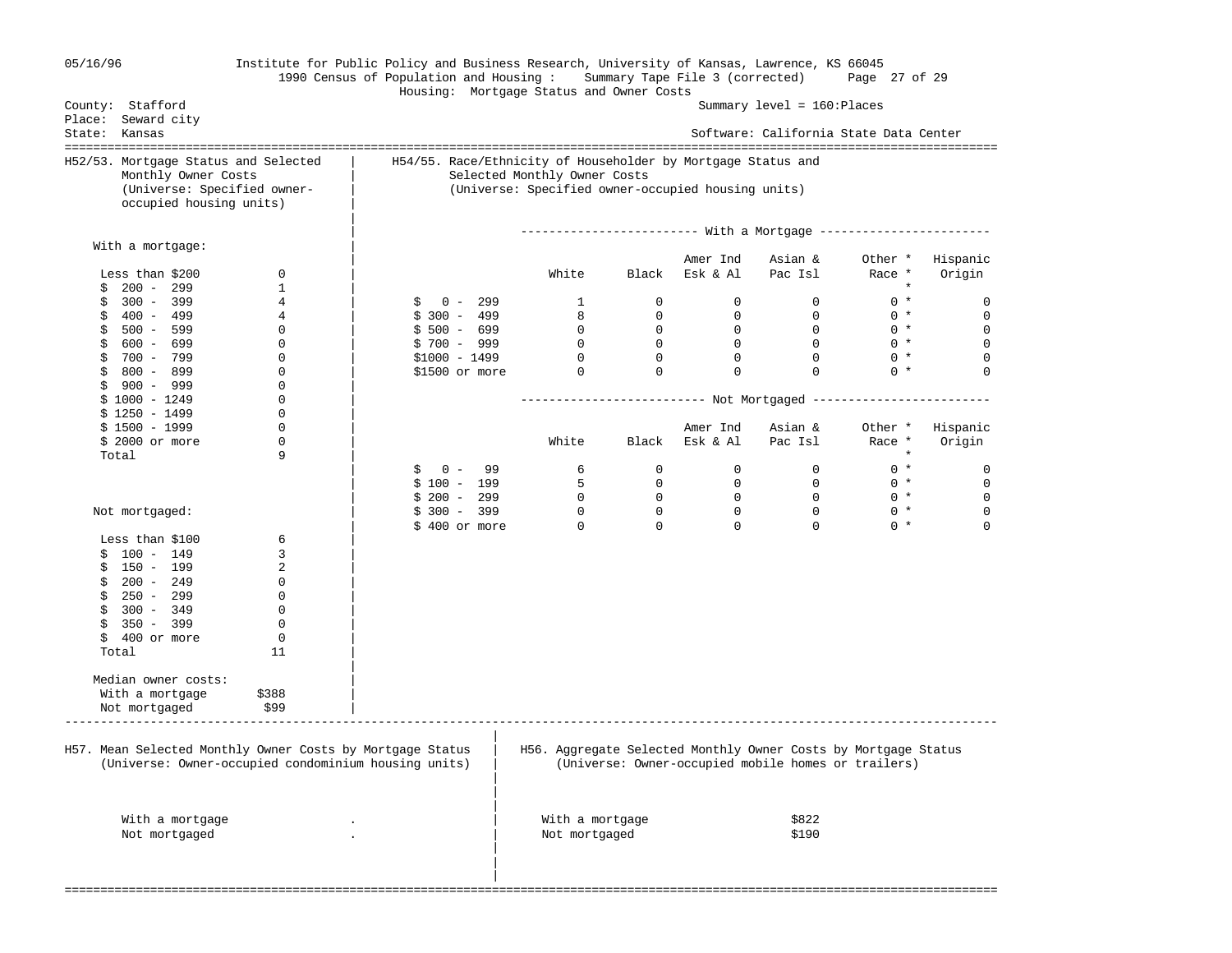| County: Stafford<br>Seward city<br>Place:                                                                                                                 |          |          |                                                    | Housing: Owner Costs and Income                                                                             | Summary $level = 160:Places$           |
|-----------------------------------------------------------------------------------------------------------------------------------------------------------|----------|----------|----------------------------------------------------|-------------------------------------------------------------------------------------------------------------|----------------------------------------|
| State:<br>Kansas                                                                                                                                          |          |          |                                                    |                                                                                                             | Software: California State Data Center |
| H58. Mortgage Status by Selected Monthly Owner Costs<br>as a Percentage of Household Income in 1989<br>(Universe: Specified owner-occupied housing units) |          |          |                                                    | H63. Aggregate Household Income in 1989 by Tenure and Mortgage<br>Status (Universe: Occupied housing units) |                                        |
| % of                                                                                                                                                      |          | With a   | Not                                                |                                                                                                             | Aggregate                              |
| Income                                                                                                                                                    | Total    | Mortgage | Mortgaged                                          |                                                                                                             | Household<br>Income                    |
| $0 - 19$ %                                                                                                                                                | 13       | 4        |                                                    |                                                                                                             |                                        |
| $20 - 24$ %                                                                                                                                               | 2        | 2        |                                                    | Owner occupied:                                                                                             |                                        |
| $25 - 29$ %                                                                                                                                               | 5        | 3        | 2                                                  | With a mortgage                                                                                             | \$311,478                              |
| $30 - 34$ %                                                                                                                                               | 0        |          |                                                    | Not mortgaged                                                                                               | \$212,564                              |
| $35 +$ $\frac{6}{3}$                                                                                                                                      | $\Omega$ | $\Omega$ |                                                    | Renter occupied                                                                                             | \$0                                    |
| Not computed                                                                                                                                              | $\Omega$ | $\Omega$ |                                                    |                                                                                                             |                                        |
|                                                                                                                                                           |          |          |                                                    |                                                                                                             |                                        |
|                                                                                                                                                           |          |          | (Universe: Specified owner-occupied housing units) | H59. Household Income in 1989 by Selected Monthly Owner Costs as a Percentage of Household Income in 1989   |                                        |

----------------------------------------------------------------------------------------------------------------------------------

===================================================================================================================================

 H60. Age of Householder by Selected Monthly Owner Costs as a Percentage of Household Income in 1989 (Universe: Specified owner-occupied housing units)

 $\begin{matrix}0&0\cr 2&0\end{matrix}$ 

 Income 0-19% 20-24% 25-29% 30-34% 35%+ Computed Total Less than \$10,000 0 0 2 0 0 0 2 \$10,000 - 19,999 4 0 3 0 0 0 7  $\frac{1}{2}$  \$20,000 - 34,999  $\begin{array}{cccccccc} 7 & 2 & 0 & 0 & 0 & 0 & 9 \\ 535,000 & - & 49,999 & 0 & 0 & 0 & 0 & 0 \end{array}$ \$35,000 - 49,999 0 0 0 0 0 0 0

|                                                                                     |                        | Age of Householder          |        |
|-------------------------------------------------------------------------------------|------------------------|-----------------------------|--------|
| % of<br>Income                                                                      | Total                  | $15 - 64$                   | $65 +$ |
| $0 - 19$ %<br>$20 - 24$ %<br>$25 - 29$ %<br>$30 - 34$ %<br>$35 +$ %<br>Not computed | 13<br>2<br>5<br>0<br>O | 11<br>2<br>2<br>0<br>0<br>0 | 2<br>3 |
| Total                                                                               | 20                     | 15                          | 5      |